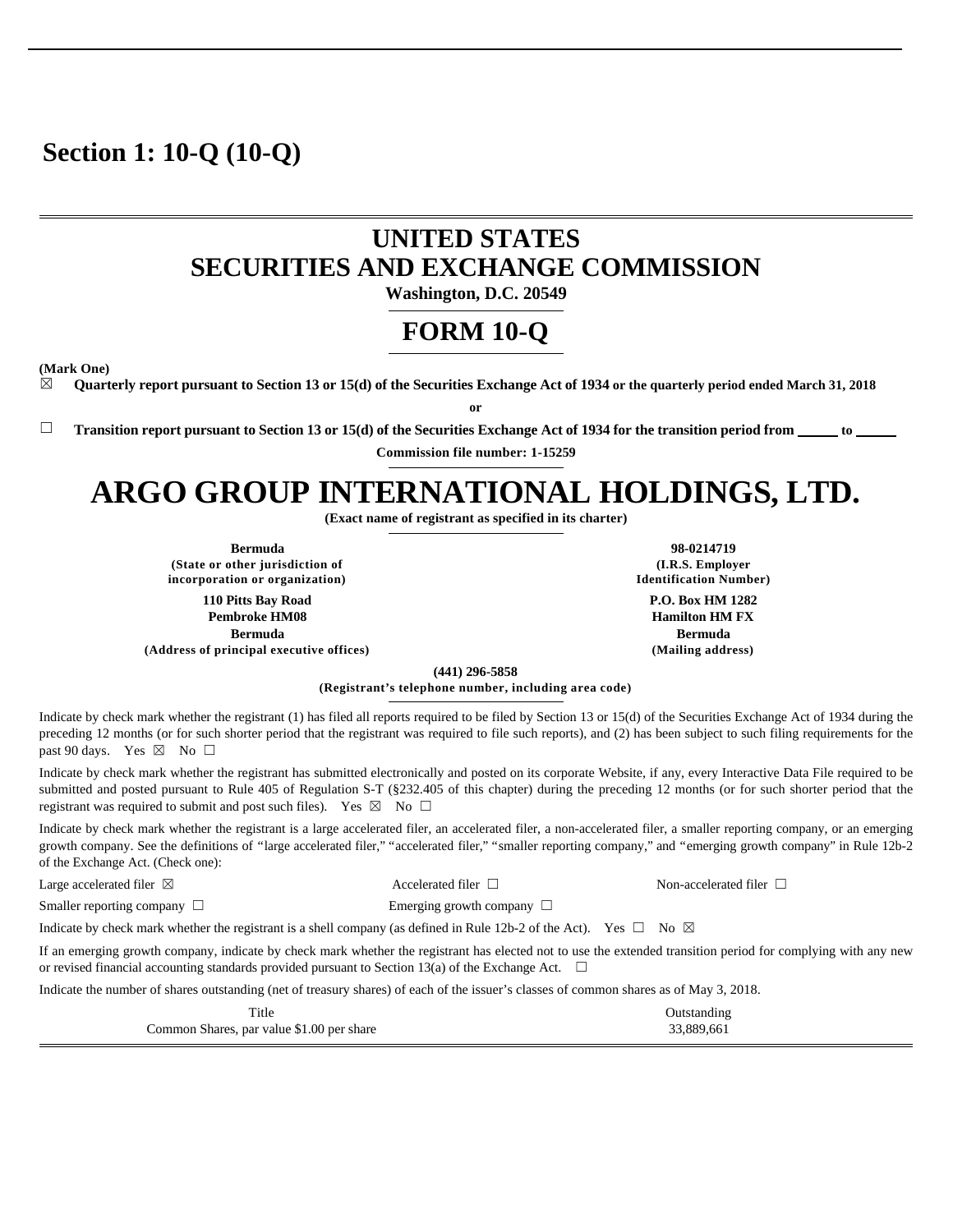## **ARGO GROUP INTERNATIONAL HOLDINGS, LTD.**

## **INDEX**

|         |                                                                                                              | Page   |
|---------|--------------------------------------------------------------------------------------------------------------|--------|
|         | <b>PART I. Financial Information</b>                                                                         | 3      |
| Item 1. | Condensed Consolidated Financial Statements (unaudited)                                                      | 3      |
|         | Condensed Consolidated Balance Sheets as of March 31, 2018 and December 31, 2017                             | 3      |
|         | Condensed Consolidated Statements of Income for the three months ended March 31, 2018 and 2017               | 4      |
|         | Condensed Consolidated Statements of Comprehensive Income for the three months ended March 31, 2018 and 2017 | 5      |
|         | Condensed Consolidated Statements of Shareholders' Equity for the three months ended March 31, 2018 and 2017 | 6      |
|         | Condensed Consolidated Statements of Cash Flows for the three months ended March 31, 2018 and 2017           | $\tau$ |
|         | <b>Notes to Condensed Consolidated Financial Statements</b>                                                  | 8      |
| Item 2. | Management's Discussion and Analysis of Financial Condition and Results of Operations                        | 40     |
| Item 3. | <b>Quantitative and Qualitative Disclosures About Market Risk</b>                                            | 51     |
| Item 4. | <b>Controls and Procedures</b>                                                                               | 52     |
|         | <b>PART II. Other Information</b>                                                                            | 52     |
| Item 1. | <b>Legal Proceedings</b>                                                                                     | 52     |
|         | Item 1A. Risk Factors                                                                                        | 52     |
| Item 2. | Unregistered Sales of Equity Securities and Use of Proceeds                                                  | 52     |
| Item 3. | <b>Defaults Upon Senior Securities</b>                                                                       | 53     |
| Item 4. | <b>Mine Safety Disclosures</b>                                                                               | 53     |
| Item 5. | <b>Other Information</b>                                                                                     | 53     |
| Item 6. | <b>Exhibits</b>                                                                                              | 54     |
|         | <b>Signatures</b>                                                                                            | 56     |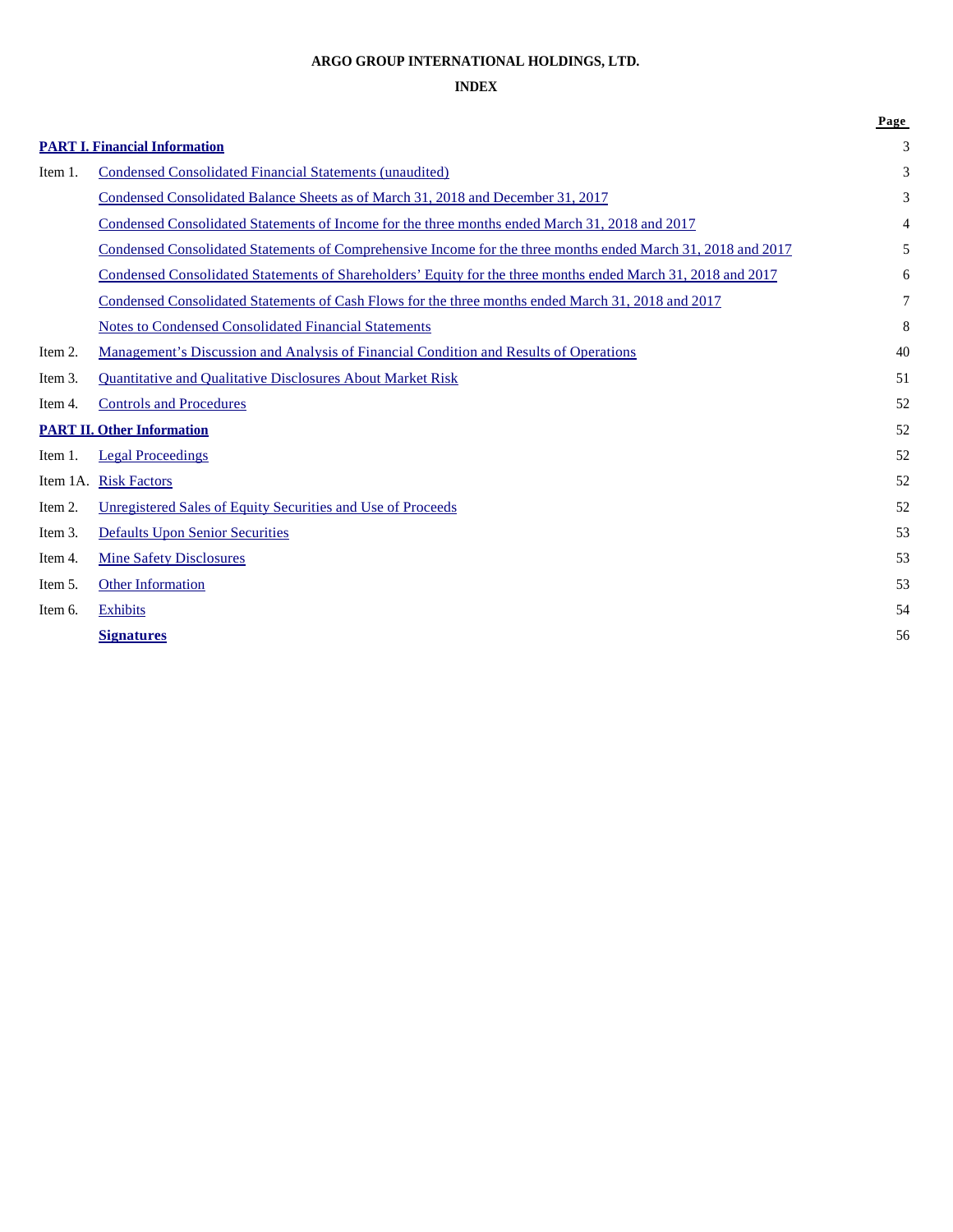#### **Item 1. Consolidated Financial Statements**

#### **ARGO GROUP INTERNATIONAL HOLDINGS, LTD. CONDENSED CONSOLIDATED BALANCE SHEETS**

(in millions, except number of shares and per share amounts)

|                                                                                                                                                | March 31,<br>2018 |               | December 31,<br>$2017 *$ |
|------------------------------------------------------------------------------------------------------------------------------------------------|-------------------|---------------|--------------------------|
|                                                                                                                                                | (Unaudited)       |               |                          |
| <b>Assets</b>                                                                                                                                  |                   |               |                          |
| Investments:                                                                                                                                   |                   |               |                          |
| Fixed maturities available-for-sale, at fair value (cost: 2018 - \$3,306.7; 2017 -<br>\$3,320.6                                                | \$<br>3,291.5     | $\mathcal{S}$ | 3,343.4                  |
| Equity securities, at fair value (cost: 2018 - \$358.3; 2017 - \$338.2)                                                                        | 476.5             |               | 487.4                    |
| Other investments (cost: 2018 - \$513.7; 2017 - \$534.1)                                                                                       | 523.3             |               | 543.6                    |
| Short-term investments, at fair value (cost: 2018 - \$542.4; 2017 - \$368.5)                                                                   | 542.2             |               | 368.5                    |
| Total investments                                                                                                                              | 4,833.5           |               | 4,742.9                  |
| Cash                                                                                                                                           | 173.7             |               | 176.6                    |
| Accrued investment income                                                                                                                      | 24.3              |               | 23.5                     |
| Premiums receivable                                                                                                                            | 699.6             |               | 598.6                    |
| Reinsurance recoverables                                                                                                                       | 2,087.5           |               | 2,093.3                  |
| Goodwill                                                                                                                                       | 161.4             |               | 161.4                    |
| Intangible assets, net of accumulated amortization                                                                                             | 107.3             |               | 96.8                     |
| Current income taxes receivable, net                                                                                                           |                   |               | 1.4                      |
| Deferred acquisition costs, net                                                                                                                | 163.9             |               | 160.4                    |
| Ceded unearned premiums                                                                                                                        | 501.9             |               | 399.5                    |
| Other assets                                                                                                                                   | 388.2             |               | 309.6                    |
| <b>Total assets</b>                                                                                                                            |                   |               |                          |
|                                                                                                                                                | \$<br>9,141.3     | \$            | 8,764.0                  |
| <b>Liabilities and Shareholders' Equity</b>                                                                                                    |                   |               |                          |
| Reserves for losses and loss adjustment expenses                                                                                               | \$<br>4,283.6     | \$            | 4,201.0                  |
| Unearned premiums                                                                                                                              | 1,270.1           |               | 1,207.7                  |
| Accrued underwriting expenses                                                                                                                  | 113.5             |               | 115.3                    |
| Ceded reinsurance payable, net                                                                                                                 | 865.2             |               | 734.0                    |
| Funds held                                                                                                                                     | 47.7              |               | 42.7                     |
| Senior unsecured fixed rate notes                                                                                                              | 139.7             |               | 139.6                    |
| Other indebtedness                                                                                                                             | 186.4             |               | 184.5                    |
| Junior subordinated debentures                                                                                                                 | 256.6             |               | 256.6                    |
| Current income taxes payable, net                                                                                                              | 2.2               |               |                          |
| Deferred tax liabilities, net                                                                                                                  | 21.3              |               | 31.3                     |
| Other liabilities                                                                                                                              | 167.6             |               | 31.6                     |
| <b>Total liabilities</b>                                                                                                                       | 7,353.9           |               | 6,944.3                  |
| Commitments and contingencies (Note 16)                                                                                                        |                   |               |                          |
| Shareholders' equity:                                                                                                                          |                   |               |                          |
| Common shares - \$1.00 par, 500,000,000 shares authorized; 44,911,805 and<br>40,385,309 shares issued at March 31, 2018 and December 31, 2017, |                   |               |                          |
| respectively                                                                                                                                   | 44.9              |               | 40.4                     |
| Additional paid-in capital                                                                                                                     | 1,364.7           |               | 1,129.1                  |
| Treasury shares (11,099,593 and 10,785,007 shares at March 31, 2018<br>and December 31, 2017, respectively)                                    | (442.0)           |               | (423.4)                  |
| Retained earnings                                                                                                                              | 851.8             |               | 977.0                    |
| Accumulated other comprehensive (loss) income, net of taxes                                                                                    | (32.0)            |               | 96.6                     |
| Total shareholders' equity                                                                                                                     | 1,787.4           |               | 1,819.7                  |
| Total liabilities and shareholders' equity                                                                                                     |                   |               |                          |
|                                                                                                                                                | \$<br>9,141.3     | \$            | 8,764.0                  |

\* Derived from audited consolidated financial statements.

*See accompanying notes.*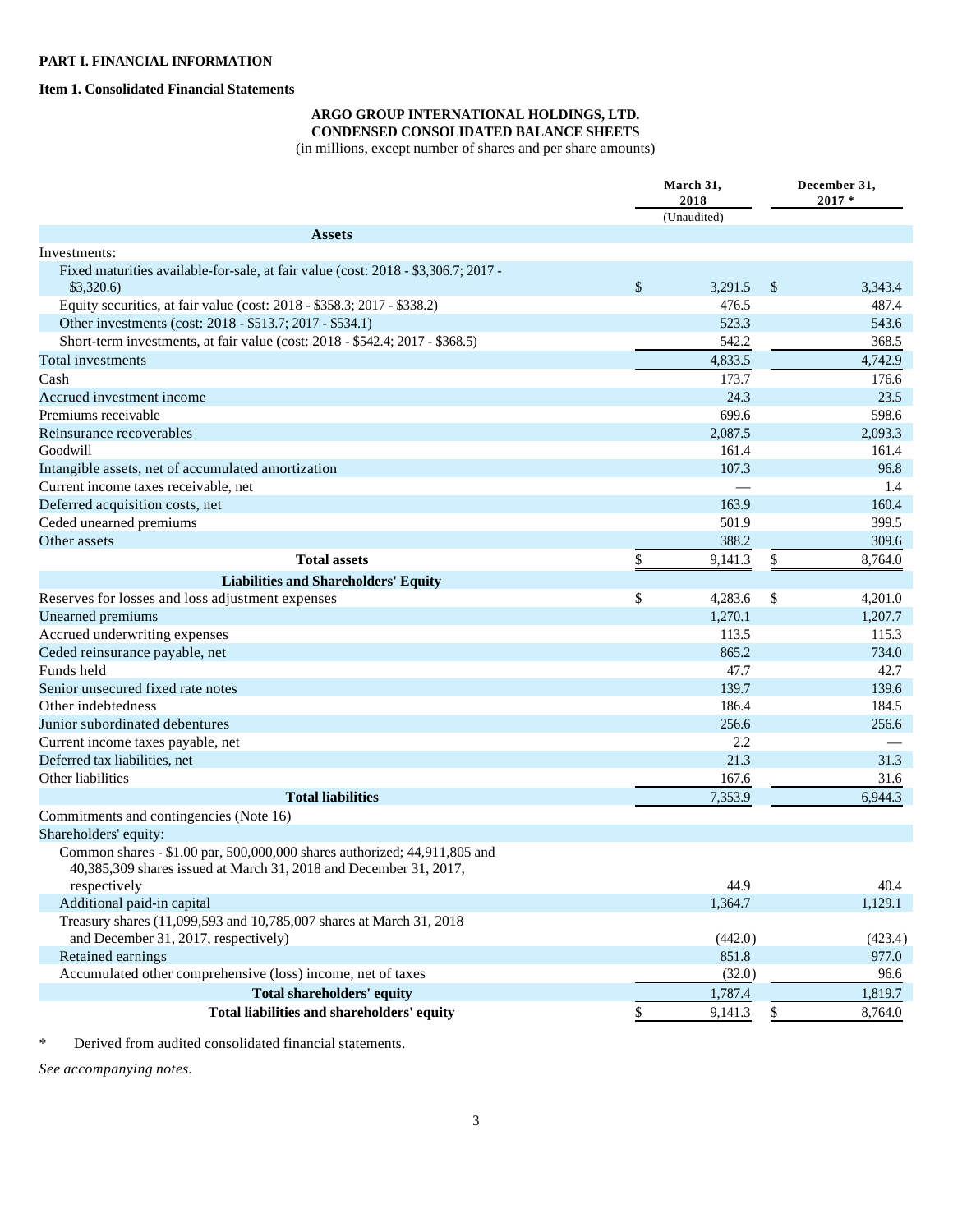## **ARGO GROUP INTERNATIONAL HOLDINGS, LTD. CONDENSED CONSOLIDATED STATEMENTS OF INCOME**

(in millions, except number of shares and per share amounts)

(Unaudited)

|                                                                                         | For the Three Months Ended March 31, |    |            |  |
|-----------------------------------------------------------------------------------------|--------------------------------------|----|------------|--|
|                                                                                         | 2018                                 |    | 2017       |  |
| Premiums and other revenue:                                                             |                                      |    |            |  |
| Earned premiums                                                                         | \$<br>414.7                          | \$ | 379.4      |  |
| Net investment income                                                                   | 36.0                                 |    | 30.5       |  |
| Fee and other income                                                                    | 2.0                                  |    | 3.6        |  |
| Net realized investment (losses) gains:                                                 |                                      |    |            |  |
| Net realized investment gains                                                           | 15.2                                 |    | 14.6       |  |
| Change in fair value of equity securities                                               | (30.9)                               |    |            |  |
| Net realized investment (losses) gains                                                  | (15.7)                               |    | 14.6       |  |
| Total revenue                                                                           | 437.0                                |    | 428.1      |  |
| Expenses:                                                                               |                                      |    |            |  |
| Losses and loss adjustment expenses                                                     | 237.2                                |    | 222.5      |  |
| Underwriting, acquisition and insurance expenses                                        | 160.2                                |    | 153.6      |  |
| Interest expense                                                                        | 7.7                                  |    | 5.9        |  |
| Fee and other expense                                                                   | 2.0                                  |    | 4.1        |  |
| Foreign currency exchange losses (gains)                                                | 4.9                                  |    | (0.7)      |  |
| Total expenses                                                                          | 412.0                                |    | 385.4      |  |
| Income before income taxes                                                              | 25.0                                 |    | 42.7       |  |
| Income tax provision                                                                    | 0.2                                  |    | 6.0        |  |
| Net income                                                                              | \$<br>24.8                           | \$ | 36.7       |  |
| Net income per common share:                                                            |                                      |    |            |  |
| <b>Basic</b>                                                                            | \$<br>0.73                           | \$ | 1.06       |  |
| Diluted                                                                                 | \$<br>0.71                           | \$ | 1.03       |  |
| Dividend declared per common share                                                      | \$<br>0.27                           | \$ | 0.23       |  |
| Weighted average common shares:                                                         |                                      |    |            |  |
| <b>Basic</b>                                                                            | 33,868,749                           |    | 34,554,341 |  |
| Diluted                                                                                 | 34,740,343                           |    | 35,582,816 |  |
|                                                                                         |                                      |    |            |  |
|                                                                                         | For the Three Months Ended March 31, |    |            |  |
|                                                                                         | 2018                                 |    | 2017       |  |
| Net realized investment (losses) gains before<br>other-than-temporary impairment losses | \$<br>$(14.7)$ \$                    |    | 15.0       |  |
| Other-than-temporary impairment losses recognized in earnings:                          |                                      |    |            |  |
| Other-than-temporary impairment losses on fixed maturities                              | (1.0)                                |    |            |  |
| Other-than-temporary impairment losses on equity securities                             |                                      |    | (0.4)      |  |
| Impairment losses recognized in earnings                                                | (1.0)                                |    | (0.4)      |  |

Net realized investment (losses) gains  $\frac{\$}{\$}$  (15.7)  $\frac{\$}{\$}$  14.6

*See accompanying notes.*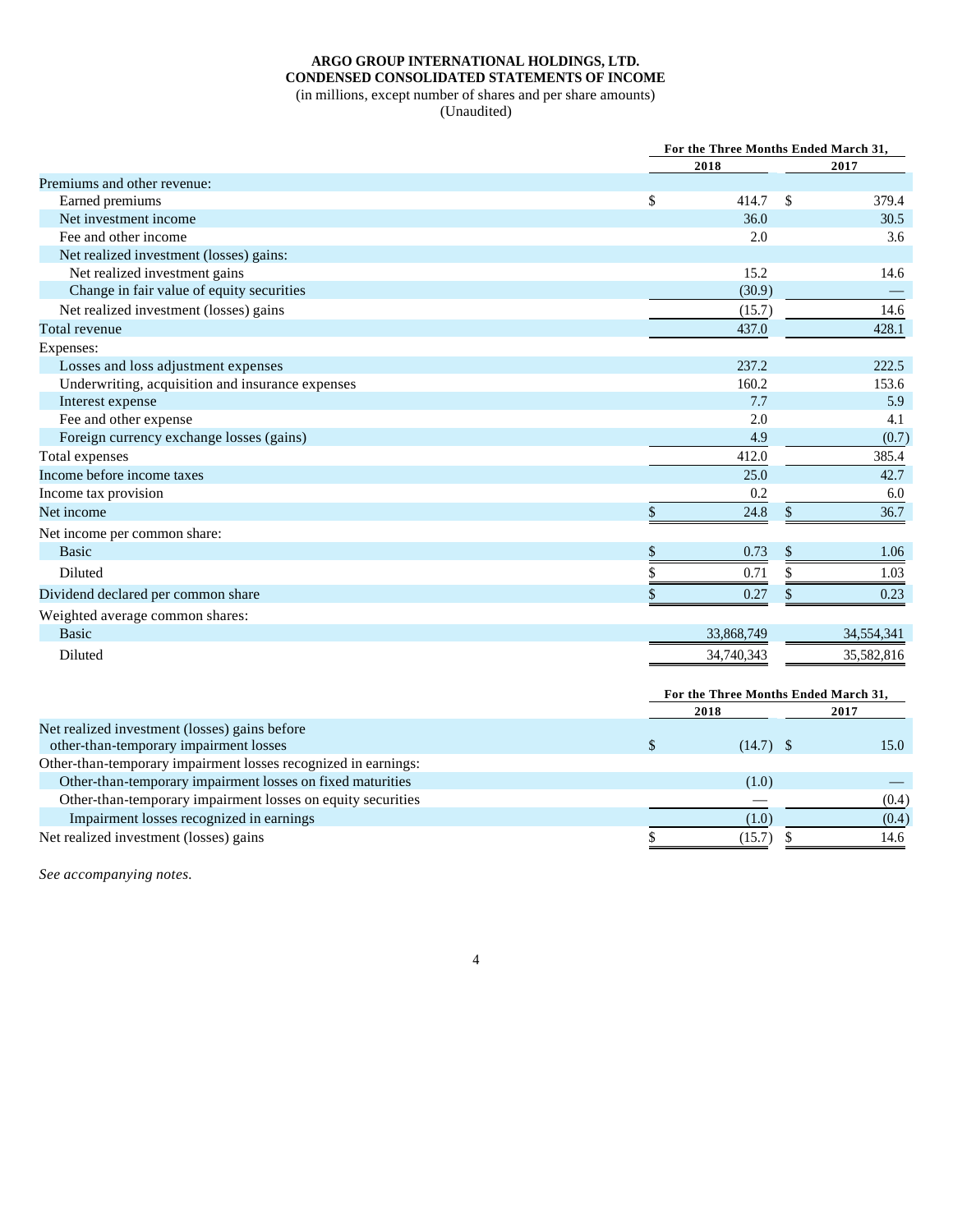#### **ARGO GROUP INTERNATIONAL HOLDINGS, LTD. CONDENSED CONSOLIDATED STATEMENTS OF COMPREHENSIVE (LOSS) INCOME**

(in millions) (Unaudited)

|                                                                      |        | For the Three Months Ended March 31, |        |  |
|----------------------------------------------------------------------|--------|--------------------------------------|--------|--|
|                                                                      | 2018   |                                      | 2017   |  |
| Net income                                                           | 24.8   |                                      | 36.7   |  |
| Other comprehensive income:                                          |        |                                      |        |  |
| Foreign currency translation adjustments                             | (1.1)  |                                      | 0.6    |  |
| Unrealized (losses) gains on securities:                             |        |                                      |        |  |
| (Losses) gains arising during the year                               | (24.7) |                                      | 34.1   |  |
| Reclassification adjustment for gains included in net income         | (12.5) |                                      | (16.2) |  |
| Other comprehensive (loss) income before tax                         | (38.3) |                                      | 18.5   |  |
| Income tax provision related to other comprehensive income:          |        |                                      |        |  |
| Unrealized (losses) gains on securities:                             |        |                                      |        |  |
| (Losses) gains arising during the year                               | (4.0)  |                                      | 9.8    |  |
| Reclassification adjustment for gains included in net income         | (2.3)  |                                      | (5.2)  |  |
| Income tax (benefit) provision related to other comprehensive income | (6.3)  |                                      | 4.6    |  |
| Other comprehensive (loss) income, net of tax                        | (32.0) |                                      | 13.9   |  |
| Comprehensive (loss) income                                          | (7.2)  |                                      | 50.6   |  |

*See accompanying notes.*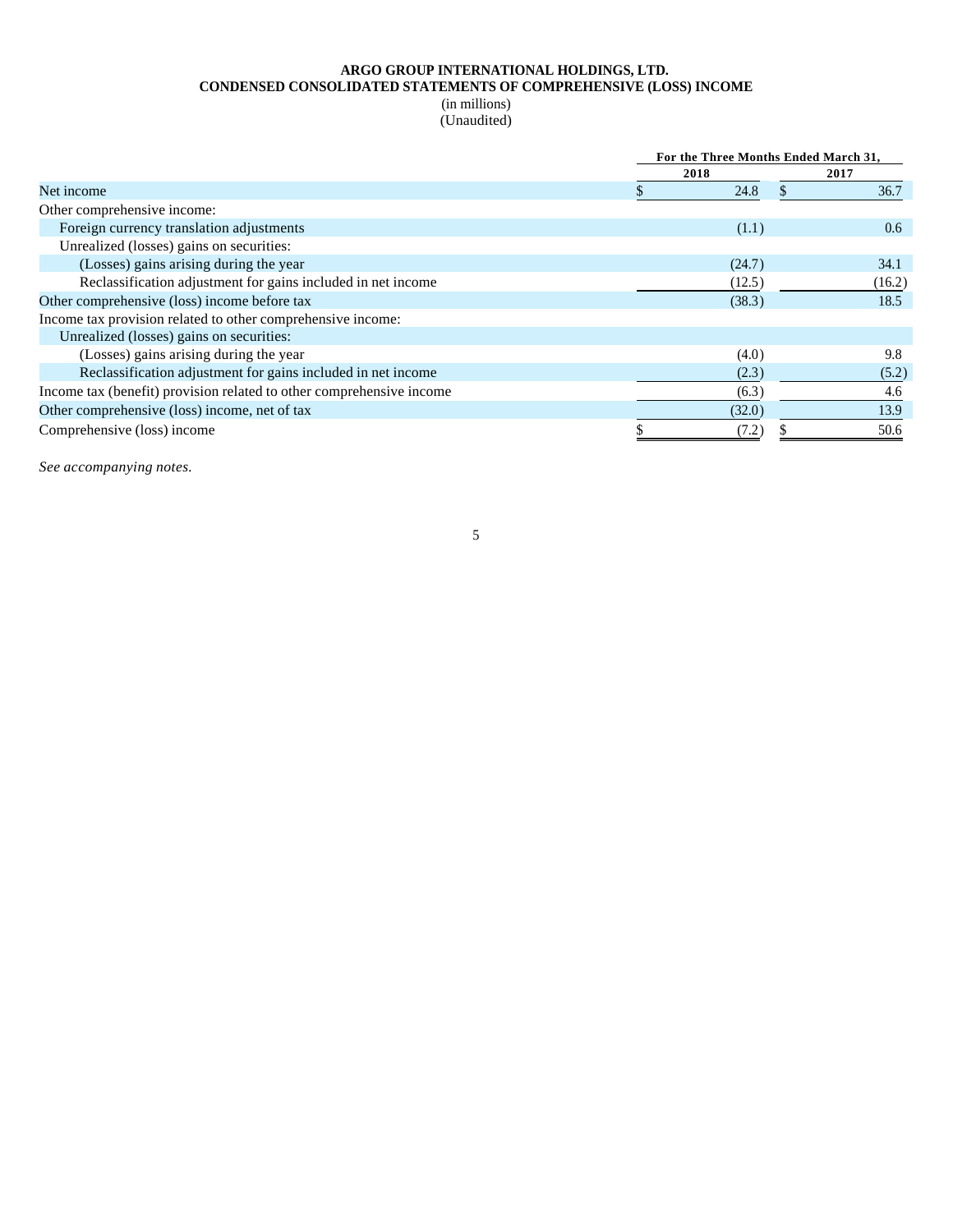## **ARGO GROUP INTERNATIONAL HOLDINGS, LTD. CONDENSED CONSOLIDATED STATEMENTS OF SHAREHOLDERS' EQUITY**

(in millions, except number of shares and per share amounts)

(Unaudited)

|                                        | Common        |       |               | <b>Additional</b><br>Paid-In |               | <b>Treasury</b> |         | Retained |               | Accumulated<br>Other<br>Comprehensive |               | Shareholders' |
|----------------------------------------|---------------|-------|---------------|------------------------------|---------------|-----------------|---------|----------|---------------|---------------------------------------|---------------|---------------|
|                                        | <b>Shares</b> |       |               | Capital                      |               | <b>Shares</b>   |         | Earnings |               | Income (Loss)                         |               | <b>Equity</b> |
| Balance, December 31, 2016             | \$            | 40.0  | $\sqrt{\ }$   | 1,123.3                      | $\sqrt$       | (378.2)         | $\sqrt$ | 959.9    | \$            | 47.7                                  | $\mathbb{S}$  | 1,792.7       |
| Net income                             |               |       |               |                              |               |                 |         | 36.7     |               |                                       |               | 36.7          |
| Other comprehensive income, net of tax |               |       |               |                              |               |                 |         |          |               | 13.9                                  |               | 13.9          |
| Activity under stock incentive plans   |               | 0.2   |               | 3.3                          |               |                 |         |          |               |                                       |               | 3.5           |
| Retirement of common shares            |               |       |               |                              |               |                 |         |          |               |                                       |               |               |
| (tax payments on equity                |               |       |               |                              |               |                 |         |          |               |                                       |               |               |
| compensation)                          |               |       |               | (4.2)                        |               |                 |         |          |               |                                       |               | (4.2)         |
| Deferred tax - share-based payments    |               |       |               |                              |               |                 |         |          |               |                                       |               |               |
| Employee stock purchase plan           |               |       |               | 0.3                          |               |                 |         |          |               |                                       |               | 0.3           |
| Cash dividend declared - common        |               |       |               |                              |               |                 |         |          |               |                                       |               |               |
| shares $(\$0.23/\text{share})$         |               |       |               |                              |               |                 |         | (8.3)    |               |                                       |               | (8.3)         |
| Balance, March 31, 2017                | \$            | 40.2  | $\$$          | 1,122.7                      | \$            | (378.2)         | $\$$    | 988.3    | $\mathcal{S}$ | 61.6                                  | \$            | 1,834.6       |
|                                        |               |       |               |                              |               |                 |         |          |               |                                       |               |               |
| Balance, December 31, 2017             | \$            | 40.4  | \$            | 1,129.1                      | \$            | (423.4)         | \$      | 977.0    | $\mathcal{S}$ | 96.6                                  | \$            | 1,819.7       |
| Net income                             |               |       |               |                              |               |                 |         | 24.8     |               |                                       |               | 24.8          |
| Other comprehensive loss, net of tax   |               |       |               |                              |               |                 |         |          |               | (32.0)                                |               | (32.0)        |
| Repurchase of common shares            |               |       |               |                              |               |                 |         |          |               |                                       |               |               |
| (314,586 at a weighted average         |               |       |               |                              |               |                 |         |          |               |                                       |               |               |
| price of \$59.23)                      |               |       |               |                              |               | (18.6)          |         |          |               |                                       |               | (18.6)        |
| Activity under stock incentive plans   |               | 0.2   |               | 4.4                          |               |                 |         |          |               |                                       |               | 4.6           |
| Retirement of common shares            |               |       |               |                              |               |                 |         |          |               |                                       |               |               |
| (tax payments on equity)               |               |       |               |                              |               |                 |         |          |               |                                       |               |               |
| compensation)                          |               | (0.1) |               | (2.1)                        |               |                 |         |          |               |                                       |               | (2.2)         |
| Employee stock purchase plan           |               |       |               | 0.4                          |               |                 |         |          |               |                                       |               | $0.4\,$       |
| 15% Stock Dividend                     |               | 4.4   |               | 232.9                        |               |                 |         | (237.3)  |               |                                       |               |               |
| Cash dividend declared - common        |               |       |               |                              |               |                 |         |          |               |                                       |               |               |
| shares $(\$0.27/share)$                |               |       |               |                              |               |                 |         | (9.3)    |               |                                       |               | (9.3)         |
| Cumulative effect of adoption of ASU   |               |       |               |                              |               |                 |         |          |               |                                       |               |               |
| $2016-01$ , net of taxes               |               |       |               |                              |               |                 |         | 117.5    |               | (117.5)                               |               |               |
| Cumulative effect of adoption of ASU   |               |       |               |                              |               |                 |         |          |               |                                       |               |               |
| 2018-02, net of taxes                  |               |       |               |                              |               |                 |         | (20.9)   |               | 20.9                                  |               |               |
| Balance, March 31, 2018                | \$            | 44.9  | $\mathcal{S}$ | 1,364.7                      | $\mathcal{S}$ | (442.0)         | \$      | 851.8    | $\mathcal{S}$ | (32.0)                                | $\mathcal{S}$ | 1,787.4       |

6

*See accompanying notes.*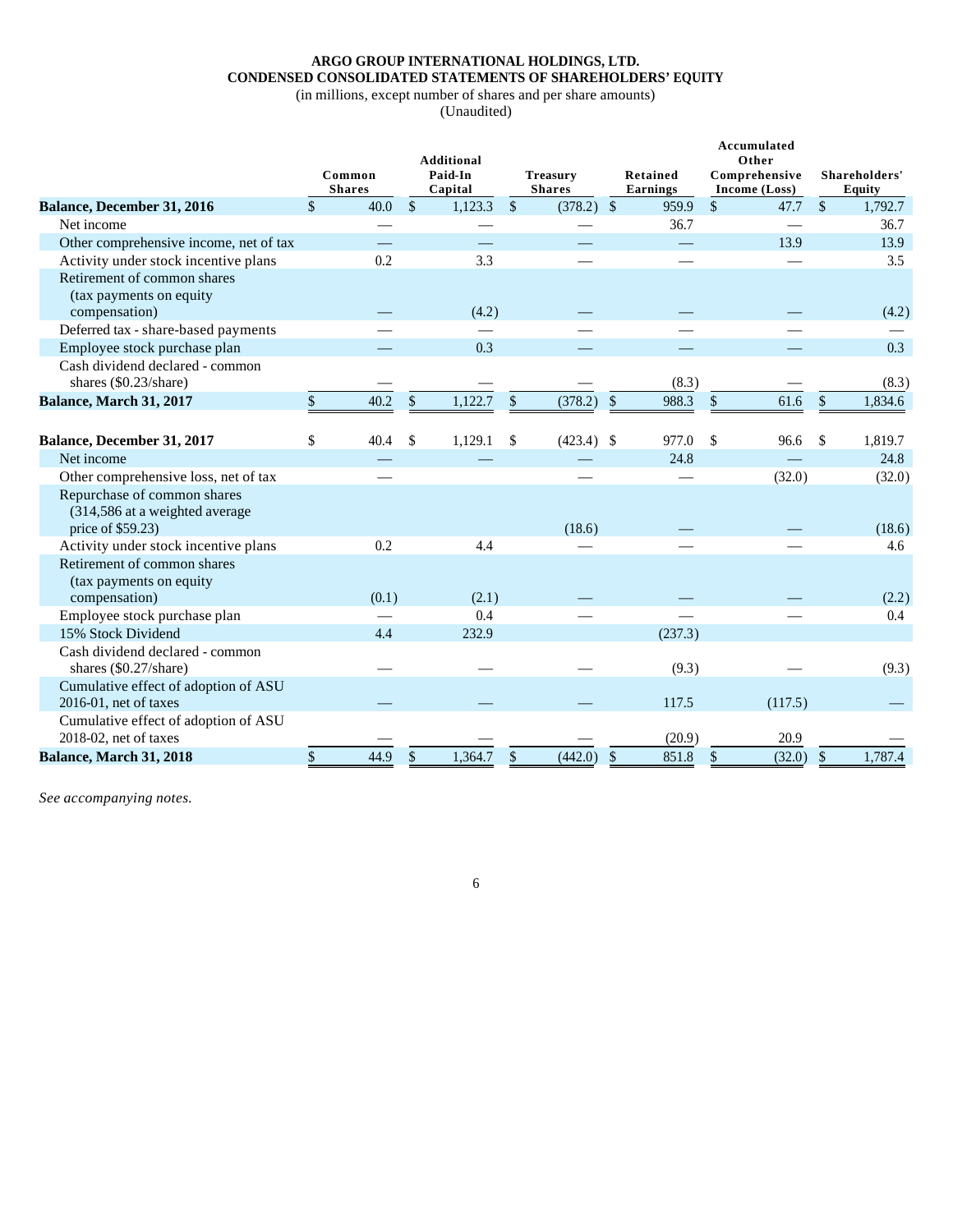## **ARGO GROUP INTERNATIONAL HOLDINGS, LTD. CONDENSED CONSOLIDATED STATEMENTS OF CASH FLOWS**

(in millions) (Unaudited)

|                                                                       | For the Three Months Ended March 31, |               |         |
|-----------------------------------------------------------------------|--------------------------------------|---------------|---------|
|                                                                       | 2018                                 |               | 2017    |
| Cash flows from operating activities:                                 |                                      |               |         |
| Net income                                                            | \$<br>24.8                           | <sup>\$</sup> | 36.7    |
| Adjustments to reconcile net income to net cash provided by (used in) |                                      |               |         |
| operating activities:                                                 |                                      |               |         |
| Amortization and depreciation                                         | 6.1                                  |               | 8.3     |
| Share-based payments expense                                          | 5.2                                  |               | 4.9     |
| Deferred income tax (benefit) provision, net                          | (3.7)                                |               | 6.0     |
| Net realized investment losses (gains)                                | 15.7                                 |               | (14.6)  |
| Undistributed earnings from alternative investment portfolio          | (8.7)                                |               | (8.3)   |
| Loss on disposals of fixed assets, net                                |                                      |               | 1.8     |
| Change in:                                                            |                                      |               |         |
| Accrued investment income                                             | (0.7)                                |               | (0.9)   |
| Receivables                                                           | 0.9                                  |               | 22.8    |
| Deferred acquisition costs                                            | (2.5)                                |               | (6.1)   |
| Ceded unearned premiums                                               | (93.8)                               |               | (43.1)  |
| Reserves for losses and loss adjustment expenses                      | (42.7)                               |               | 23.3    |
| Unearned premiums                                                     | 47.7                                 |               | 7.3     |
| Ceded reinsurance payable and funds held                              | 133.9                                |               | (36.6)  |
| Income taxes                                                          | 3.6                                  |               | 0.5     |
| Accrued underwriting expenses                                         | (3.8)                                |               | (19.2)  |
| Other, net                                                            | 71.6                                 |               | (19.7)  |
| Cash provided by (used in) operating activities                       | 153.6                                |               | (36.9)  |
| Cash flows from investing activities:                                 |                                      |               |         |
| Sales of fixed maturity investments                                   | 469.2                                |               | 383.6   |
| Maturities and mandatory calls of fixed maturity investments          | 144.8                                |               | 182.1   |
| Sales of equity securities                                            | 51.7                                 |               | 53.4    |
| Sales of other investments                                            | 34.5                                 |               | 17.0    |
| Purchases of fixed maturity investments                               | (616.5)                              |               | (601.6) |
| Purchases of equity securities                                        | (60.1)                               |               | (33.5)  |
| Purchases of other investments                                        | (10.9)                               |               | (9.3)   |
| Change in foreign regulatory deposits and voluntary pools             | 5.1                                  |               | (5.2)   |
| Change in short-term investments                                      | (166.1)                              |               | 125.5   |
| Settlements of foreign currency exchange forward contracts            | 1.7                                  |               | (2.8)   |
| Acquisition of Maybrooke, net of cash acquired                        |                                      |               | (83.1)  |
| Cash acquired with acquisition of Ariscom                             | 15.6                                 |               |         |
| Purchases of fixed assets                                             |                                      |               | (4.9)   |
| Other, net                                                            | (6.4)<br>8.9                         |               | 3.6     |
|                                                                       |                                      |               |         |
| Cash (used in) provided by investing activities                       | (128.5)                              |               | 24.8    |
| Cash flows from financing activities:                                 |                                      |               |         |
| Additional long-term borrowings                                       |                                      |               | 125.0   |
| Activity under stock incentive plans                                  | 0.2                                  |               | $0.2\,$ |
| Repurchase of Company's common shares                                 | (18.6)                               |               |         |
| Payment of cash dividends to common shareholders                      | (9.3)                                |               | (8.3)   |
| Cash (used in) provided by financing activities                       | (27.7)                               |               | 116.9   |
| Effect of exchange rate changes on cash                               | (0.3)                                |               | (0.1)   |
| Change in cash                                                        | (2.9)                                |               | 104.7   |
| Cash, beginning of year                                               | 176.6                                |               | 86.0    |
| Cash, end of period                                                   | \$<br>173.7                          | $\mathcal{S}$ | 190.7   |

*See accompanying notes.*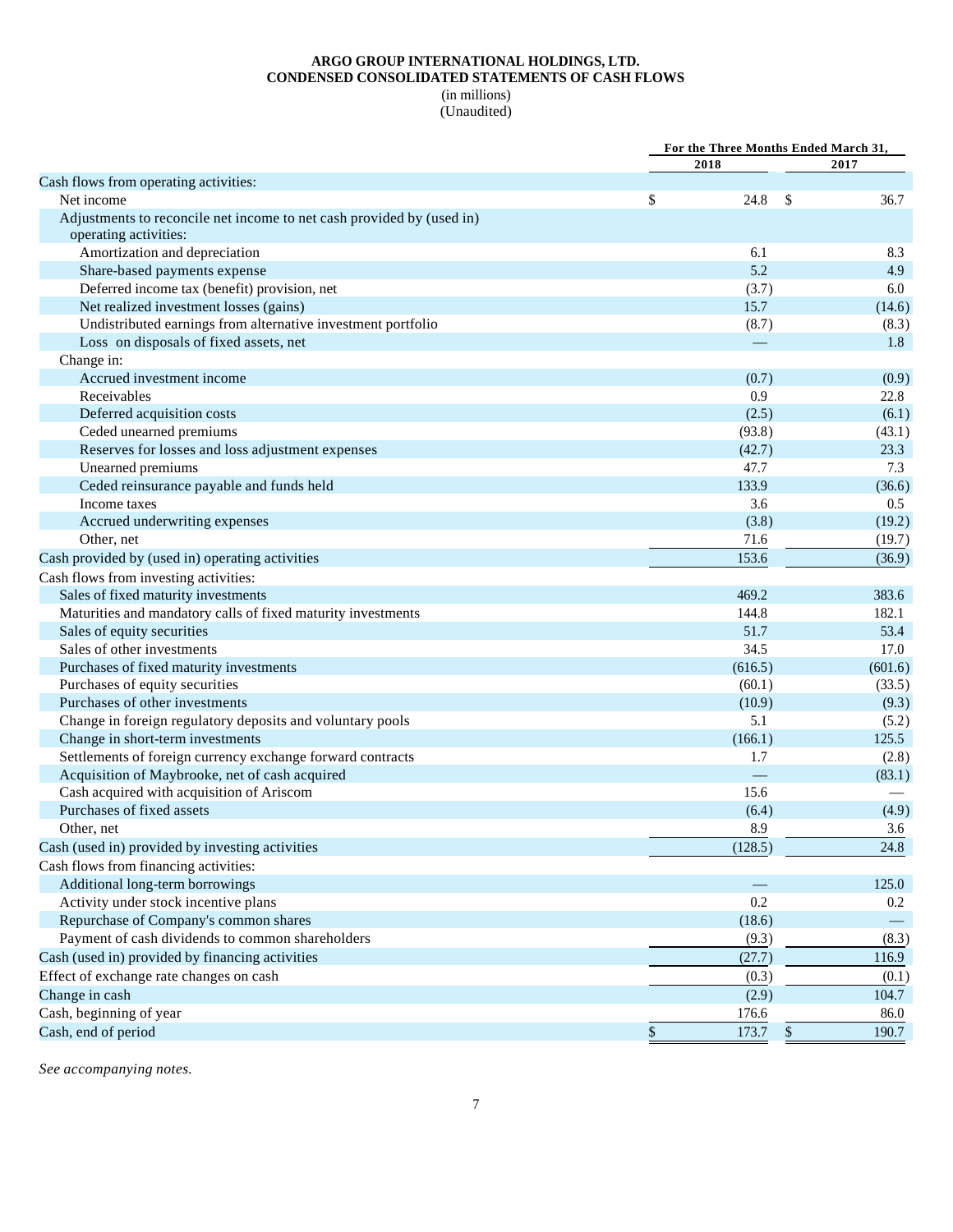#### **ARGO GROUP INTERNATIONAL HOLDINGS, LTD. NOTES TO CONDENSED CONSOLIDATED FINANCIAL STATEMENTS (Unaudited)**

#### **1. Basis of Presentation**

The accompanying consolidated financial statements of Argo Group International Holdings, Ltd. ("Argo Group," "we" or the "Company") and its subsidiaries have been prepared in accordance with U.S. generally accepted accounting principles ("GAAP") for interim financial information and with the instructions for Form 10-Q and Article 10 of Regulation S-X. The preparation of interim financial statements in conformity with GAAP requires management to make estimates and assumptions that affect the reported amounts of assets and liabilities and disclosure of contingent assets and liabilities at the date of the financial statements and reported amounts of revenues and expenses during the reporting period. The major estimates reflected in our consolidated financial statements include, but are not limited to, reserves for losses and loss adjustment expenses; reinsurance recoverables, including the reinsurance recoverables allowance for doubtful accounts; estimates of written and earned premiums; reinsurance premium receivable; fair value of investments and assessment of potential impairment; valuation of goodwill and intangibles and our deferred tax asset valuation allowance. Actual results could differ from those estimates. Certain financial information that normally is included in annual financial statements, including certain financial statement footnotes, prepared in accordance with GAAP, is not required for interim reporting purposes and has been condensed or omitted. These statements should be read in conjunction with the consolidated financial statements and notes thereto included in our Annual Report on Form 10-K for the year ended December 31, 2017, filed with the Securities and Exchange Commission on February 27, 2018.

Effective March 5, 2018, we acquired 100% of the capital stock of Ariscom Compagnia di Assicurazioni S.p.A. ("Ariscom") upon its release from extraordinary administration by the Italian insurance supervisory authority ("IVASS"). The acquisition is being accounted for in accordance with Accounting Standards Codification ("ASC") 805, "Business Combinations." See Note 3, "Acquisition of Ariscom," for additional discussion regarding the acquisition. The Consolidated Financial Statements as of and for the three months ended March 31, 2018 and the Notes to the Consolidated Financial Statements reflect the consolidated results of Argo Group and Ariscom commencing on the date of acquisition.

The interim financial information as of, and for the three months ended March 31, 2018 and 2017 is unaudited. However, in the opinion of management, the interim information includes all adjustments, consisting of normal recurring accruals, necessary for a fair presentation of the results presented for the interim periods. The operating results for the interim periods are not necessarily indicative of the results to be expected for the full year. All significant intercompany amounts have been eliminated in consolidation.

#### **15% Stock Dividend**

On February 20, 2018, our Board of Directors declared at 15% stock dividend, payable on March 21, 2018, to shareholders of record at the close of business on March 7, 2018. As a result of the stock dividend, 4,397,520 additional shares were issued. Cash was paid in lieu of fractional shares of our common shares. Excluding repurchased shares, all references to common shares and related per share amounts in this document and related disclosures have been adjusted to reflect the stock dividend for all periods presented.

#### **2. Recently Issued Accounting Pronouncements**

On February 14, 2018, the Financial Accounting Standards Board ("FASB") issued Accounting Standards Update ("ASU") 2018-02, "Reclassification of Certain Tax Effects from Accumulated Other Comprehensive Income" that allows a reclassification from accumulated other comprehensive income to retained earnings of the stranded tax effects in AOCI resulting from the Tax Cuts and Jobs Act ("TCJA"). Current guidance required the effect of a change in tax laws or rates on deferred tax balances to be reported in income from continuing operations in the accounting period that includes the period of enactment, even if the related income tax effects were originally charged or credited directly to AOCI. The amount of the reclassification would include the effect of the change in the US federal corporate income tax rate on the gross deferred tax amounts and related valuation allowances, if any, at the date of the enactment of TCJA related to items in AOCI. The updated guidance is effective for reporting periods beginning after December 15, 2018 and is to be applied retrospectively to each period in which the effect of the TCJA related to items remaining in AOCI are recognized or at the beginning of the period of adoption. Early adoption is permitted, including adoption in any interim period for public business entities for reporting periods for which financial statements have not yet been issued. We have adopted the guidance effective January 1, 2018. The adoption of this ASU does not affect the Company's results of operations, financial position, or liquidity. As a result of adopting this ASU, we reclassified \$20.9 million of previously recognized deferred taxes from accumulated other comprehensive income into retained earnings as of January 1, 2018.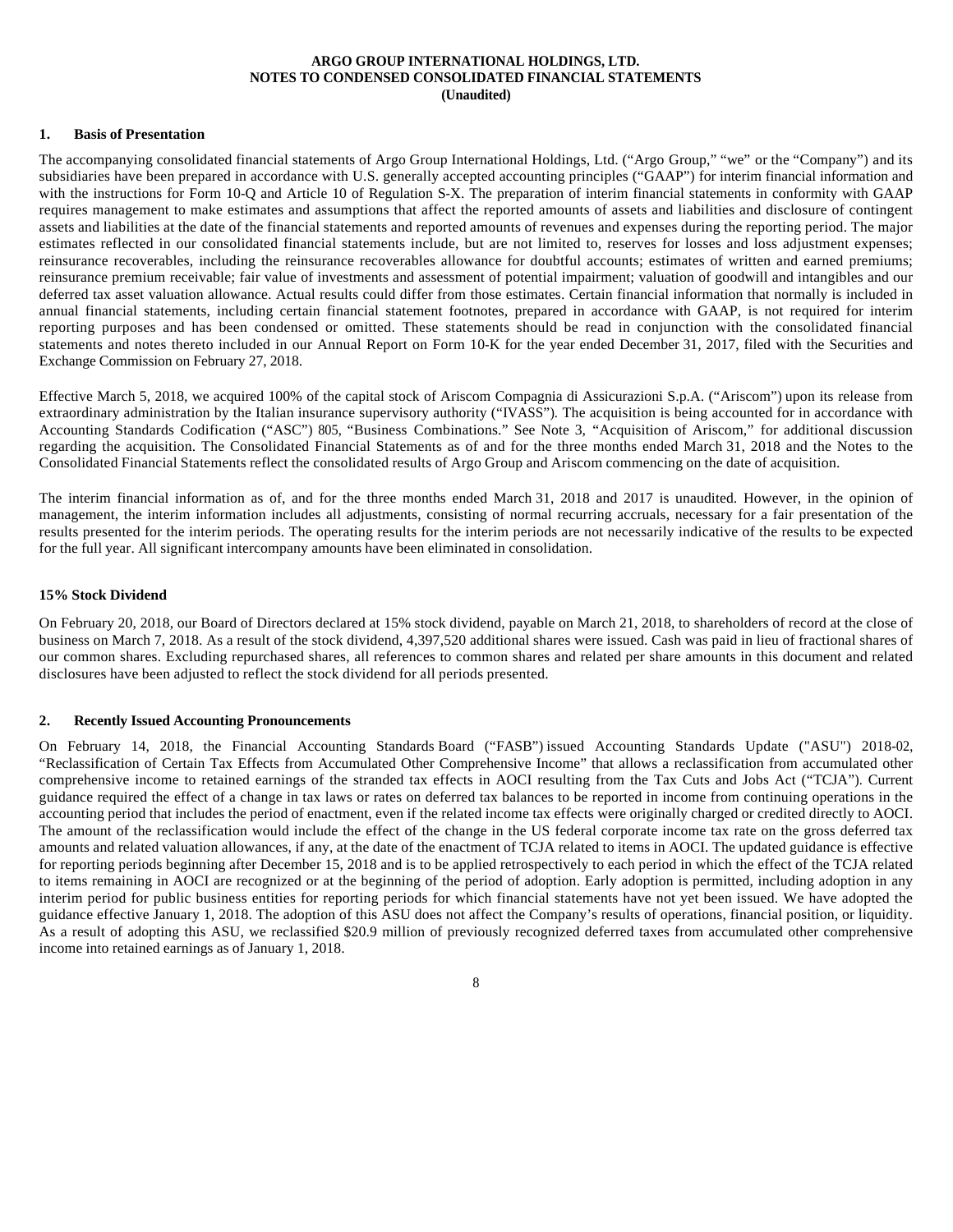In May 2017, the FASB issued ASU 2017-09, "Compensation – Stock Compensation" (Topic 718): Scope of Modification Accounting. ASU 2017- 09 clarifies when changes to the terms or conditions of a share-based payment award must be accounted for as modifications. The guidance requires entities to apply the modification accounting guidance if the value, vesting conditions or classification of the award changes. In addition to all the disclosures about modifications that are required today, the entities are required to affirmatively disclose when compensation expense has not changed. The ASU is applied prospectively and is effective for annual periods, and interim periods within those annual periods, beginning after December 15, 2017. We have adopted this ASU effective January 1, 2018. The adoption of this ASU did not have a material impact on our financial results and disclosures.

In January 2017, the FASB issued ASU 2017-04, "Intangibles – Goodwill and Other" (Topic 350). ASU 2017-04 eliminates the requirement to calculate the implied fair value of goodwill that is done in Step 2 of the current goodwill impairment test to measure a goodwill impairment loss. Instead, entities will record an impairment loss based on the excess of a reporting unit's carrying amount over its fair value. The guidance will be applied prospectively and is effective for annual and interim impairment tests performed in periods beginning after December 15, 2019. We do not anticipate that this ASU will have a material impact on our financial results or disclosures.

In January 2017, the FASB issued ASU 2017-01, "Business Combinations" (Topic 805). ASU 2017-01 clarifies the definition of a business to assist entities with evaluating whether transactions should be accounted for as acquisitions (or disposals) of assets or businesses. The guidance specifies the minimum inputs and processes required to meet the definition of a business. The guidance is effective for annual periods beginning after December 15, 2017, and interim periods within the year of adoption. We have adopted this ASU effective January 1, 2018. The adoption of this ASU did not have a material impact on our financial results and disclosures.

In October 2016, the FASB issued ASU 2016-16, "Income Taxes (Topic 740): Intra-Entity Transfers of Assets Other Than Inventory." This ASU 2016-16 simplifies the income tax accounting of intra-entity transfers of an asset other than inventory by requiring an entity to recognize the income tax effect when the transfer occurs. The guidance is effective for annual reporting periods beginning after December 15, 2017, including interim reporting periods within those annual reporting periods and early adoption is permitted. We early adopted this ASU in 2017, and the adoption resulted in intercompany transfers being tax effected.

In August 2016, the FASB issued ASU 2016-15, "Classification of Certain Cash Receipts and Cash Payments (Topic 230)". ASU 2016-15 will reduce diversity in practice on how eight specific cash receipts and payments are classified on the statement of cash flows. The ASU will be effective for fiscal years beginning after December 15, 2017, including interim periods within the year of adoption. This ASU will have an impact on how we present the distributions received from equity method investees in our statement of cash flows. We have adopted this ASU effective January 1, 2018. This ASU did not have a material impact on the classification of specific cash receipts and payments within the cash flow statement.

In June 2016, the FASB issued ASU 2016-13, "Measurement of Credit Losses on Financial Instruments" (Topic 326). ASU 2016-13 requires organizations to estimate credit losses on certain types of financial instruments, including receivables and available-for-sale debt securities, by introducing an approach based on expected losses. The expected loss approach will require entities to incorporate considerations of historical information, current information and reasonable and supportable forecasts. The guidance is effective for fiscal years beginning after December 15, 2019, including interim periods within the year of adoption. The guidance requires a modified retrospective transition method and early adoption is permitted. We are currently evaluating the impact that the adoption of the ASU will have on our financial results and disclosures, but do not anticipate that any such potential impact would be material.

In February 2016, the FASB issued ASU 2016-02, "Leases" (Topic 842). ASU 2016-02 requires organizations that lease assets to recognize on the balance sheet the assets and liabilities for the rights and obligations created by those leases. Additionally, the ASU modifies current guidance for lessors' accounting. The ASU is effective for interim and annual reporting periods beginning on or after January 1, 2019, with early adoption permitted. We do not anticipate that this ASU will have a material impact on our results of operations, but we anticipate an increase to the value of our assets and liabilities related to leases, with no material impact to equity.

In January 2016, the FASB issued ASU 2016-01, "Recognition and Measurement of Financial Assets and Financial Liabilities" (Subtopic 825-10). ASU 2016-01 will require equity investments that are not consolidated or accounted for under the equity method of accounting to be measured at fair value with changes in fair value recognized in net income. This ASU will also require us to assess the ability to realize our deferred tax assets related to an available-for-sale debt security in combination with our other deferred tax assets. The ASU will be effective for fiscal years beginning after December 15, 2017, including interim periods within those fiscal years. We have adopted this ASU effective January 1, 2018. Upon adoption of this ASU, cumulative net unrealized gain on equity securities of \$117.5 million, net of deferred income taxes were reclassified from accumulated other comprehensive income into retained earnings as of January 1, 2018. The change in the fair value of the noted investments is now included in "Net realized investment gains" in our consolidated statements of income. The standard increases the volatility of the results reported in our consolidated statements of income, resulting from the remeasurement of our equity investments.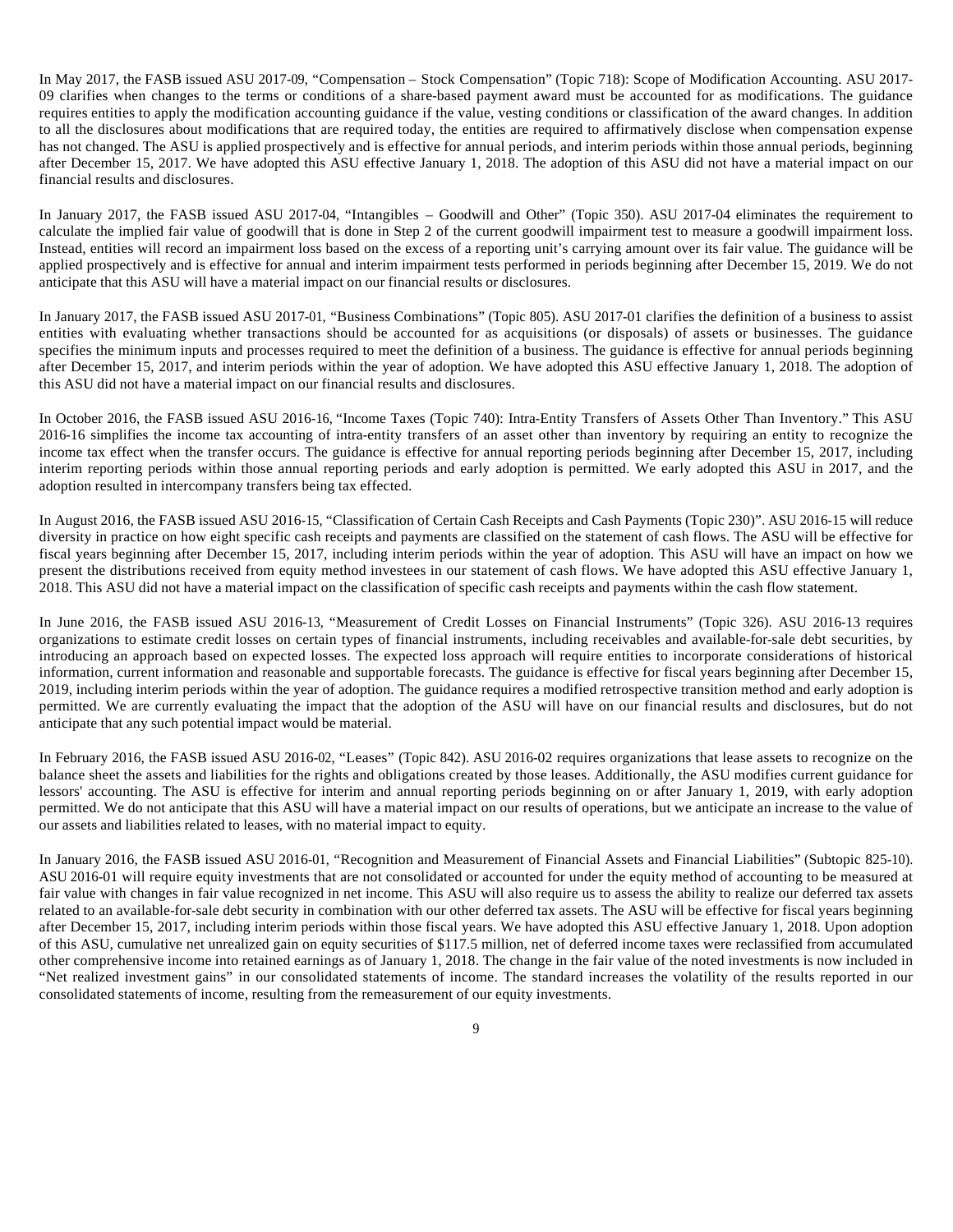In May 2014, the FASB issued ASU 2014-09, "Revenue from Contracts with Customers" (Topic 606), which replaces most existing U.S. GAAP revenue recognition guidance and permits the use of either the retrospective or cumulative effect transition method. In August 2015, "Deferral of the Effective Date" (Topic 606), deferred the effective date of this guidance to interim and annual reporting periods beginning after December 15, 2017. Subsequently, in 2016, the FASB issued implementation guidance related to ASU 2014-09, including:

- ASU 2016-08, "Principal versus Agent considerations (Reporting Revenue Gross versus Net)" (Topic 606), which is intended to provide further clarification on the application of the principal versus agent implementations;
- ASU 2016-10, "Identifying Performance Obligations and Licensing" (Topic 606), which is intended to clarify the guidance for identifying promised goods or service in a contract with a customer;
- ASU 2016-11, "Rescission of SEC Guidance Because of Accounting Standards Updates 2014-09 and 2014-16 Pursuant to Staff Announcements at the March 3, 2016 EITF Meeting" (Topics 605 & 815);
- ASU 2016-12, "Narrow-Scope Improvements and Practical Expedients" (Topic 606), provides additional guidance for quantitative and qualitative disclosures in certain cases, and makes 12 additional technical corrections and improvements to the new revenue standard.

We adopted this ASU effective January 1, 2018. The adoption of this standard did not have a material impact on our consolidated financial results.

#### **3. Acquisition of Ariscom**

Effective March 5, 2018, we acquired 100% of the capital stock of Ariscom upon its release from extraordinary administration by IVASS. We injected an amount of capital into Ariscom necessary to meet certain regulatory requirements and thresholds. As part of this capital infusion, we have become the sole shareholder of Ariscom.

The acquisition provides Argo Group with an existing Italian insurance platform and access to Ariscom's broker and client network throughout Italy, with longer-term opportunities to expand our presence in continental Europe, particularly Spain and Portugal.

The acquisition is being accounted for in accordance with ASC 805, "Business Combinations." Purchase accounting, as defined by ASC 805, requires that the assets acquired and liabilities assumed be recognized at their fair values as of the acquisition date. We are in the process of finalizing our determination of fair values, including an independent appraisal of certain assets and liabilities, including intangible assets. We anticipate closing the fair value measurement period during the third quarter of 2018. Ariscom's financial position, results of operations, and cash flows were not material to our consolidated financial results as of and for the three months ended March 31, 2018.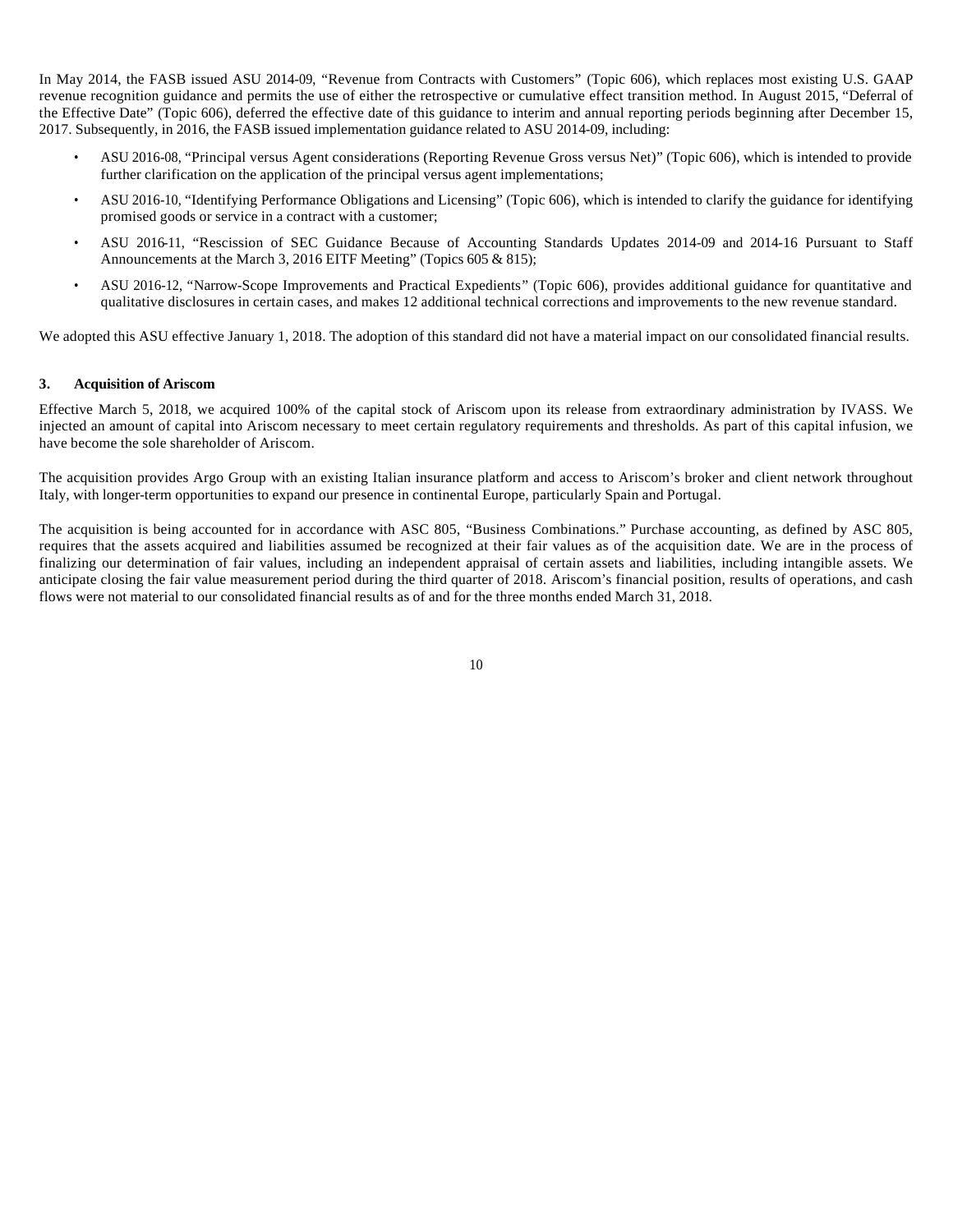## **4. Investments**

## *Composition of Invested Assets*

The amortized cost, gross unrealized gains, gross unrealized losses and fair value of investments were as follows:

## **March 31, 2018**

| (in millions)                                    | Amortized<br>Cost |    | Gross<br>Unrealized<br>Gains |      | Gross<br>Unrealized<br><b>Losses</b> |    | Fair<br>Value |
|--------------------------------------------------|-------------------|----|------------------------------|------|--------------------------------------|----|---------------|
| <b>Fixed maturities</b>                          |                   |    |                              |      |                                      |    |               |
| U.S. Governments                                 | \$<br>374.2       | -S | 0.2                          | - \$ | 7.4                                  | -S | 367.0         |
| <b>Foreign Governments</b>                       | 233.0             |    | 3.9                          |      | 3.5                                  |    | 233.4         |
| Obligations of states and political subdivisions | 315.9             |    | 6.6                          |      | 2.0                                  |    | 320.5         |
| Corporate bonds                                  | 1,580.7           |    | 15.0                         |      | 24.1                                 |    | 1,571.6       |
| Commercial mortgage-backed securities            | 103.5             |    |                              |      | 2.3                                  |    | 101.2         |
| Residential mortgage-backed securities           | 341.5             |    | 2.3                          |      | 8.1                                  |    | 335.7         |
| Asset-backed securities                          | 165.6             |    | 1.0                          |      | 1.3                                  |    | 165.3         |
| Collateralized loan obligations                  | 192.3             |    | 4.8                          |      | 0.3                                  |    | 196.8         |
| Total fixed maturities                           | 3,306.7           |    | 33.8                         |      | 49.0                                 |    | 3,291.5       |
| <b>Equity securities</b>                         | 358.3             |    | 131.9                        |      | 13.7                                 |    | 476.5         |
| Other investments                                | 513.7             |    | 9.6                          |      |                                      |    | 523.3         |
| Short-term investments                           | 542.4             |    |                              |      | 0.2                                  |    | 542.2         |
| Total investments                                | 4,721.1           |    | 175.3                        |      | 62.9                                 |    | 4,833.5       |

#### **December 31, 2017**

| (in millions)                                    |    | Amortized<br>Cost |               | Gross<br>Unrealized<br>Gains |    | Gross<br>Unrealized<br><b>Losses</b> |               | Fair<br>Value |
|--------------------------------------------------|----|-------------------|---------------|------------------------------|----|--------------------------------------|---------------|---------------|
| <b>Fixed maturities</b>                          |    |                   |               |                              |    |                                      |               |               |
| U.S. Governments                                 | \$ | 419.9             | <sup>\$</sup> | 0.2                          | -S | 5.0                                  | <sup>\$</sup> | 415.1         |
| <b>Foreign Governments</b>                       |    | 229.0             |               | 6.7                          |    | 2.5                                  |               | 233.2         |
| Obligations of states and political subdivisions |    | 327.7             |               | 9.3                          |    | 1.1                                  |               | 335.9         |
| Corporate bonds                                  |    | 1,514.5           |               | 24.4                         |    | 13.2                                 |               | 1,525.7       |
| Commercial mortgage-backed securities            |    | 136.3             |               | 0.1                          |    | 1.5                                  |               | 134.9         |
| Residential mortgage-backed securities           |    | 309.3             |               | 2.8                          |    | 2.7                                  |               | 309.4         |
| Asset-backed securities                          |    | 161.3             |               | 0.7                          |    | 0.8                                  |               | 161.2         |
| Collateralized loan obligations                  |    | 222.6             |               | 5.9                          |    | 0.5                                  |               | 228.0         |
| Total fixed maturities                           |    | 3,320.6           |               | 50.1                         |    | 27.3                                 |               | 3,343.4       |
| Equity securities                                |    | 338.2             |               | 154.0                        |    | 4.8                                  |               | 487.4         |
| Other investments                                |    | 534.1             |               | 9.6                          |    | 0.1                                  |               | 543.6         |
| Short-term investments                           |    | 368.5             |               |                              |    |                                      |               | 368.5         |
| Total investments                                | S  | 4,561.4           |               | 213.7                        |    | 32.2                                 |               | 4.742.9       |

Included in "Total investments" in our Consolidated Balance Sheets at March 31, 2018 and December 31, 2017 is \$120.6 million and \$130.8 million, respectively, of assets managed on behalf of the trade capital providers, who are third-party participants that provide underwriting capital to the operations of Syndicate 1200.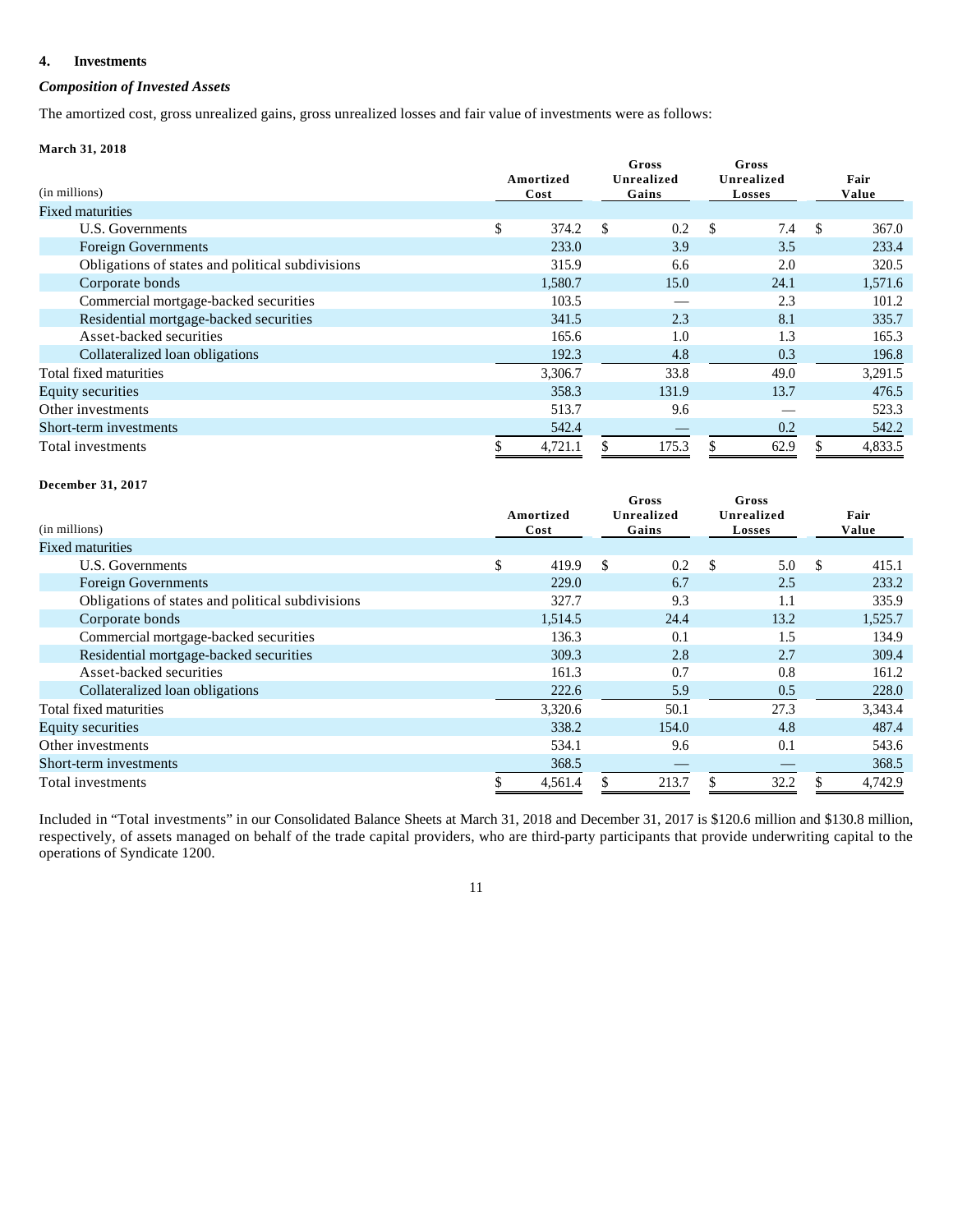## *Contractual Maturity*

The amortized cost and fair values of fixed maturity investments as of March 31, 2018, by contractual maturity, were as follows:

| (in millions)                          | Amortized<br>Cost |         | Fair<br>Value |
|----------------------------------------|-------------------|---------|---------------|
| Due in one year or less                |                   | 268.5   | 267.7         |
| Due after one year through five years  |                   | 1,467.0 | 1,460.2       |
| Due after five years through ten years |                   | 600.4   | 595.6         |
| Thereafter                             |                   | 167.9   | 169.0         |
| Structured securities                  |                   | 802.9   | 799.0         |
| Total                                  |                   | 3.306.7 | 3.291.5       |

The expected maturities may differ from the contractual maturities because debtors may have the right to call or prepay obligations.

## *Other Invested Assets*

Details regarding the carrying value and unfunded investment commitments of the other invested assets portfolio as of March 31, 2018 and December 31, 2017 were as follows:

#### **March 31, 2018**

| (in millions)<br><b>Investment Type</b> | Carrying<br>Value |   | <b>Unfunded</b><br>Commitments |
|-----------------------------------------|-------------------|---|--------------------------------|
|                                         |                   |   |                                |
| Hedge funds                             | 138.8             | S |                                |
| Private equity                          | 186.5             |   | 123.8                          |
| Long only funds                         | 193.7             |   |                                |
| Other investments                       | 4.3               |   |                                |
| <b>Total other invested assets</b>      | 523.3             |   | 123.8                          |

#### **December 31, 2017**

| (in millions)                      | Carrying<br>Value |            | <b>Unfunded</b><br><b>Commitments</b> |                          |  |
|------------------------------------|-------------------|------------|---------------------------------------|--------------------------|--|
| <b>Investment Type</b>             |                   |            |                                       |                          |  |
| Hedge funds                        |                   | $163.6$ \$ |                                       |                          |  |
| Private equity                     |                   | 179.2      |                                       | 129.9                    |  |
| Long only funds                    |                   | 196.5      |                                       | $\overline{\phantom{a}}$ |  |
| Other investments                  |                   | 4.3        |                                       |                          |  |
| <b>Total other invested assets</b> |                   | 543.6      |                                       | 129.9                    |  |

The following describes each investment type:

- **Hedge funds:** Hedge funds include funds that primarily buy and sell stocks, including short sales, multi-strategy credit, relative value credit and distressed credit.
- **Private equity:** Private equity includes buyout funds, real asset/infrastructure funds, credit special situations funds, mezzanine lending funds and direct investments and strategic non-controlling minority investments in private companies that are principally accounted for using the equity method of accounting.
- **Long only funds:** Our long only funds include a fund that primarily owns international stocks and funds that primarily own investmentgrade corporate and sovereign fixed income securities.
- **Other investments:** Other investments include participation in investment pools, foreign exchange currency forward contracts to manage our foreign currency exposure and a portfolio of foreign exchange currency forward contracts that are actively traded by an external currency manager for a total return strategy.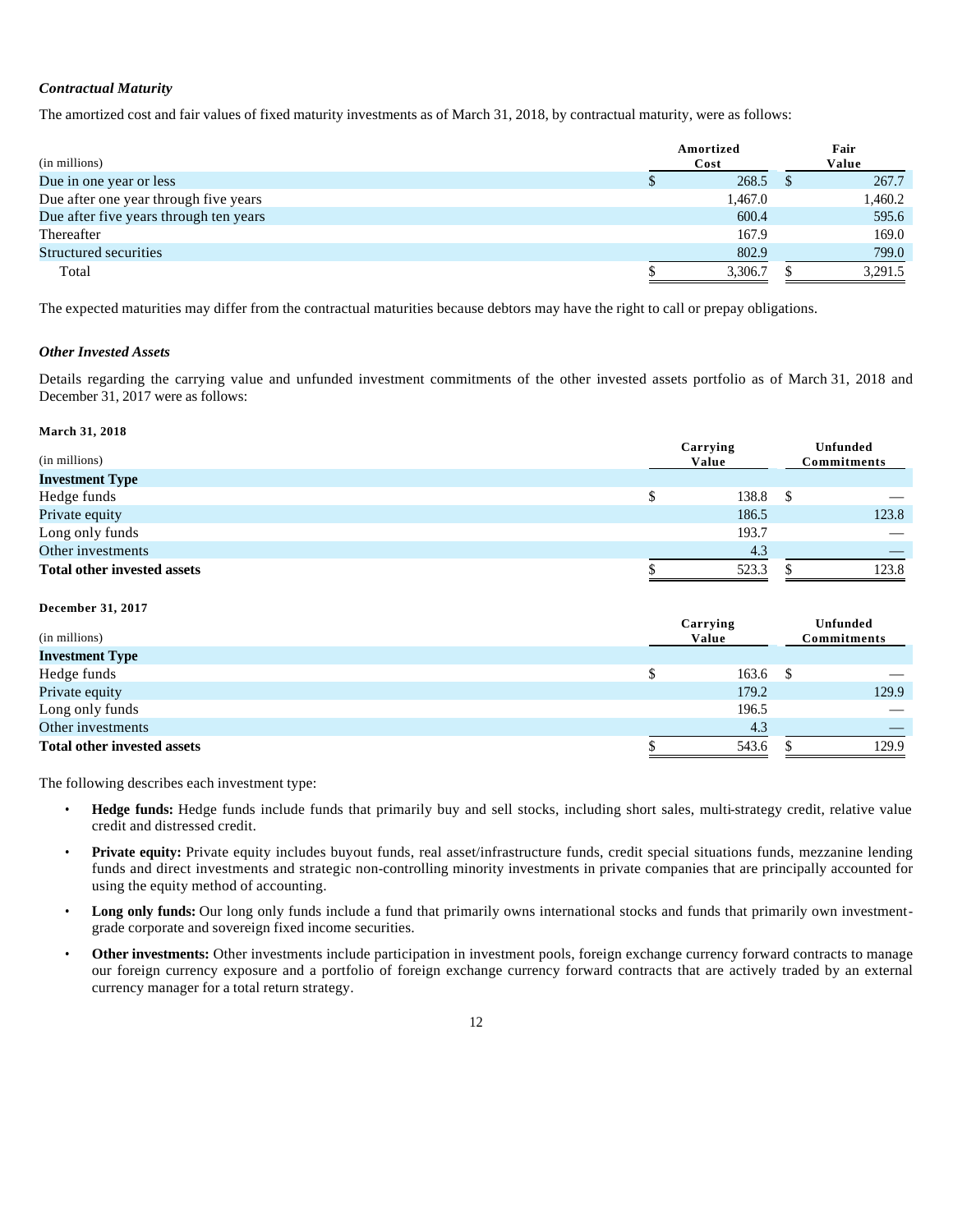#### *Unrealized Losses and Other-Than-Temporary Impairments*

An aging of unrealized losses on our investments in fixed maturities, equity securities (as of December 31, 2017), other investments and short-term investments is presented below:

| <b>March 31, 2018</b>                            |               | <b>Less Than One Year</b>   |                       | <b>One Year or Greater</b>  |               | <b>Total</b>                |
|--------------------------------------------------|---------------|-----------------------------|-----------------------|-----------------------------|---------------|-----------------------------|
| (in millions)                                    | Fair<br>Value | Unrealized<br><b>Losses</b> | Fair<br>Value         | Unrealized<br><b>Losses</b> | Fair<br>Value | Unrealized<br><b>Losses</b> |
| <b>Fixed maturities</b>                          |               |                             |                       |                             |               |                             |
| U.S. Governments                                 | \$<br>316.8   | \$.<br>6.5                  | 17.3<br><sup>\$</sup> | 0.9<br>\$.                  | \$.<br>334.1  | 7.4<br>S.                   |
| <b>Foreign Governments</b>                       | 207.2         | 3.4                         | 5.0                   | 0.1                         | 212.2         | 3.5                         |
| Obligations of states and political subdivisions | 92.1          | 1.4                         | 14.7                  | 0.6                         | 106.8         | 2.0                         |
| Corporate bonds                                  | 1,078.7       | 22.2                        | 32.0                  | 1.9                         | 1,110.7       | 24.1                        |
| Commercial mortgage-backed securities            | 69.6          | 1.4                         | 16.0                  | 0.9                         | 85.6          | 2.3                         |
| Residential mortgage-backed securities           | 263.9         | 7.5                         | 14.4                  | 0.6                         | 278.3         | 8.1                         |
| Asset-backed securities                          | 111.3         | 1.0                         | 7.9                   | 0.3                         | 119.2         | 1.3                         |
| Collateralized loan obligations <sup>(1)</sup>   | 41.0          | 0.3                         | 0.9                   |                             | 41.9          | 0.3                         |
| Total fixed maturities                           | 2,180.6       | 43.7                        | 108.2                 | 5.3                         | 2,288.8       | 49.0                        |
| Other investments $(1)$                          |               |                             | 0.3                   |                             | 0.3           |                             |
| Short-term investments                           | 58.4          | 0.2                         |                       |                             | 58.4          | 0.2                         |
| Total                                            | 2,239.0       | 43.9                        | 108.5                 | 5.3                         | 2,347.5       | 49.2                        |

| December 31, 2017                                |               | <b>Less Than One Year</b> |               | <b>One Year or Greater</b>  |               | <b>Total</b>                |
|--------------------------------------------------|---------------|---------------------------|---------------|-----------------------------|---------------|-----------------------------|
| (in millions)                                    | Fair<br>Value | Unrealized<br>Losses      | Fair<br>Value | Unrealized<br><b>Losses</b> | Fair<br>Value | Unrealized<br><b>Losses</b> |
| <b>Fixed maturities</b>                          |               |                           |               |                             |               |                             |
| U.S. Governments                                 | \$<br>313.7   | \$<br>1.9                 | \$<br>83.7    | \$.<br>3.1                  | \$<br>397.4   | \$<br>5.0                   |
| <b>Foreign Governments</b>                       | 175.2         | 2.0                       | 35.9          | 0.5                         | 211.1         | 2.5                         |
| Obligations of states and political subdivisions | 33.3          | 0.5                       | 22.4          | 0.6                         | 55.7          | 1.1                         |
| Corporate bonds                                  | 674.1         | 9.9                       | 77.7          | 3.3                         | 751.8         | 13.2                        |
| Commercial mortgage-backed securities            | 58.2          | 0.4                       | 37.8          | 1.1                         | 96.0          | 1.5                         |
| Residential mortgage-backed securities           | 164.4         | 1.6                       | 52.4          | 1.1                         | 216.8         | 2.7                         |
| Asset-backed securities                          | 85.4          | 0.4                       | 31.9          | 0.4                         | 117.3         | 0.8                         |
| Collateralized loan obligations (1)              | 34.6          | 0.5                       | 0.9           |                             | 35.5          | 0.5                         |
| Total fixed maturities                           | 1,538.9       | 17.2                      | 342.7         | 10.1                        | 1,881.6       | 27.3                        |
| <b>Equity securities</b>                         | 46.9          | 4.8                       |               |                             | 46.9          | 4.8                         |
| Other investments                                |               |                           | 0.3           | 0.1                         | 0.3           | 0.1                         |
| Total                                            | 1,585.8       | 22.0                      | 343.0         | 10.2                        | 1,928.8       | 32.2                        |

(1) Unrealized losses one year or greater are less than \$0.1 million.

We regularly evaluate our investments for other-than-temporary impairment. For fixed maturity securities, the evaluation for a credit loss is generally based on the present value of expected cash flows of the security as compared to the amortized book value. For structured securities, frequency and severity of loss inputs are used in projecting future cash flows of the securities. Loss frequency is measured as the credit default rate, which includes such factors as loan-to-value ratios and credit scores of borrowers. We also recognize other-than-temporary losses on fixed maturity securities that we intend to sell. Effective January 1, 2018, the Company adopted ASU 2016-01. As a result, changes in the fair value of equity securities are recognized in net realized investment gains in the Consolidated Statement of Income.

We hold a total of 8,233 securities, of which 2,901 were in an unrealized loss position for less than one year and 121 were in an unrealized loss position for a period one year or greater as of March 31, 2018. Unrealized losses greater than twelve months on fixed maturities were the result of a number of factors, including increased credit spreads, foreign currency fluctuations and higher market yields relative to the date the securities were purchased, and for structured securities, by the performance of the underlying collateral, as well. In considering whether an investment is otherthan-temporarily impaired or not, we also considered that we do not intend to sell the investments and it is unlikely that we will be required to sell the investments before recovery of their amortized cost bases, which may be maturity. We do not consider these investments to be other-thantemporarily impaired at March 31, 2018.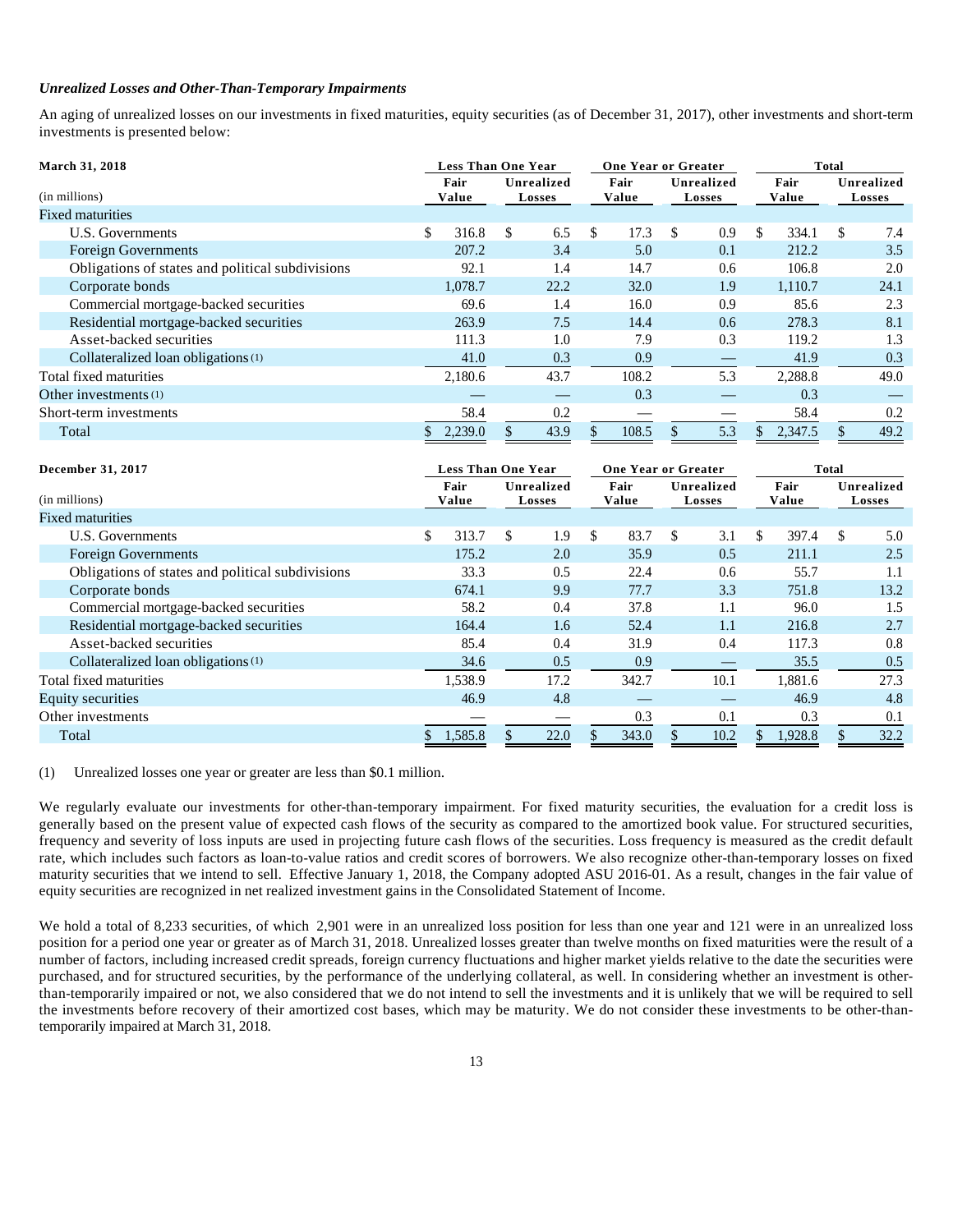We recognized other-than-temporary losses on our fixed maturities and equity portfolio as follows:

|                                        | For the Three Months Ended March 31, |       |  |  |  |
|----------------------------------------|--------------------------------------|-------|--|--|--|
| (in millions)                          | 2018                                 | 2017  |  |  |  |
| Other-than-temporary impairment:       |                                      |       |  |  |  |
| Corporate bonds                        | $(1.0)$ \$                           | __    |  |  |  |
| Equity securities                      |                                      | (0.4) |  |  |  |
| Other-than-temporary impairment losses | (1.0)                                | (0.4) |  |  |  |

#### *Net Realized Investment Gains and Losses*

The following table presents our gross realized investment gains (losses):

|                                                                                  |                  | For the Three Months Ended March 31, |  |  |
|----------------------------------------------------------------------------------|------------------|--------------------------------------|--|--|
| (in millions)                                                                    | 2018             | 2017                                 |  |  |
| Realized gains on fixed maturities and other                                     |                  |                                      |  |  |
| <b>Fixed maturities</b>                                                          | \$<br>7.5<br>-\$ | 7.1                                  |  |  |
| Equity securities (1)                                                            |                  | 15.7                                 |  |  |
| Other investments                                                                | 11.7             | 6.2                                  |  |  |
|                                                                                  | 19.2             | 29.0                                 |  |  |
| Realized losses on fixed maturities and other                                    |                  |                                      |  |  |
| <b>Fixed maturities</b>                                                          | (4.9)            | (6.2)                                |  |  |
| Equity securities (1)                                                            |                  | (0.7)                                |  |  |
| Other investments                                                                | (9.3)            | (7.1)                                |  |  |
| Other-than-temporary impairment losses on fixed<br>maturities                    | (1.0)            |                                      |  |  |
| Other-than-temporary impairment losses on equity<br>securities                   |                  | (0.4)                                |  |  |
|                                                                                  | (15.2)           | (14.4)                               |  |  |
| Equity Securities (1)                                                            |                  |                                      |  |  |
| Net realized gains on equity securities sold during the period                   | 11.2             |                                      |  |  |
| Change in unrealized (losses) on equity securities held at the end of the period | (30.9)           |                                      |  |  |
| Net realized (losses) on equity securities                                       | (19.7)           |                                      |  |  |
| Net realized investment (losses) gains before income taxes                       | (15.7)           | 14.6                                 |  |  |
| Income tax benefit (expense)                                                     | 2.9              | (4.3)                                |  |  |
| Net realized investment (losses) gains, net of income taxes                      | (12.8)           | 10.3                                 |  |  |

(1) Effective January 1, 2018, we adopted ASU 2016-01. As a result, unrealized gains (losses) at the date of adoption have been reclassified from accumulated other comprehensive income to retained earnings. Additionally, all changes in the fair value of equity securities are recognized in net realized investment gains (losses). Prior periods have not been restated to conform to the current presentation. See Note 2.

Changes in unrealized appreciation (depreciation) related to investments are summarized as follows:

|                                                  |  | For the Three Months Ended March 31, |       |
|--------------------------------------------------|--|--------------------------------------|-------|
| (in millions)                                    |  | 2018                                 | 2017  |
| Change in unrealized gains (losses)              |  |                                      |       |
| <b>Fixed maturities</b>                          |  | $(37.1)$ \$                          | 12.6  |
| Equity securities                                |  |                                      | 5.3   |
| Short-term investments                           |  | (0.1)                                |       |
| Net unrealized investment (losses) gains before  |  |                                      |       |
| income taxes                                     |  | (37.2)                               | 17.9  |
| Income tax benefit (expense)                     |  | 6.3                                  | (4.6) |
| Net unrealized investment (losses) gains, net of |  |                                      |       |
| income taxes                                     |  | (30.9)                               | 13.3  |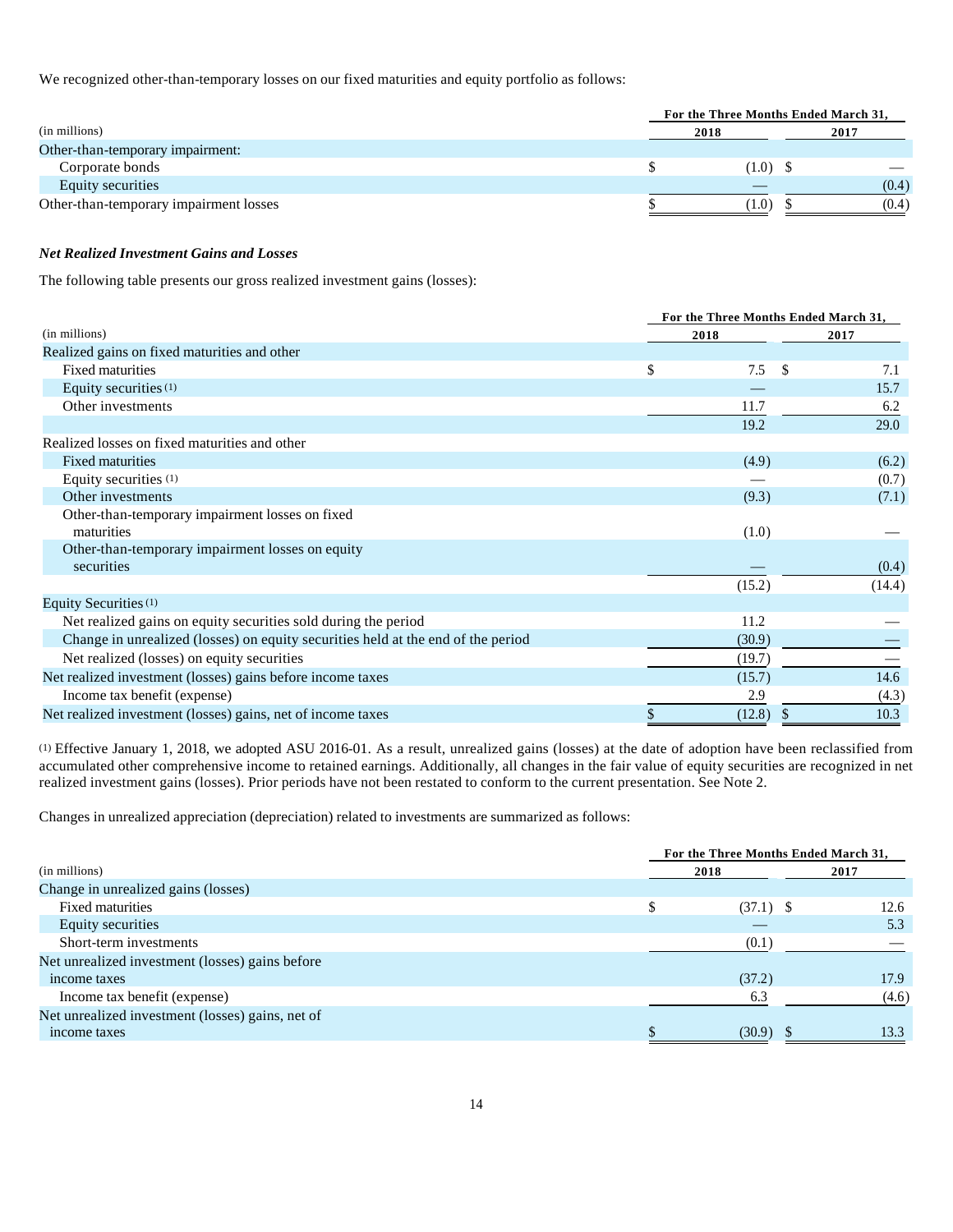#### *Foreign Currency Exchange Forward Contracts*

We entered into foreign currency exchange forward contracts to manage operational currency exposure on our Canadian dollar ("CAD") investment portfolio, minimize negative impacts to investment portfolio returns, and gain exposure to a total return strategy which invests in multiple currencies. The currency forward contracts are carried at fair value in our Consolidated Balance Sheets in "Other assets" and "Other liabilities" at March 31, 2018 and December 31, 2017, respectively. The gains and losses are included in "Net realized investment (losses) gains" in our Consolidated Statements of Income.

The fair value of our foreign currency exchange forward contracts as of March 31, 2018 and December 31, 2017 was as follows:

| (in millions)                     | <b>March 31, 2018</b> |       | December 31, 2017 |       |  |
|-----------------------------------|-----------------------|-------|-------------------|-------|--|
| Operational currency exposure     |                       | 3.4   |                   | (0.2) |  |
| Asset manager investment exposure |                       | (1.8) |                   | (0.9) |  |
| Total return strategy             |                       | 0.5   |                   |       |  |
| Total                             |                       |       |                   | (0.4) |  |

The following table represents our gross investment realized gains and losses on our foreign currency exchange forward contracts:

|                                          |      | For the Three Months Ended March 31, |       |  |  |  |  |  |
|------------------------------------------|------|--------------------------------------|-------|--|--|--|--|--|
| (in millions)                            | 2018 |                                      | 2017  |  |  |  |  |  |
| Realized gains                           |      |                                      |       |  |  |  |  |  |
| Operational currency exposure            | S.   | 4.3<br>-S                            | 2.0   |  |  |  |  |  |
| Asset manager investment exposure        |      | 4.3                                  | 0.5   |  |  |  |  |  |
| Total return strategy                    |      | 2.6                                  | 3.1   |  |  |  |  |  |
| Gross realized investment gains          |      | 11.2                                 | 5.6   |  |  |  |  |  |
| Realized losses                          |      |                                      |       |  |  |  |  |  |
| Operational currency exposure            |      | (0.6)                                | (2.2) |  |  |  |  |  |
| Asset manager investment exposure        |      | (5.9)                                | (1.4) |  |  |  |  |  |
| Total return strategy                    |      | (2.1)                                | (1.9) |  |  |  |  |  |
| Gross realized investment losses         |      | (8.6)                                | (5.5) |  |  |  |  |  |
| Net realized investment gains on foreign |      |                                      |       |  |  |  |  |  |
| currency exchange forward contracts      |      | 2.6                                  | 0.1   |  |  |  |  |  |
|                                          |      |                                      |       |  |  |  |  |  |

#### *Regulatory Deposits, Pledged Securities and Letters of Credit*

We are required to maintain assets on deposit with various regulatory authorities to support our insurance and reinsurance operations. We maintain assets pledged as collateral in support of irrevocable letters of credit issued under the terms of certain reinsurance agreements for reported loss and loss expense reserves.

The following table presents our components of restricted assets at March 31:

| (in millions)                                              | <b>March 31, 2018</b> | <b>March 31, 2017</b> |       |  |
|------------------------------------------------------------|-----------------------|-----------------------|-------|--|
| Securities on deposit for regulatory and other purposes    | 171.7                 |                       | 183.9 |  |
| Securities pledged as collateral for letters of credit     | 62.8                  |                       | 37.6  |  |
| Securities and cash on deposit supporting Lloyd's business | 373.9                 |                       | 396.8 |  |
| Total restricted investments                               | 608.4                 |                       | 618.3 |  |

#### *Fair Value Measurements*

Fair value is the price that would be received to sell an asset or paid to transfer a liability in an orderly transaction between market participants at the measurement date. Fair value measurement assumes that the transaction to sell the asset or transfer the liability occurs in the principal market for the asset or liability, or in the absence of a principal market, the most advantageous market. Market participants are buyers and sellers in the principal (or most advantageous) market that are independent, knowledgeable, able to transact for the asset or liability and willing to transfer the asset or liability.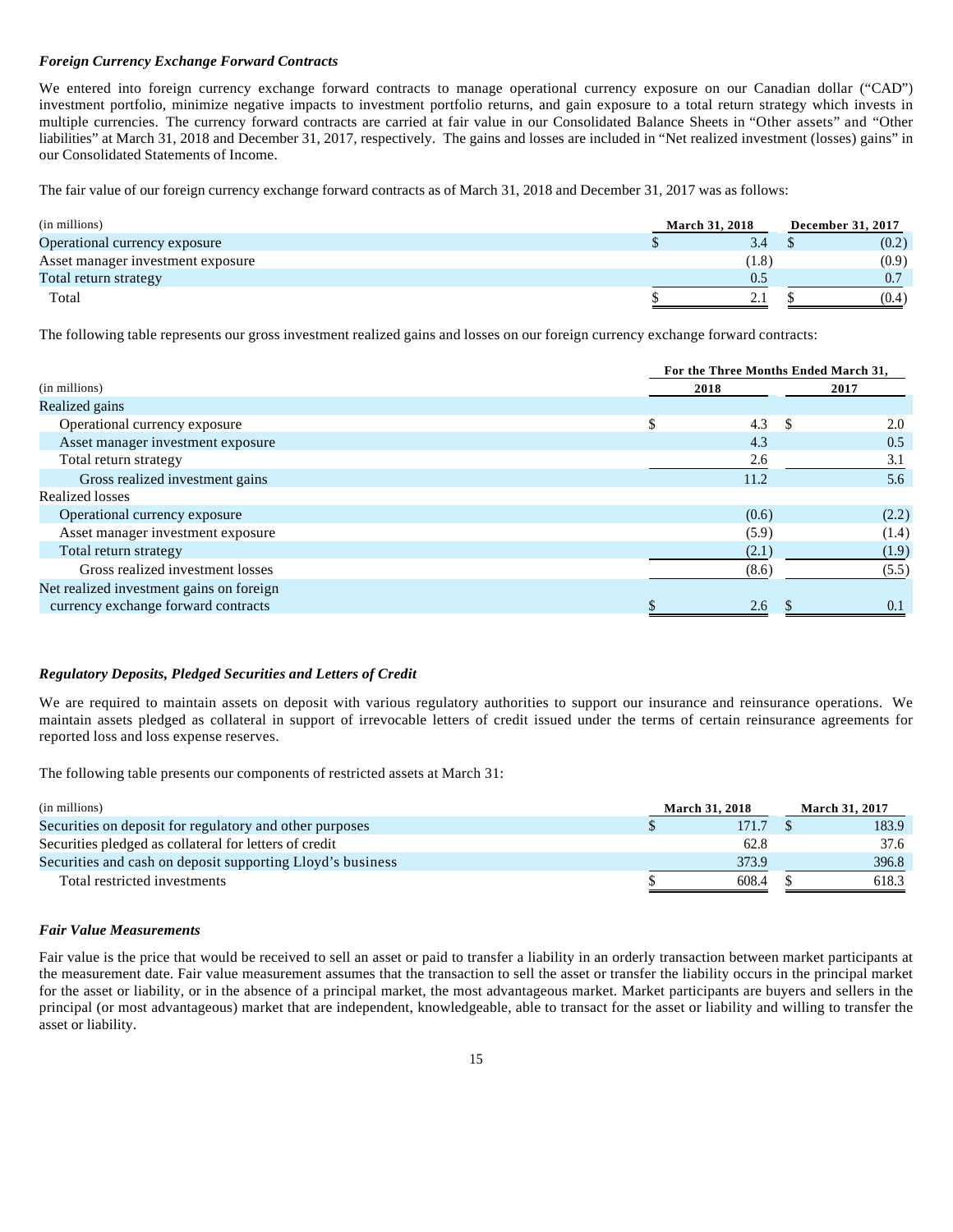Valuation techniques consistent with the market approach, income approach and/or cost approach are used to measure fair value. The inputs of these valuation techniques are categorized into three levels.

- Level 1 inputs are quoted prices (unadjusted) in active markets for identical assets or liabilities that can be accessed at the reporting date. We define actively traded as a security that has traded in the past seven days. We receive one quote per instrument for Level 1 inputs.
- Level 2 inputs are inputs other than quoted prices included within Level 1 that are observable for the asset or liability, either directly or indirectly. We receive one quote per instrument for Level 2 inputs.
- Level 3 inputs are unobservable inputs. Unobservable inputs reflect our own judgments about the assumptions market participants would use in pricing the asset or liability based on the best information available in the circumstances.

We receive fair value prices from third-party pricing services and our outside investment managers. These prices are determined using observable market information such as dealer quotes, market spreads, cash flows, yield curves, live trading levels, trade execution data, market consensus prepayment speeds, credit information and the security's terms and conditions, among other things. We have reviewed the processes used by the third-party providers for pricing the securities, and have determined that these processes result in fair values consistent with GAAP requirements. In addition, we review these prices for reasonableness, and have not adjusted any prices received from the third-party providers as of March 31, 2018. A description of the valuation techniques we use to measure assets at fair value is as follows:

## *Fixed Maturities (Available-for-Sale) Levels 1 and 2:*

- United States Treasury securities are typically valued using Level 1 inputs. For these securities, we obtain fair value measurements from third-party pricing services using quoted prices (unadjusted) in active markets at the reporting date.
- United States Government agencies, non-U.S. Government securities, obligations of states and political subdivisions, credit securities and foreign denominated government and credit securities are reported at fair value using Level 2 inputs. For these securities, we obtain fair value measurements from third-party pricing services. Observable data may include dealer quotes, market spreads, yield curves, live trading levels, trade execution data, credit information and the security's terms and conditions, among other things.
- Asset and mortgage-backed securities and collateralized loan obligations are reported at fair value using Level 2 inputs. For these securities, we obtain fair value measurements from third-party pricing services. Observable data may include dealer quotes, market spreads, cash flows, yield curves, live trading levels, trade execution data, market consensus prepayment speeds, credit information and the security's terms and conditions, among other things.

## *Fixed Maturities (Available-for-Sale) Levels 3:*

We own a term loan that is valued using unobservable inputs.

*Equity Securities Level 1:* Equity securities are principally reported at fair value using Level 1 inputs. For these securities, we obtain fair value measurements from a third-party pricing service using quoted prices (unadjusted) in active markets at the reporting date.

*Equity Securities Level 2:* We own interests in a mutual fund that is reported at fair value using Level 2 inputs. The valuation is based on the fund's net asset value per share, at the end of each month. The underlying assets in the fund are valued primarily on the basis of closing market quotations or official closing prices on each valuation day.

*Equity Securities Level 3:* We own certain equity securities that are reported at fair value using Level 3 inputs. The valuation techniques for these securities include the following:

- Fair value measurements obtained from the National Association of Insurance Commissioners' Security Valuation Office at the reporting date.
- Fair value measurements for an investment in an equity fund obtained by applying final prices provided by the administrator of the fund, which is based upon certain estimates and assumptions.
- Fair value measurements from a broker and an independent valuation service, both based upon estimates and assumptions.

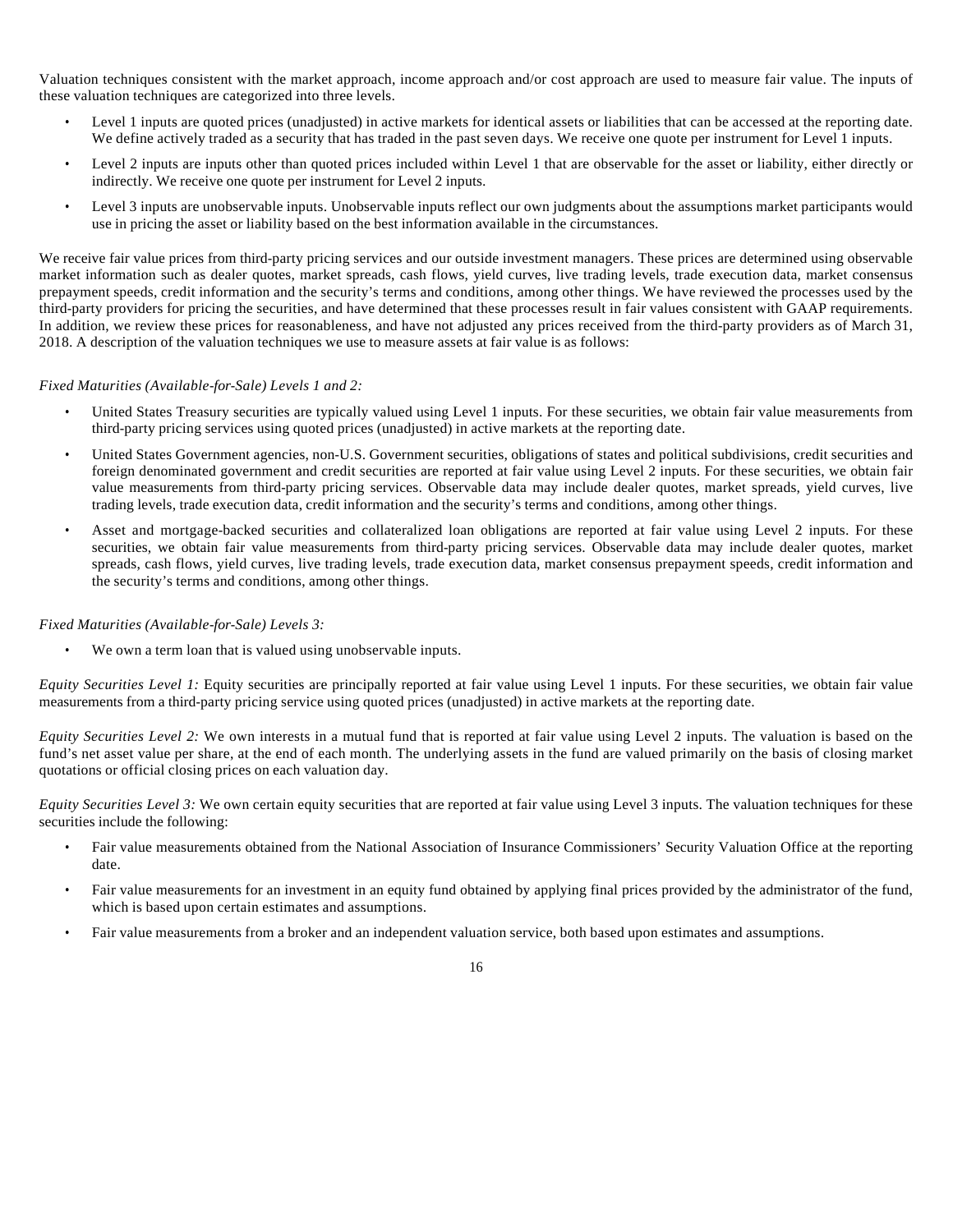*Other Investments Level 2:* Foreign regulatory deposits are assets held in trust in jurisdictions where there is a legal and regulatory requirement to maintain funds locally in order to protect policyholders. Lloyd's is the appointed investment manager for the funds. These assets are invested in short-term government securities, agency securities and corporate bonds and are valued using Level 2 inputs based upon values obtained from Lloyd's.

*Short-term Investments:* Short-term investments are principally reported at fair value using Level 1 inputs, with the exception of short-term corporate and governmental bonds reported at fair value using Level 2 inputs as described in the fixed maturities section above. Values for the investments categorized as Level 1 are obtained from various financial institutions as of the reporting date.

*Transfers Between Level 1 and Level 2 Securities:* There were no transfers between Level 1 and Level 2 securities during the three months ended March 31, 2018.

Based on an analysis of the inputs, our financial assets measured at fair value on a recurring basis have been categorized as follows:

|                                                  |                   | <b>Fair Value Measurements at Reporting Date Using</b> |         |              |         |               |     |  |              |
|--------------------------------------------------|-------------------|--------------------------------------------------------|---------|--------------|---------|---------------|-----|--|--------------|
| (in millions)<br><b>Fixed maturities</b>         | March 31,<br>2018 | Level $1$ (a)                                          |         | Level $2(b)$ |         |               |     |  | Level $3(c)$ |
| U.S. Governments                                 | \$<br>367.0       | -S                                                     | 359.3   | -S           | 7.7     | <sup>\$</sup> |     |  |              |
| <b>Foreign Governments</b>                       | 233.4             |                                                        |         |              | 233.4   |               |     |  |              |
| Obligations of states and political subdivisions | 320.5             |                                                        |         |              | 320.5   |               |     |  |              |
| Corporate bonds                                  | 1,571.6           |                                                        |         |              | 1,569.7 |               | 1.9 |  |              |
| Commercial mortgage-backed securities            | 101.2             |                                                        |         |              | 101.2   |               |     |  |              |
| Residential mortgage-backed securities           | 335.7             |                                                        |         |              | 335.7   |               |     |  |              |
| Asset-backed securities                          | 165.3             |                                                        |         |              | 165.3   |               |     |  |              |
| Collateralized loan obligations                  | 196.8             |                                                        |         |              | 196.8   |               |     |  |              |
| Total fixed maturities                           | 3,291.5           |                                                        | 359.3   |              | 2,930.3 |               | 1.9 |  |              |
| <b>Equity securities</b>                         | 476.5             |                                                        | 472.1   |              | 2.1     |               | 2.3 |  |              |
| Other investments                                | 103.8             |                                                        |         |              | 103.8   |               |     |  |              |
| Short-term investments                           | 542.2             |                                                        | 464.5   |              | 77.7    |               |     |  |              |
|                                                  | 4,414.0           |                                                        | 1,295.9 |              | 3,113.9 |               | 4.2 |  |              |

(a) Quoted prices in active markets for identical assets<br>(b) Significant other observable inputs

(b) Significant other observable inputs<br>  $(c)$  Significant unobservable inputs

Significant unobservable inputs

|                                                  |    |                      | <b>Fair Value Measurements at Reporting Date Using</b> |         |    |         |    |     |  |  |  |  |  |  |  |  |  |  |  |  |  |  |               |  |              |
|--------------------------------------------------|----|----------------------|--------------------------------------------------------|---------|----|---------|----|-----|--|--|--|--|--|--|--|--|--|--|--|--|--|--|---------------|--|--------------|
| (in millions)                                    |    | December 31,<br>2017 | Level $1$ (a)                                          |         |    |         |    |     |  |  |  |  |  |  |  |  |  |  |  |  |  |  | Level 2 $(b)$ |  | Level $3(c)$ |
| <b>Fixed maturities</b>                          |    |                      |                                                        |         |    |         |    |     |  |  |  |  |  |  |  |  |  |  |  |  |  |  |               |  |              |
| U.S. Governments                                 | \$ | 415.1                | -S                                                     | 410.6   | -S | 4.5     | -S |     |  |  |  |  |  |  |  |  |  |  |  |  |  |  |               |  |              |
| <b>Foreign Governments</b>                       |    | 233.2                |                                                        |         |    | 233.2   |    |     |  |  |  |  |  |  |  |  |  |  |  |  |  |  |               |  |              |
| Obligations of states and political subdivisions |    | 335.9                |                                                        |         |    | 335.9   |    |     |  |  |  |  |  |  |  |  |  |  |  |  |  |  |               |  |              |
| Corporate bonds                                  |    | 1,525.7              |                                                        |         |    | 1,523.8 |    | 1.9 |  |  |  |  |  |  |  |  |  |  |  |  |  |  |               |  |              |
| Commercial mortgage-backed securities            |    | 134.9                |                                                        |         |    | 134.9   |    |     |  |  |  |  |  |  |  |  |  |  |  |  |  |  |               |  |              |
| Residential mortgage-backed securities           |    | 309.4                |                                                        |         |    | 309.4   |    |     |  |  |  |  |  |  |  |  |  |  |  |  |  |  |               |  |              |
| Asset-backed securities                          |    | 161.2                |                                                        |         |    | 161.2   |    |     |  |  |  |  |  |  |  |  |  |  |  |  |  |  |               |  |              |
| Collateralized loan obligations                  |    | 228.0                |                                                        |         |    | 228.0   |    |     |  |  |  |  |  |  |  |  |  |  |  |  |  |  |               |  |              |
| Total fixed maturities                           |    | 3,343.4              |                                                        | 410.6   |    | 2,930.9 |    | 1.9 |  |  |  |  |  |  |  |  |  |  |  |  |  |  |               |  |              |
| Equity securities                                |    | 487.4                |                                                        | 483.0   |    | 2.1     |    | 2.3 |  |  |  |  |  |  |  |  |  |  |  |  |  |  |               |  |              |
| Other investments                                |    | 108.8                |                                                        |         |    | 108.8   |    |     |  |  |  |  |  |  |  |  |  |  |  |  |  |  |               |  |              |
| Short-term investments                           |    | 368.5                |                                                        | 333.7   |    | 34.8    |    |     |  |  |  |  |  |  |  |  |  |  |  |  |  |  |               |  |              |
|                                                  | J. | 4,308.1              |                                                        | 1,227.3 |    | 3,076.6 |    | 4.2 |  |  |  |  |  |  |  |  |  |  |  |  |  |  |               |  |              |

(a) Quoted prices in active markets for identical assets

(b) Significant other observable inputs

(c) Significant unobservable inputs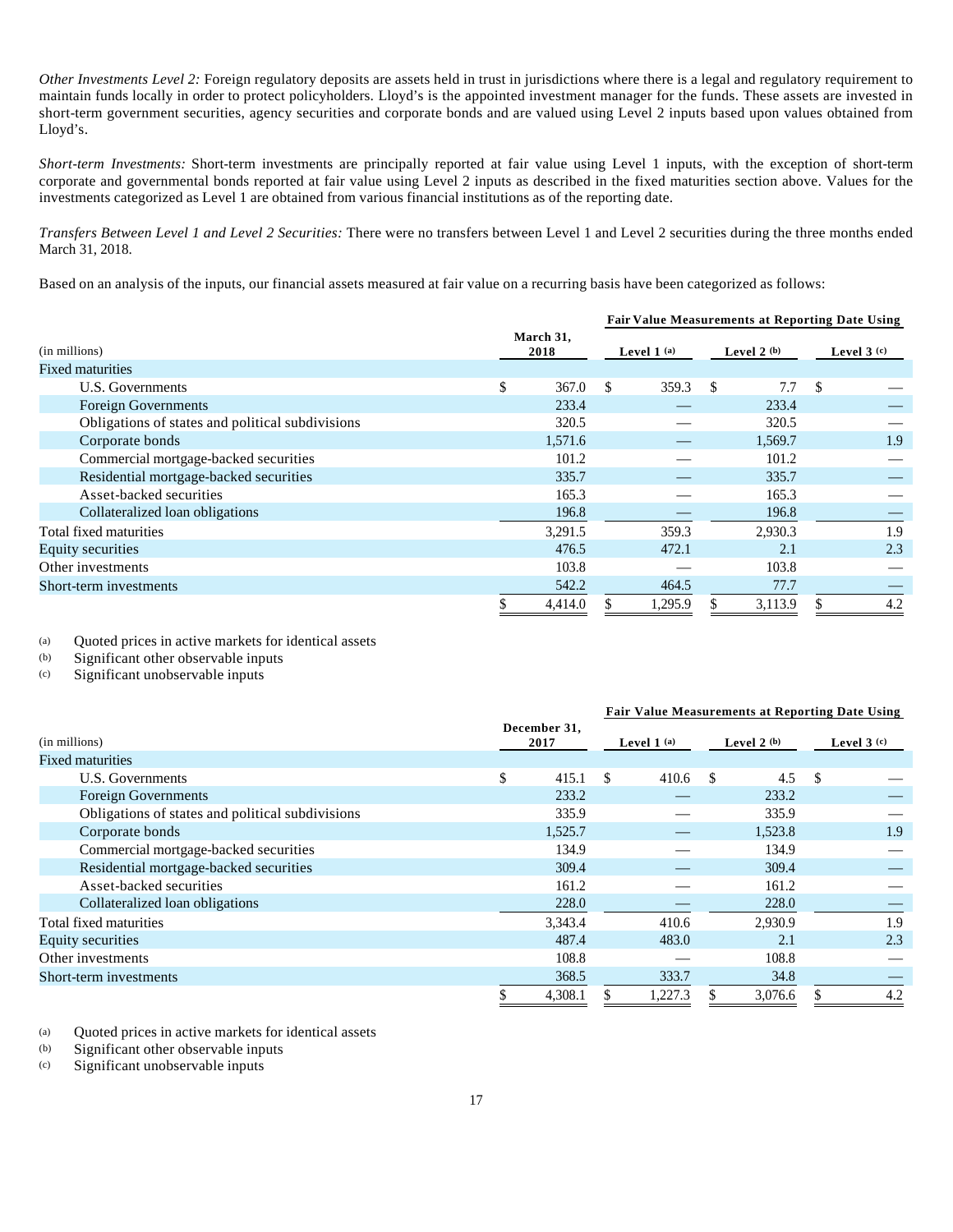The fair value measurements in the tables above do not equal "Total investments" on our Consolidated Balance Sheets as they exclude certain other investments that are accounted for under the equity-method of accounting.

A reconciliation of the beginning and ending balances for the investments categorized as Level 3 are as follows:

## **Fair Value Measurements Using Observable Inputs (Level 3)**

|                                                                                                             |                         |       | <b>Equity</b>     |               |              |
|-------------------------------------------------------------------------------------------------------------|-------------------------|-------|-------------------|---------------|--------------|
| (in millions)                                                                                               | <b>Credit Financial</b> |       | <b>Securities</b> |               | <b>Total</b> |
| Beginning balance, January 1, 2018                                                                          | \$                      | 1.9   | \$<br>2.3         | $\mathcal{S}$ | 4.2          |
| Transfers into Level 3                                                                                      |                         |       |                   |               |              |
| Transfers out of Level 3                                                                                    |                         |       |                   |               |              |
| Total gains or losses (realized/unrealized):                                                                |                         |       |                   |               |              |
| Included in net income (loss)                                                                               |                         |       |                   |               |              |
| Included in other comprehensive income (loss)                                                               |                         |       |                   |               |              |
| Purchases, issuances, sales, and settlements:                                                               |                         |       |                   |               |              |
| Purchases                                                                                                   |                         |       |                   |               |              |
| Issuances                                                                                                   |                         |       |                   |               |              |
| <b>Sales</b>                                                                                                |                         |       |                   |               |              |
| Settlements                                                                                                 |                         |       |                   |               |              |
| Ending balance, March 31, 2018                                                                              | \$                      | 1.9   | \$<br>$2.3\,$     | $\mathbb{S}$  | 4.2          |
| Amount of total gains or losses for the year included                                                       |                         |       |                   |               |              |
| in net income (loss) attributable to the change in                                                          |                         |       |                   |               |              |
| unrealized gains or losses relating to assets still                                                         |                         |       |                   |               |              |
| held at December 31, 2017                                                                                   | \$                      |       | \$                | \$            |              |
|                                                                                                             |                         |       |                   |               |              |
|                                                                                                             |                         |       |                   |               |              |
|                                                                                                             |                         |       | <b>Equity</b>     |               |              |
| (in millions)                                                                                               | <b>Credit Financial</b> |       | <b>Securities</b> |               | <b>Total</b> |
| Beginning balance, January 1, 2017                                                                          | $\mathcal{S}$           | 2.0   | \$<br>0.4         | $\mathbb{S}$  | 2.4          |
| Transfers into Level 3                                                                                      |                         |       |                   |               |              |
| Transfers out of Level 3                                                                                    |                         |       |                   |               |              |
| Total gains or losses (realized/unrealized):                                                                |                         |       |                   |               |              |
| Included in net income (loss)                                                                               |                         |       |                   |               |              |
| Included in other comprehensive income (loss)                                                               |                         | (0.1) | 0.2               |               | 0.1          |
| Purchases, issuances, sales, and settlements:                                                               |                         |       |                   |               |              |
| Purchases                                                                                                   |                         |       | 1.7               |               | 1.7          |
| Issuances                                                                                                   |                         |       |                   |               |              |
| <b>Sales</b>                                                                                                |                         |       |                   |               |              |
| Settlements                                                                                                 |                         |       |                   |               |              |
| Ending balance, December 31, 2017                                                                           | \$                      | 1.9   | \$<br>2.3         | \$            | 4.2          |
|                                                                                                             |                         |       |                   |               |              |
| Amount of total gains or losses for the year included<br>in net income (loss) attributable to the change in |                         |       |                   |               |              |
| unrealized gains or losses relating to assets still                                                         |                         |       |                   |               |              |

At March 31, 2018 and December 31, 2017, we did not have any financial assets or financial liabilities measured at fair value on a nonrecurring basis or any financial liabilities on a recurring basis.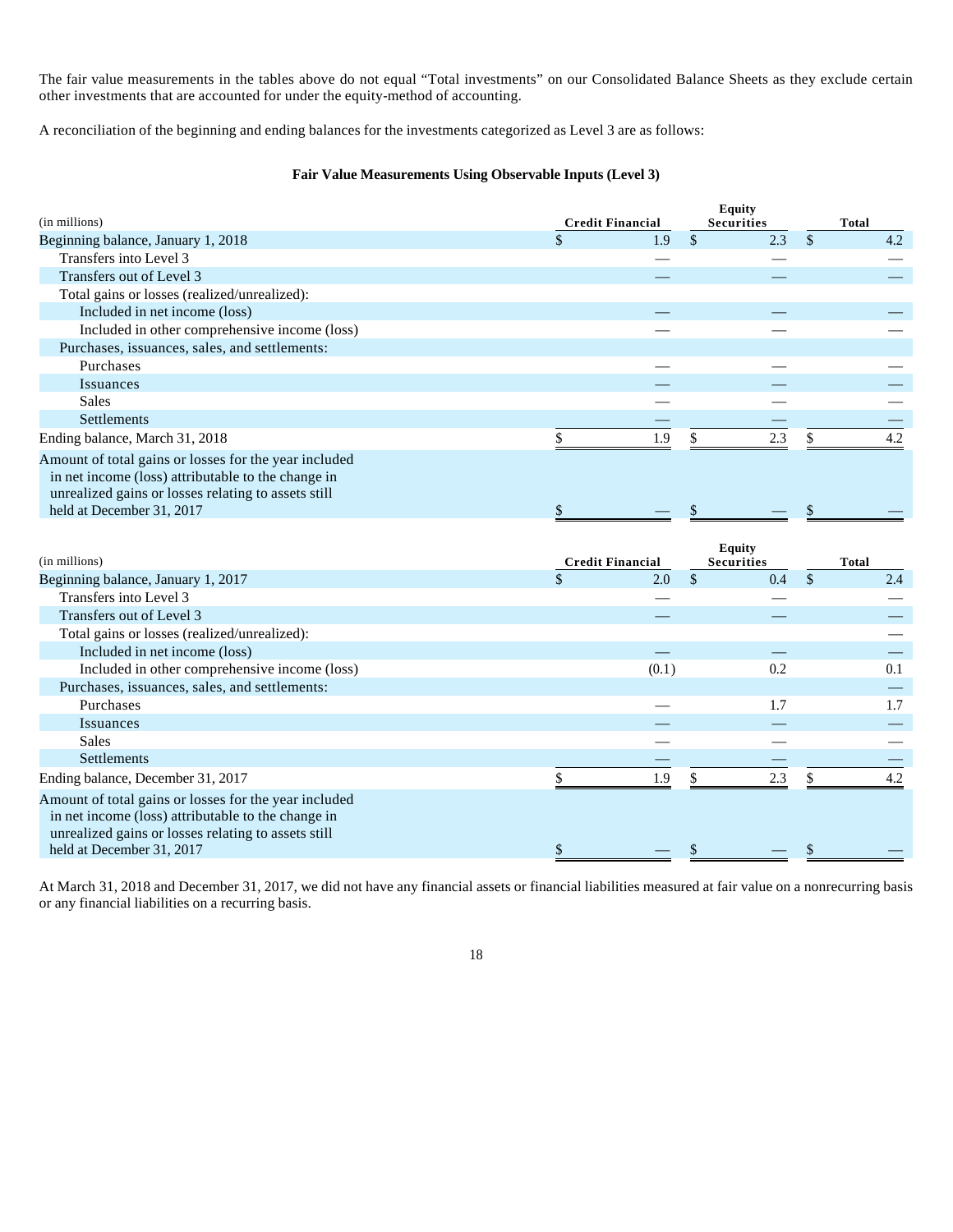## **5. Reserves for Losses and Loss Adjustment Expenses**

The following table provides a reconciliation of reserves for losses and loss adjustment expenses ("LAE"):

|                                                 | For the Three Months Ended March 31, |         |               |         |  |  |  |
|-------------------------------------------------|--------------------------------------|---------|---------------|---------|--|--|--|
| (in millions)                                   |                                      | 2018    | 2017          |         |  |  |  |
| Net reserves beginning of the year              | \$                                   | 2,488.0 | $\mathcal{S}$ | 2,180.2 |  |  |  |
| Net Maybrooke reserves acquired                 |                                      |         | <sup>\$</sup> | 132.6   |  |  |  |
| Net Ariscom reserves acquired                   |                                      | 47.2    |               |         |  |  |  |
| Add:                                            |                                      |         |               |         |  |  |  |
| Losses and LAE incurred during current calendar |                                      |         |               |         |  |  |  |
| year, net of reinsurance:                       |                                      |         |               |         |  |  |  |
| Current accident year                           |                                      | 239.2   |               | 215.7   |  |  |  |
| Prior accident years                            |                                      | (2.0)   |               | 6.8     |  |  |  |
| Losses and LAE incurred during calendar year,   |                                      |         |               |         |  |  |  |
| net of reinsurance                              |                                      | 237.2   |               | 222.5   |  |  |  |
| Deduct:                                         |                                      |         |               |         |  |  |  |
| Losses and LAE payments made during current     |                                      |         |               |         |  |  |  |
| calendar year, net of reinsurance:              |                                      |         |               |         |  |  |  |
| Current accident year                           |                                      | 33.3    |               | 27.4    |  |  |  |
| Prior accident years                            |                                      | 186.6   |               | 155.3   |  |  |  |
| Losses and LAE payments made during current     |                                      |         |               |         |  |  |  |
| calendar year, net of reinsurance:              |                                      | 219.9   |               | 182.7   |  |  |  |
| Change in participation interest (1)            |                                      | (16.9)  |               | (23.2)  |  |  |  |
| Foreign exchange adjustments                    |                                      | (0.8)   |               | 3.6     |  |  |  |
| Net reserves - end of period                    |                                      | 2,534.8 |               | 2,333.0 |  |  |  |
| Add:                                            |                                      |         |               |         |  |  |  |
| Reinsurance recoverables on unpaid losses and   |                                      |         |               |         |  |  |  |
| LAE, end of period                              |                                      | 1,748.8 |               | 1,247.3 |  |  |  |
| Gross reserves - end of period                  |                                      | 4,283.6 |               | 3,580.3 |  |  |  |

(1) Amount represents the change in reserves due to changing our participation in Syndicates 1200 and 1910.

Reserves for losses and LAE represent the estimated indemnity cost and related adjustment expenses necessary to investigate and settle claims. Such estimates are based upon individual case estimates for reported claims, estimates from ceding companies for reinsurance assumed and actuarial estimates for losses that have been incurred but not yet reported to the insurer. Any change in probable ultimate liabilities is reflected in current operating results.

The impact from the (favorable) unfavorable development of prior accident years' loss and LAE reserves on each reporting segment is presented below:

|                                                      | For the Three Months Ended March 31, |       |
|------------------------------------------------------|--------------------------------------|-------|
| (in millions)                                        | 2018                                 | 2017  |
| U.S. Operations                                      | $(1.0)$ \$                           | (5.2) |
| <b>International Operations</b>                      | (2.8)                                | 9.6   |
| <b>Run-off Lines</b>                                 | 1.8                                  | 2.4   |
| Total unfavorable (favorable) prior-year development | (2.0)                                | 6.8   |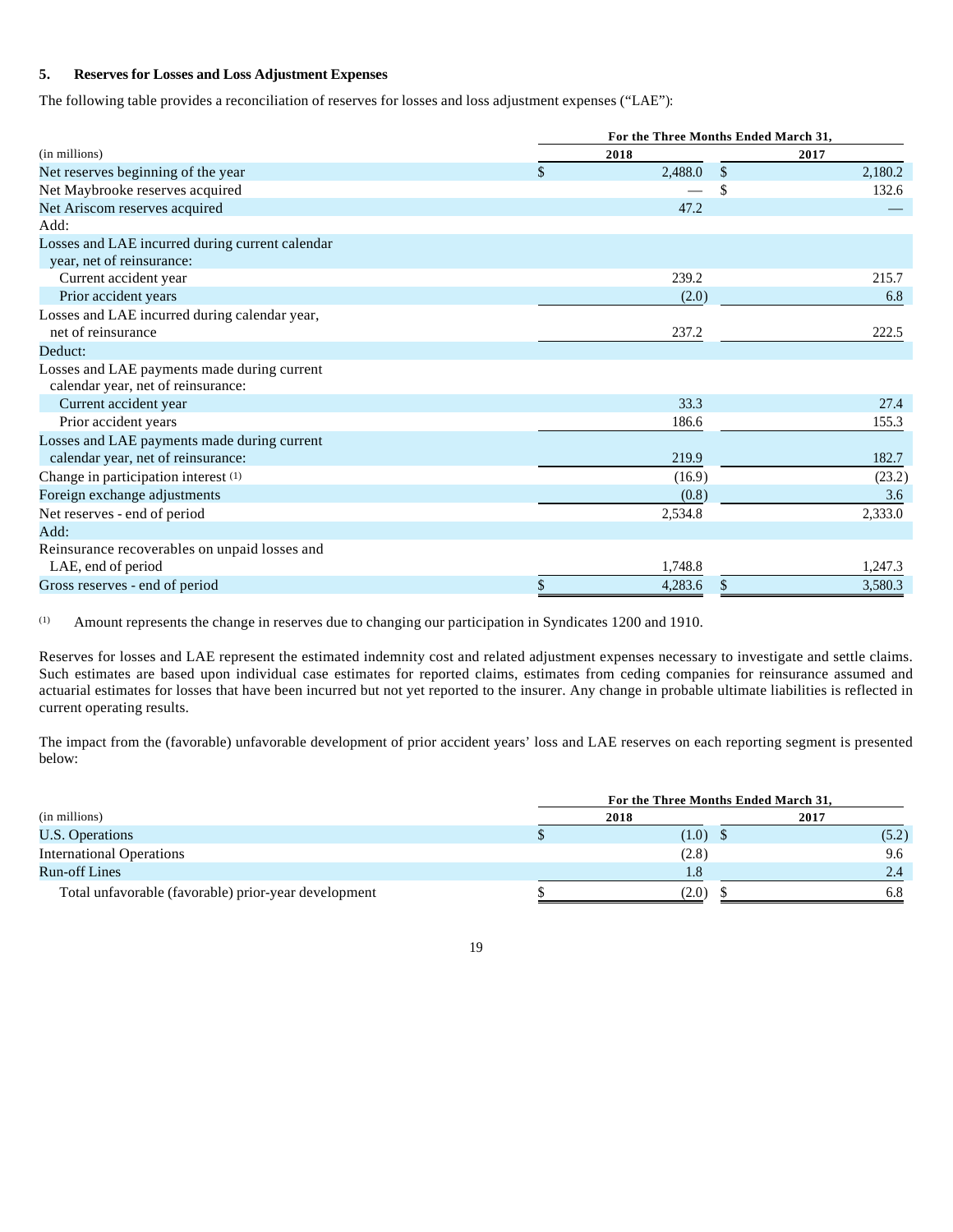The following describes the primary factors behind each segment's prior accident year reserve development for three months ended March 31, 2018, and 2017:

#### *Three months ended March 31, 2018:*

- *U.S. Operations:* Favorable development in liability and specialty lines.
- *International Operations:* Favorable development in property lines driven by 2017 catastrophe events, partially offset by unfavorable development within specialty lines.
- *Run-off Lines:* Unfavorable development in risk management lines and other run-off lines.

#### *Three months ended March 31, 2017:*

- *U.S. Operations:* Favorable development for workers compensation, commercial auto and commercial multi-peril lines, partially offset by unfavorable development in professional liability lines.
- *International Operations:* Unfavorable development in the liabilities lines primarily attributable to the impact of the change in discount rate used to calculate awards for personal injury claims ("U.K. Ogden rate"), and to the late reporting of Hurricane Matthew claims within property lines.
- *Run-off Lines:* Unfavorable development in risk management lines and other run-off lines.

In the opinion of management, our reserves represent the best estimate of our ultimate liabilities, based on currently known facts, current law, current technology and assumptions considered reasonable where facts are not known. Due to the significant uncertainties and related management judgments, there can be no assurance that future favorable or unfavorable loss development, which may be material, will not occur.

#### **6. Junior Subordinated Debentures**

#### *Trust Preferred Debentures*

Through a series of trusts, that are wholly-owned subsidiaries (non-consolidated), we issued debt. The debentures are variable with the rate being reset quarterly and subject to certain interest rate ceilings. Interest payments are payable quarterly. The debentures are all unsecured and are subordinated to other indebtedness. At March 31, 2018 and December 31, 2017, all debentures were eligible for redemption subject to certain terms and conditions at a price equal to 100% of the principal plus accrued and unpaid interest.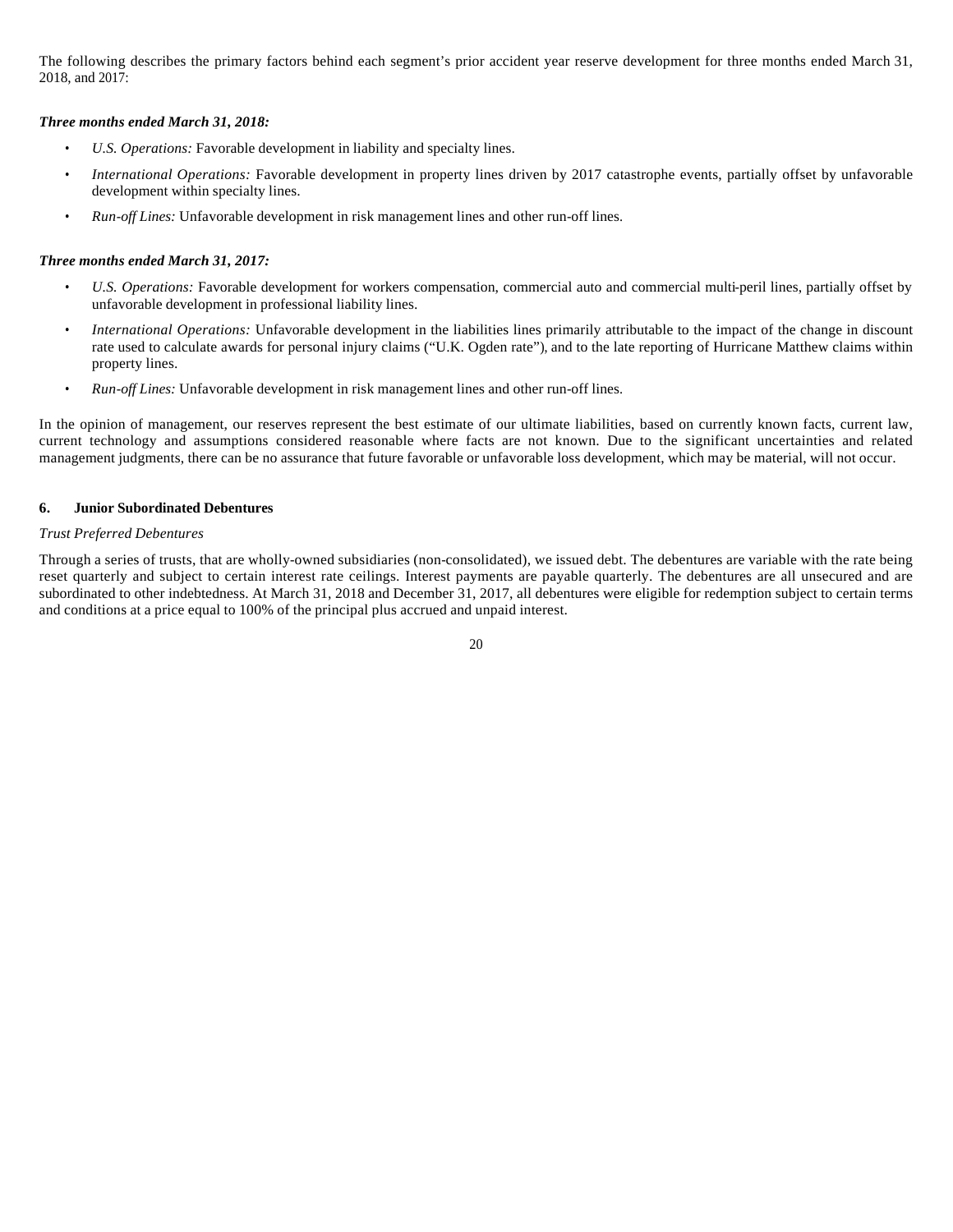A summary of our outstanding junior subordinated debentures is presented below:

## **March 31, 2018**

(in millions)

| <b>Issue Date</b> | <b>Trust Preferred Pools</b>               | <b>Maturity</b> | <b>Rate Structure</b> | <b>Interest Rate at</b><br>March 31, 2018 | Amount     |
|-------------------|--------------------------------------------|-----------------|-----------------------|-------------------------------------------|------------|
| <b>Argo Group</b> |                                            |                 |                       |                                           |            |
| 05/15/2003        | <b>PXRE Capital Statutory Trust II</b>     | 05/15/2033      | $3M LIBOR + 4.10%$    | 5.94%                                     | \$<br>18.1 |
| 11/06/2003        | <b>PXRE Capital Trust VI</b>               | 09/30/2033      | $3M LIBOR + 3.90\%$   | 6.21%                                     | 10.3       |
| Argo Group US     |                                            |                 |                       |                                           |            |
| 05/15/2003        | <b>Argonaut Group Statutory Trust I</b>    | 05/15/2033      | $3M LIBOR + 4.10\%$   | 5.94%                                     | 15.5       |
| 12/16/2003        | <b>Argonaut Group Statutory Trust III</b>  | 01/08/2034      | $3M LIBOR + 4.10%$    | 5.82%                                     | 12.3       |
| 04/29/2004        | <b>Argonaut Group Statutory Trust IV</b>   | 04/29/2034      | $3M LIBOR + 3.85%$    | 5.69%                                     | 13.4       |
| 05/26/2004        | <b>Argonaut Group Statutory Trust V</b>    | 05/24/2034      | $3M LIBOR + 3.85%$    | 5.79%                                     | 12.3       |
| 05/12/2004        | <b>Argonaut Group Statutory Trust VI</b>   | 05/12/2034      | $3M LIBOR + 3.80\%$   | 5.98%                                     | 13.4       |
| 09/17/2004        | <b>Argonaut Group Statutory Trust VII</b>  | 12/15/2034      | $3M LIBOR + 3.60\%$   | 5.72%                                     | 15.5       |
| 09/22/2004        | <b>Argonaut Group Statutory Trust VIII</b> | 09/22/2034      | $3M LIBOR + 3.55\%$   | 5.80%                                     | 15.5       |
| 10/22/2004        | <b>Argonaut Group Statutory Trust IX</b>   | 12/15/2034      | $3M LIBOR + 3.60\%$   | 5.72%                                     | 15.5       |
| 09/15/2005        | <b>Argonaut Group Statutory Trust X</b>    | 09/15/2035      | $3M LIBOR + 3.40\%$   | 5.52%                                     | 30.9       |
|                   | <b>Total Outstanding</b>                   |                 |                       |                                           | 172.7      |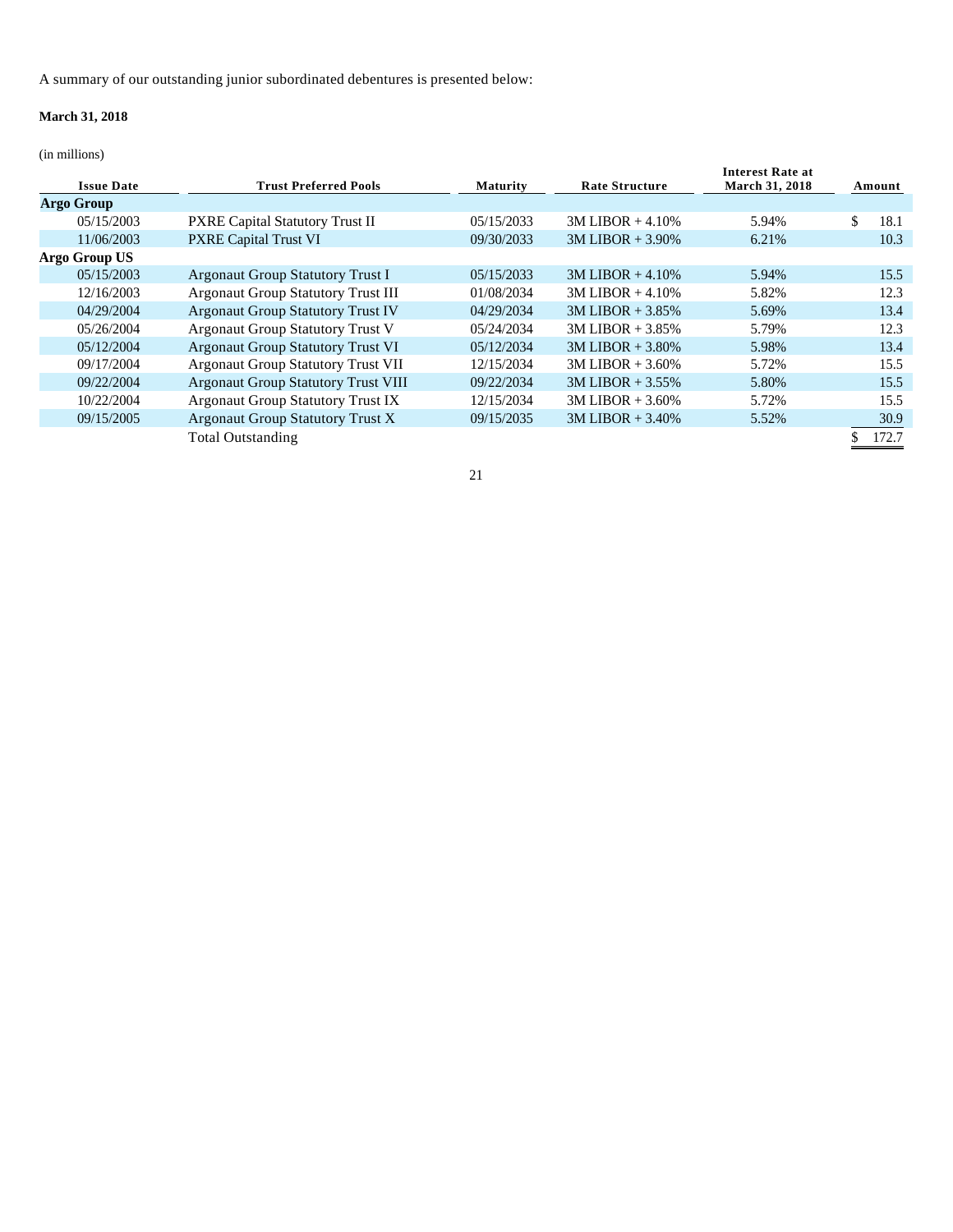#### **December 31, 2017**

(in millions)

| <b>Issue Date</b> | <b>Trust Preferred Pools</b>               | <b>Maturity</b> | <b>Rate Structure</b> | <b>Interest Rate at</b><br>December 31, 2017 | Amount |       |
|-------------------|--------------------------------------------|-----------------|-----------------------|----------------------------------------------|--------|-------|
| <b>Argo Group</b> |                                            |                 |                       |                                              |        |       |
| 05/15/2003        | <b>PXRE Capital Statutory Trust II</b>     | 05/15/2033      | $3M LIBOR + 4.10%$    | 5.52%                                        | \$     | 18.1  |
| 11/06/2003        | <b>PXRE Capital Trust VI</b>               | 09/30/2033      | $3M LIBOR + 3.90\%$   | 5.59%                                        |        | 10.3  |
| Argo Group US     |                                            |                 |                       |                                              |        |       |
| 05/15/2003        | <b>Argonaut Group Statutory Trust I</b>    | 05/15/2033      | $3M LIBOR + 4.10%$    | 5.52%                                        |        | 15.5  |
| 12/16/2003        | <b>Argonaut Group Statutory Trust III</b>  | 01/08/2034      | $3M LIBOR + 4.10%$    | 5.46%                                        |        | 12.3  |
| 04/29/2004        | <b>Argonaut Group Statutory Trust IV</b>   | 04/29/2034      | $3M LIBOR + 3.85%$    | 5.27%                                        |        | 13.4  |
| 05/26/2004        | <b>Argonaut Group Statutory Trust V</b>    | 05/24/2034      | $3M LIBOR + 3.85\%$   | 5.30%                                        |        | 12.3  |
| 05/12/2004        | <b>Argonaut Group Statutory Trust VI</b>   | 05/12/2034      | $3M LIBOR + 3.80\%$   | 5.40%                                        |        | 13.4  |
| 09/17/2004        | <b>Argonaut Group Statutory Trust VII</b>  | 12/15/2034      | $3M LIBOR + 3.60\%$   | 5.19%                                        |        | 15.5  |
| 09/22/2004        | <b>Argonaut Group Statutory Trust VIII</b> | 09/22/2034      | $3M LIBOR + 3.55\%$   | 5.21%                                        |        | 15.5  |
| 10/22/2004        | <b>Argonaut Group Statutory Trust IX</b>   | 12/15/2034      | $3M LIBOR + 3.60\%$   | 5.19%                                        |        | 15.5  |
| 09/15/2005        | <b>Argonaut Group Statutory Trust X</b>    | 09/15/2035      | $3M LIBOR + 3.40\%$   | 4.99%                                        |        | 30.9  |
|                   | <b>Total Outstanding</b>                   |                 |                       |                                              |        | 172.7 |

#### *Junior Subordinated Debentures from Maybrooke Acquisition*

Unsecured junior subordinated debentures with a principal balance of \$91.8 million were assumed through the acquisition of Maybrooke ("the Maybrooke debt"). As part of the ongoing liquidation of the Maybrooke holding company, which began subsequent to our acquisition in 2017, the acquired debt was ultimately assigned to Argo Re and is carried on our consolidated balance sheet at \$83.9 million, which represents the debt's fair value at the date of acquisition plus accumulated accretion of discount to par value, as required by accounting for business combinations under ASC 805. At March 31, 2018 and December 31, 2017, the acquired debt was eligible for redemption at par. Interest accrues on the acquired debt based on a variable rate, which is reset quarterly. Interest payments are payable quarterly. A summary of the terms of the acquired debt outstanding is presented below:

(in millions)

|                   |           |                       | Interest Rate at      | Principal at          | Carrving Value at     |
|-------------------|-----------|-----------------------|-----------------------|-----------------------|-----------------------|
| <b>Issue Date</b> | Maturitv  | Rate Structure        | <b>March 31, 2018</b> | <b>March 31, 2018</b> | <b>March 31, 2018</b> |
| 9/15/2007         | 9/15/2037 | month LIBOR $+3.15\%$ | $1.27\%$<br>J.L       | 91.8                  | 83.9                  |

| (in millions)     |           |                         |                          |                          |                          |
|-------------------|-----------|-------------------------|--------------------------|--------------------------|--------------------------|
|                   |           |                         | Interest Rate at         | Principal at             | <b>Carrying Value at</b> |
| <b>Issue Date</b> | Maturitv  | Rate Structure          | <b>December 31, 2017</b> | <b>December 31, 2017</b> | <b>December 31, 2017</b> |
| 9/15/2007         | 9/15/2037 | 3 month LIBOR $+3.15\%$ | 4.74%                    | 91.8                     | 83.9                     |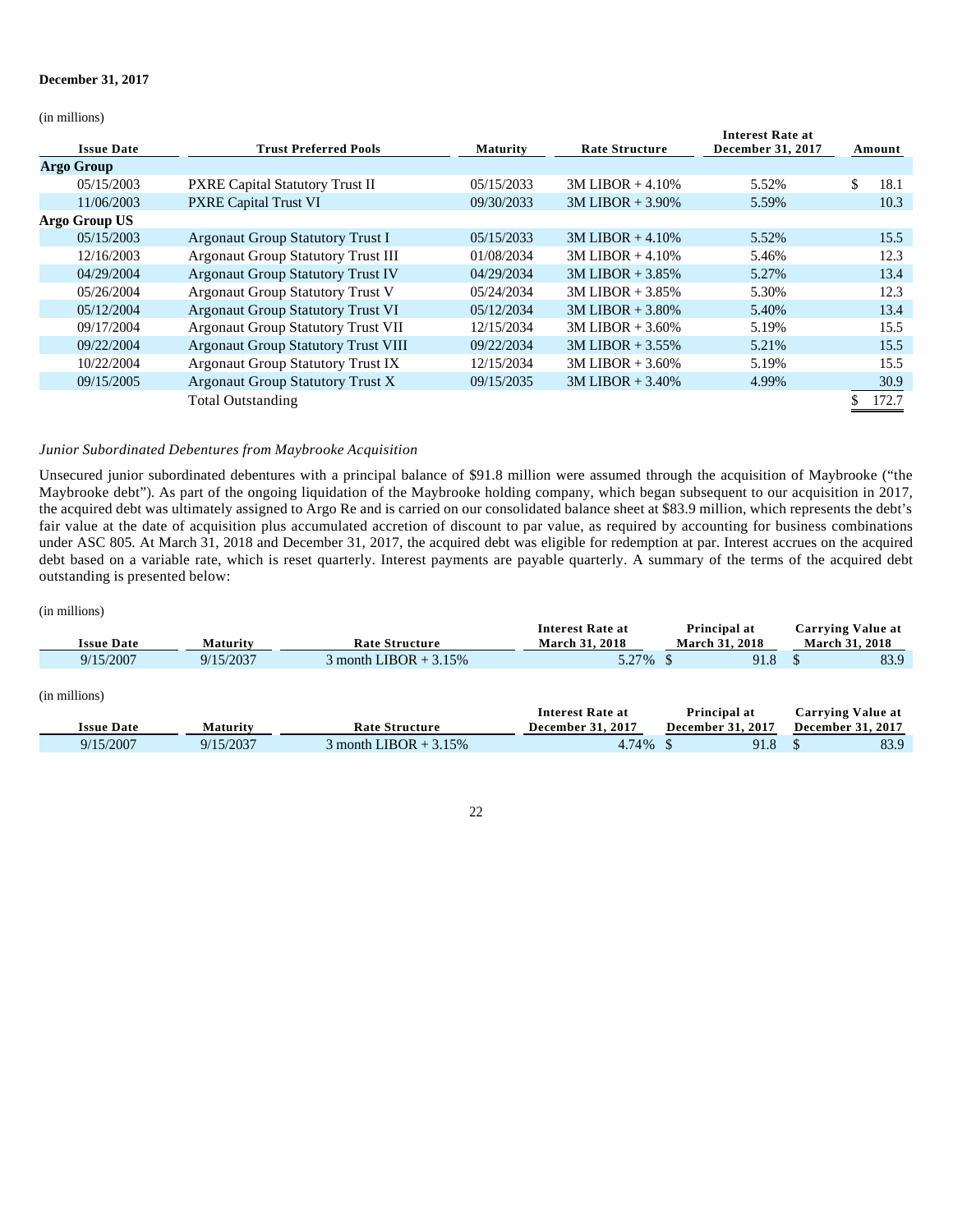#### **7. Other Indebtedness**

Our Consolidated Balance Sheets includes various long-term debt instruments under the caption "Other indebtedness," as detailed in the table below. Information regarding the terms and principal amounts of each of these debt instruments is also provided.

| (in millions)            |   |                       |                   |
|--------------------------|---|-----------------------|-------------------|
| Debt Type                |   | <b>March 31, 2018</b> | December 31, 2017 |
| Floating rate loan stock | S | 60.8                  | 58.9              |
| Term loan                |   | 125.0                 | 125.0             |
| Other debt               |   | 0.6                   | 0.6               |
| Total other indebtedness |   | 186.4                 | 184.5             |

#### *Floating Rate Loan Stock*

This debt was assumed through the acquisition of Argo Underwriting Agency, Ltd. These notes are unsecured. At March 31, 2018 and December 31, 2017, all notes were eligible for redemption subject to certain terms and conditions at a price equal to 100% of the principal plus accrued and unpaid interest. Interest on the U.S. Dollar and Euro notes is due semiannually and quarterly, respectively. A summary of the notes outstanding at March 31, 2018 and December 31, 2017 is presented below:

#### **March 31, 2018**

(in millions)

| Currency                | <b>Issue Date</b> | Maturity   | Rate Structure         | <b>Interest Rate at</b><br><b>March 31, 2018</b> | Amount |
|-------------------------|-------------------|------------|------------------------|--------------------------------------------------|--------|
| U.S. Dollar             | 12/08/2004        | 11/15/2034 | 6 month LIBOR $+4.2\%$ | 6.09%                                            | 6.5    |
| U.S. Dollar             | 10/31/2006        | 01/15/2036 | 6 month LIBOR $+4.0\%$ | 5.89%                                            | 10.0   |
| Total U.S. Dollar       |                   |            |                        |                                                  | 16.5   |
| Euro                    | 09/06/2005        | 08/22/2035 | 3 month LIBOR $+4.0\%$ | 3.67%                                            | 14.8   |
| Euro                    | 10/31/2006        | 11/22/2036 | 3 month LIBOR $+4.0\%$ | 3.67%                                            | 12.9   |
| Euro                    | 06/08/2007        | 09/15/2037 | 3 month LIBOR $+3.9\%$ | 3.57%                                            | 16.6   |
| <b>Total Euro</b>       |                   |            |                        |                                                  | 44.3   |
| Total notes outstanding |                   |            |                        |                                                  | 60.8   |

#### **December 31, 2017**

(in millions)

| Currency                | <b>Issue Date</b> | Maturity   | <b>Rate Structure</b>  | <b>Interest Rate at</b><br>December 31, 2017 | Amount |
|-------------------------|-------------------|------------|------------------------|----------------------------------------------|--------|
| U.S. Dollar             | 12/08/2004        | 11/15/2034 | 6 month LIBOR $+4.2\%$ | 5.66%                                        | 6.5    |
| U.S. Dollar             | 10/31/2006        | 01/15/2036 | 6 month LIBOR $+4.0\%$ | 5.46%                                        | 10.0   |
| Total U.S. Dollar       |                   |            |                        |                                              | 16.5   |
| Euro                    | 09/06/2005        | 08/22/2035 | 3 month LIBOR $+4.0\%$ | 3.67%                                        | 14.1   |
| Euro                    | 10/31/2006        | 11/22/2036 | 3 month LIBOR $+4.0\%$ | 3.67%                                        | 12.4   |
| Euro                    | 06/08/2007        | 09/15/2037 | 3 month LIBOR $+3.9\%$ | 3.57%                                        | 15.9   |
| <b>Total Euro</b>       |                   |            |                        |                                              | 42.4   |
| Total notes outstanding |                   |            |                        |                                              | 58.9   |

No principal payments have been made since the acquisition of Argo Underwriting Agency, Ltd. The floating rate loan stock denominated in Euros fluctuates due to foreign currency translation. The outstanding balance on these loans was \$44.3 million and \$42.4 million as of March 31, 2018 and December 31, 2017, respectively. The foreign currency translation adjustment is recorded in our Consolidated Statements of Income.

#### *Borrowing Under Credit Facility*

On March 3, 2017, each of Argo Group, Argo Group US, Inc., Argo International Holdings Limited and Argo Underwriting Agency Limited (the "Borrowers") entered into a \$325.0 million Credit Agreement ("New Credit Agreement") with JPMorgan Chase Bank, N.A., as administrative agent. The New Credit Agreement replaced and terminated the previous \$175.0 million Credit Agreement ("Prior Agreement").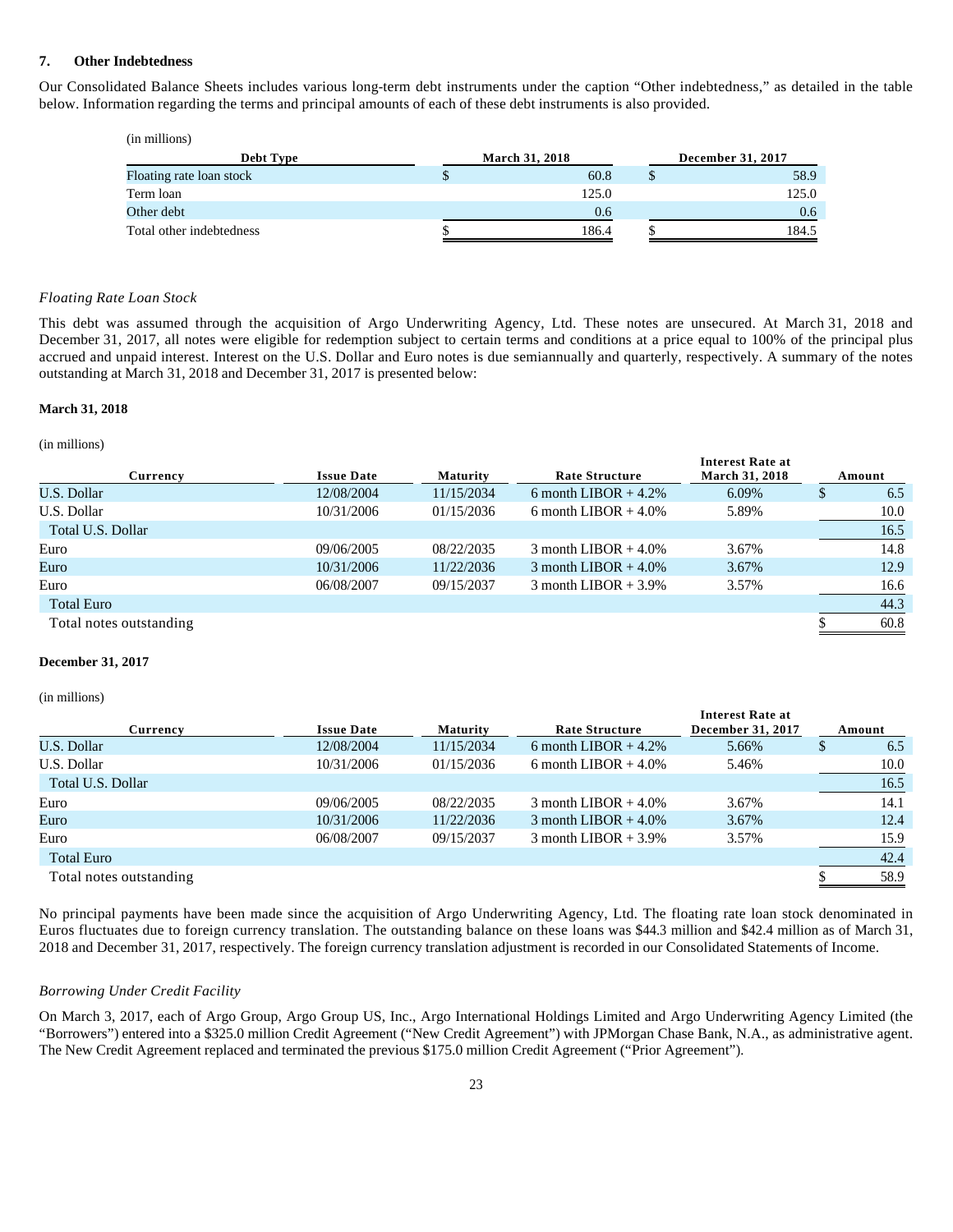The New Credit Agreement provides for a \$200.0 million revolving credit facility with a maturity date of March 3, 2022 unless extended in accordance with the terms of the New Credit Agreement. In addition, the New Credit Agreement includes a \$125.0 million term loan borrowing, which Argo Group used to pay off in its entirety the \$125.0 million borrowing drawn on January 31, 2017 under the Prior Agreement to help fund the acquisition of Maybrooke. Interest accrues based on a variable rate, which resets and is payable based on reset options selected by Argo Group pursuant to the terms of the New Credit Agreement. A summary of the terms of the outstanding balance at March 31, 2018 and December 31, 2017 is presented below:

| (in millions) |                   |                 |                         |                               |        |
|---------------|-------------------|-----------------|-------------------------|-------------------------------|--------|
|               |                   |                 |                         | <b>Interest Rate at March</b> |        |
|               | <b>Issue Date</b> | Maturity        | <b>Rate Structure</b>   | 31, 2018                      | Amount |
|               | 3/3/2017          | 3/3/2019        | 2 month LIBOR + $1.5\%$ | 3.08%                         | 125.0  |
|               |                   |                 |                         |                               |        |
| (in millions) |                   |                 |                         |                               |        |
|               |                   |                 |                         | Interest Rate at              |        |
|               | <b>Issue Date</b> | <b>Maturity</b> | <b>Rate Structure</b>   | December 31, 2017             | Amount |
|               | 3/3/2017          | 3/3/2019        | 2 month LIBOR $+1.5\%$  | 2.94%                         | 125.0  |

Borrowings under the New Credit Agreement may be used for general corporate purposes, including working capital, permitted acquisitions and letters of credit, and each of the Borrowers has agreed to be jointly and severally liable for the obligations of the other Borrowers under the New Credit Agreement.

The New Credit Agreement contains customary events of default. If an event of default occurs and is continuing, the Borrowers could be required immediately to repay all amounts outstanding under the New Credit Agreement. Lenders holding at least a majority of the loans and commitments under the New Credit Agreement could elect to accelerate the maturity of the loans and/or terminate the commitments under the New Credit Agreement upon the occurrence and during the continuation of an event of default.

Included in the New Credit Agreement is a provision that allows up to \$200.0 million of the revolving credit facility to be used for LOCs, subject to availability. On March 3, 2017, the \$0.2 million LOC outstanding under the Prior Credit Agreement was transferred to the New Credit Agreement. At March 31, 2018 and December 31, 2017, there were no borrowings outstanding under the revolving portions of the credit facilities. At March 31, 2018 and December 31, 2017, there was \$0.5 million in LOCs against the New and Prior Credit Agreement.

## *Other Debt*

As part of the ARIS Title Insurance Corporation ("ARIS") acquisition, at March 31, 2018 and December 31, 2017, we had a note payable for \$0.6 million. The note had a variable interest rate of 2.00% above 30-day LIBOR, with the variable interest rate being reset quarterly and subject to certain interest rate ceilings. Interest payments are payable quarterly. The note payable matures on April 1, 2019.

## **8. Disclosures about Fair Value of Financial Instruments**

*Cash.* The carrying amount approximates fair value.

*Investment securities and short-term investments*. See Note 4, "Investments," for additional information.

*Premiums receivable and reinsurance recoverables on paid losses.* The carrying value of current receivables and reinsurance recoverables on paid losses approximates fair value.

*Debt*. At March 31, 2018 and December 31, 2017, the fair value of our Junior subordinated debentures, Senior unsecured fixed rate notes and Other indebtedness was estimated using appropriate market indices or quoted prices from external sources based on current market conditions. All of these debt instruments would be in Level 3 of the fair value hierarchy, as the fair value estimates shown below were calculated using unobservable inputs reflecting our assumptions about the assumptions market participants would use in pricing the liabilities.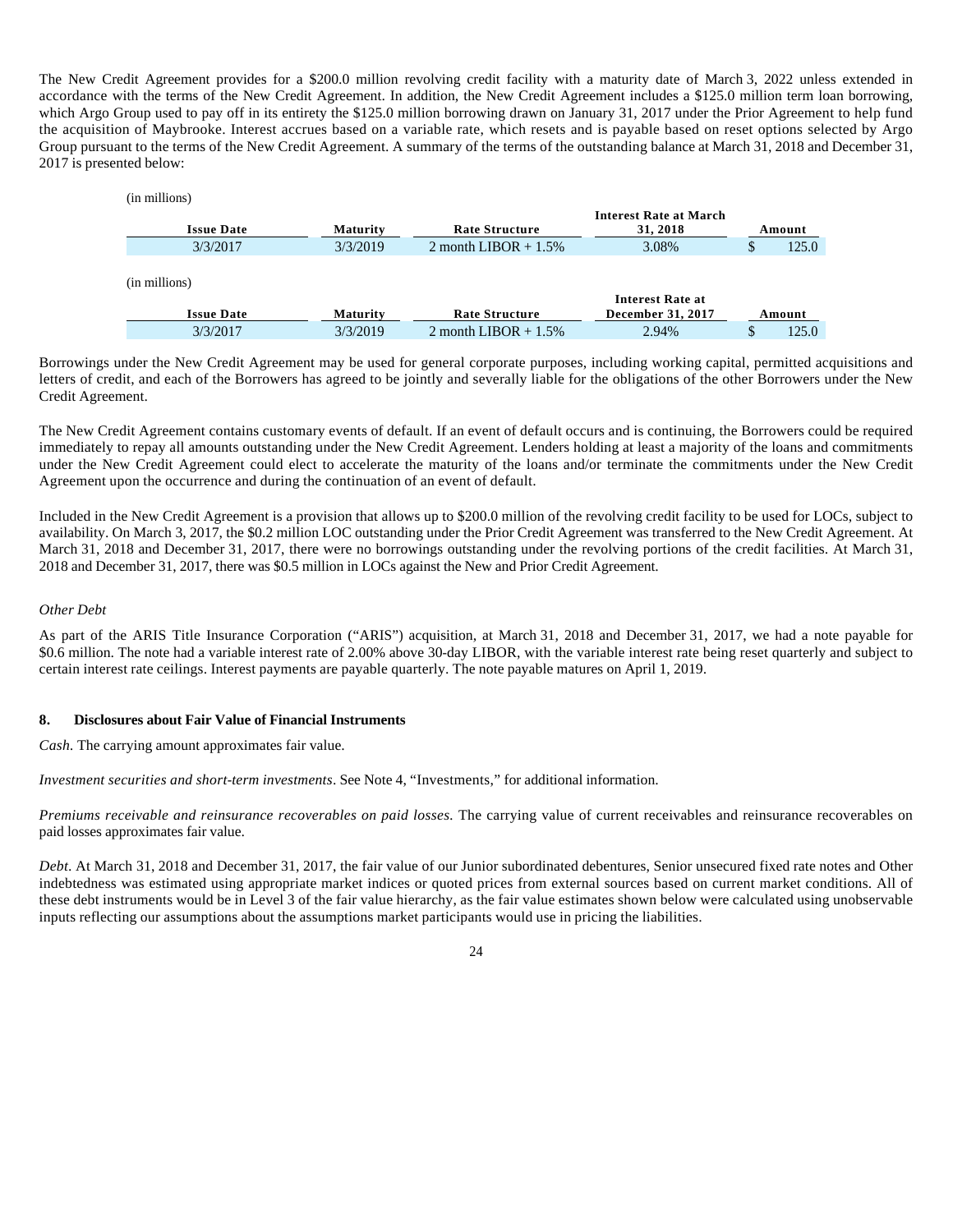A summary of our financial instruments whose carrying value did not equal fair value is shown below:

|                                                 |                    | <b>March 31, 2018</b> |               |       | <b>December 31, 2017</b> |       |               |       |
|-------------------------------------------------|--------------------|-----------------------|---------------|-------|--------------------------|-------|---------------|-------|
| (in millions)                                   | Carrying<br>Amount |                       | Fair<br>Value |       | Carrying<br>Amount       |       | Fair<br>Value |       |
| Junior subordinated debentures                  |                    |                       |               |       |                          |       |               |       |
| Trust preferred debentures                      |                    | 172.7                 |               | 172.9 |                          | 172.7 |               | 172.9 |
| Subordinated debentures acquired with Maybrooke |                    | 83.9                  |               | 85.5  |                          | 83.9  |               | 85.0  |
| Senior unsecured fixed rate notes               |                    | 139.7                 |               | 141.1 |                          | 139.6 |               | 141.2 |
| Floating rate loan stock                        |                    | 60.8                  |               | 60.9  |                          | 58.9  |               | 59.0  |

## **9. Shareholders' Equity**

On February 20, 2018, the Board of Directors declared a 15% stock dividend, payable March 21, 2018 to all shareholders of record at the close of business on March 7, 2018. As a result of the stock dividend, 4,397,520 additional shares were issued. Cash was paid in lieu of fractional shares of our common shares. Excluding repurchased shares, all references to common shares and related per share amounts in this document and related disclosures have been adjusted to reflect the stock dividend for all periods presented.

On February 20, 2018, our Board of Directors declared a quarterly cash dividend in the amount of \$0.27 on each share of common stock outstanding. On March 23, 2018, we paid \$9.3 million to our shareholders of record on March 7, 2018.

On February 21, 2017 our Board of Directors declared a quarterly cash dividend in the amount of \$0.23 on each share of common stock outstanding, on a post-stock dividend basis. On March 15, 2017 we paid \$8.3 million to our shareholders of record on March 3, 2017.

On May 3, 2016, our Board of Directors authorized the repurchase of up to \$150.0 million of our common shares ("2016 Repurchase Authorization"). The 2016 Repurchase Authorization supersedes all previous Repurchase Authorizations. As of March 31, 2018, availability under the 2016 Repurchase Authorization for future repurchases of our common shares was \$66.4 million.

For the three months ended March 31, 2018, we repurchased a total of 314,586 common shares for \$18.6 million. A summary of activity from January 1, 2018 through March 31, 2018 follows.

A summary of common shares repurchased for the three months ended March 31, 2018 is shown below:

| <b>Repurchase Type</b> | Date<br><b>Trading Plan</b><br>Initiated | 2018<br>Purchase<br>Period | Number of<br><b>Shares</b><br>Repurchased | <b>Average Price</b><br>of Shares<br>Repurchased | <b>Total Cost</b><br>(in millions) | Repurchase<br>Authorization<br>Year |
|------------------------|------------------------------------------|----------------------------|-------------------------------------------|--------------------------------------------------|------------------------------------|-------------------------------------|
| 10b5-1 Trading Plan    | 12/15/2017                               | 01/02/2018-02/16/2018      | 225,281                                   | 59.31                                            | 13.3                               | 2016                                |
| Open Market            | N/A                                      | 02/20/2018-3/02/2018       | 89.305                                    | 59.03                                            | 5.3                                | 2016                                |
| Total                  |                                          |                            | 314.586                                   | 59.23                                            | 18.6                               |                                     |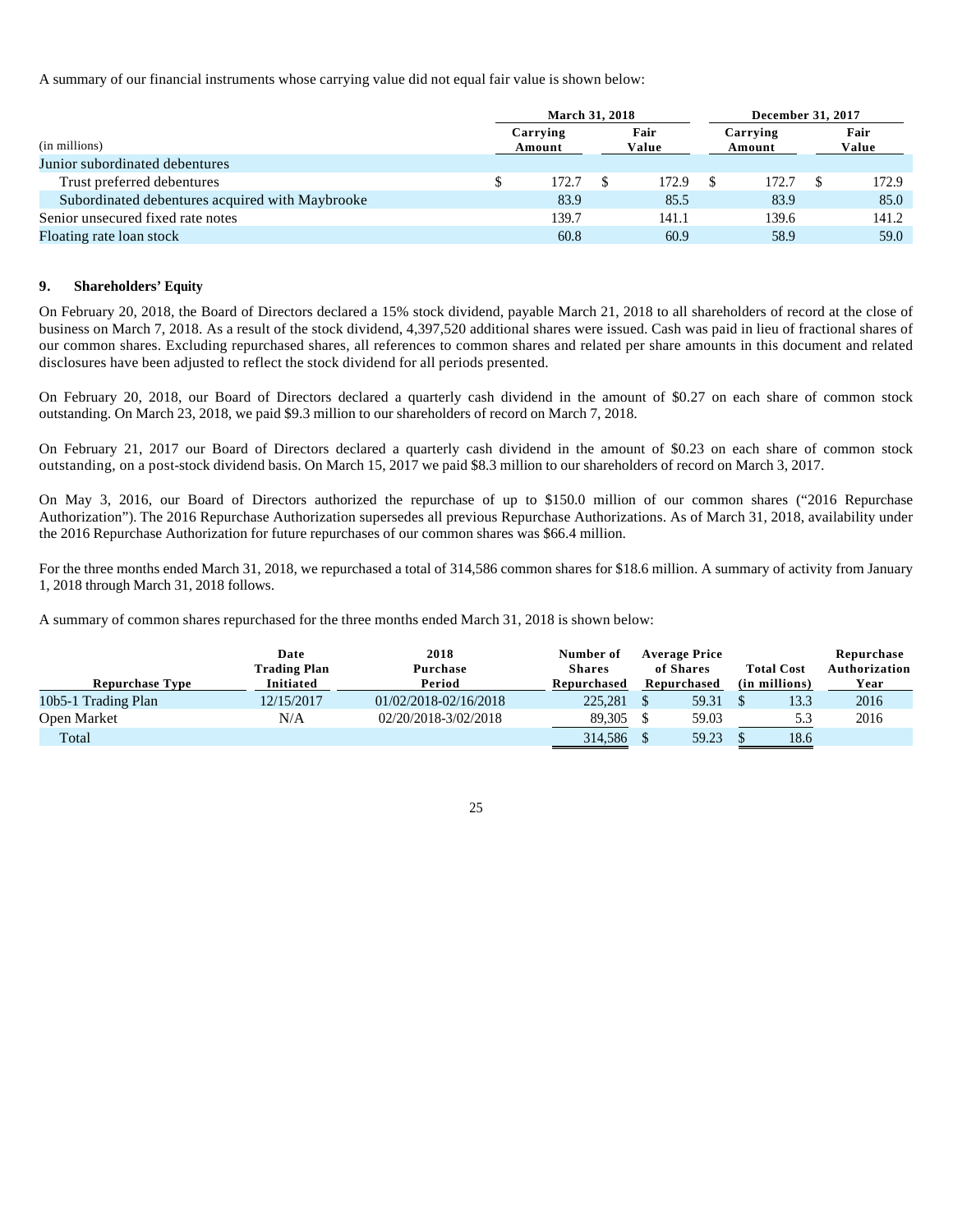#### **10. Accumulated Other Comprehensive (Loss) Income**

A summary of changes in accumulated other comprehensive (loss) income, net of taxes (where applicable) by component for the three months ended March 31, 2018, and 2017 is presented below:

| (in millions)                                                 | Foreign<br>Currency<br><b>Translation</b><br>Adjustments | Unrealized<br><b>Holding Gains</b><br>on Securities | <b>Defined Benefit</b><br><b>Pension Plans</b> | Total        |
|---------------------------------------------------------------|----------------------------------------------------------|-----------------------------------------------------|------------------------------------------------|--------------|
| <b>Balance, January 1, 2018</b>                               | (19.0)                                                   | 121.9                                               | (6.3)                                          | 96.6<br>- \$ |
| Cumulative effect of adoption of ASU 2016-01                  |                                                          | (117.5)                                             |                                                | (117.5)      |
| Cumulative effect of adoption of ASU 2018-02                  |                                                          | 20.9                                                |                                                | 20.9         |
| Other comprehensive income (loss) before<br>reclassifications | (1.1)                                                    | (20.7)                                              |                                                | (21.8)       |
| Amounts reclassified from accumulated other                   |                                                          |                                                     |                                                |              |
| comprehensive income (loss)                                   |                                                          | (10.2)                                              |                                                | (10.2)       |
| Net current-period other comprehensive income (loss)          | (1.1)                                                    | (127.5)                                             |                                                | (128.6)      |
| <b>Balance at March 31, 2018</b>                              | (20.1)                                                   | (5.6)                                               | (6.3)                                          | (32.0)       |

| (in millions)                                                              | Currency | Foreign<br><b>Translation</b><br>Adjustments | Unrealized<br><b>Holding Gains</b><br>on Securities | <b>Defined Benefit</b><br><b>Pension Plans</b> | Total  |
|----------------------------------------------------------------------------|----------|----------------------------------------------|-----------------------------------------------------|------------------------------------------------|--------|
| <b>Balance, January 1, 2017</b>                                            |          | (17.6)                                       | 72.4                                                | (7.1)                                          | 47.7   |
| Other comprehensive income (loss) before reclassifications                 |          | 0.6                                          | 24.3                                                |                                                | 24.9   |
| Amounts reclassified from accumulated other<br>comprehensive income (loss) |          |                                              | (11.0)                                              |                                                | (11.0) |
| Net current-period other comprehensive income (loss)                       |          | 0.6                                          | 13.3                                                |                                                | 13.9   |
| <b>Balance at March 31, 2017</b>                                           |          | (17.0)                                       | 85.7                                                | 7.1                                            | 61.6   |

The amounts reclassified from accumulated other comprehensive (loss) income shown in the above table have been included in the following captions in our Consolidated Statements of Income:

|                                            | For the Three Months Ended March 31, |      |        |  |
|--------------------------------------------|--------------------------------------|------|--------|--|
| (in millions)                              | 2018                                 | 2017 |        |  |
| Unrealized gains and losses on securities: |                                      |      |        |  |
| Net realized investment gains              | $(12.5)$ \$                          |      | (16.2) |  |
| Provision for income taxes                 | 2.3                                  |      | 5.2    |  |
| Net of taxes                               | (10.2)                               |      | (11.0) |  |

#### **11. Net Income Per Common Share**

The following table presents the calculation of net income per common share on a basic and diluted basis:

|                                                              | For the Three Months Ended March 31, |            |  |            |
|--------------------------------------------------------------|--------------------------------------|------------|--|------------|
| (in millions, except number of shares and per share amounts) |                                      | 2018       |  | 2017       |
| Net income                                                   |                                      | 24.8       |  | 36.7       |
| Weighted average common shares outstanding - basic           |                                      | 33,868,749 |  | 34,554,341 |
| Effect of dilutive securities:                               |                                      |            |  |            |
| Equity compensation awards                                   |                                      | 871,594    |  | 1,028,475  |
| Weighted average common shares outstanding - diluted         |                                      | 34,740,343 |  | 35,582,816 |
| Net income per common share:                                 |                                      |            |  |            |
| Basic                                                        |                                      | 0.73       |  | 1.06       |
| Diluted                                                      |                                      | 0.71       |  | 1.03       |

Excluded from the weighted average common shares outstanding calculation at March 31, 2018 and 2017 are 11,099,593 shares and 10,028,755 shares, respectively, which are held as treasury shares. The shares are excluded as of their repurchase date. For the three months ended March 31, 2018 and 2017, there were no equity compensation awards with an anti-dilutive effect.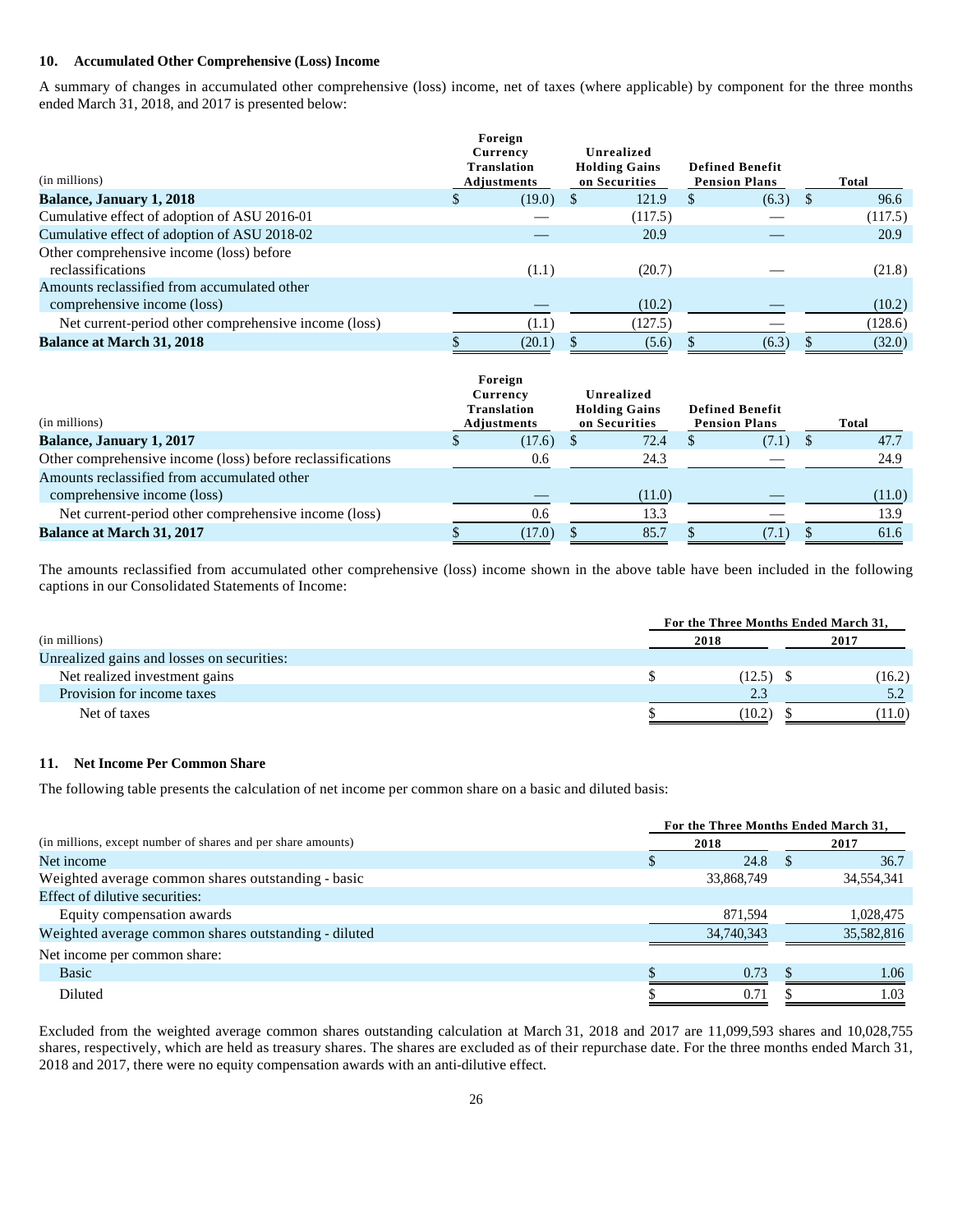## **12. Supplemental Cash Flow Information**

*Interest paid and income taxes paid (recovered) were as follows:*

|                                    | For the Three Months Ended March 31, |       |  |  |  |
|------------------------------------|--------------------------------------|-------|--|--|--|
| (in millions)                      | 2018                                 | 2017  |  |  |  |
| Senior unsecured fixed rate notes  | 2.3                                  | 2.3   |  |  |  |
| Junior subordinated debentures     | 3.4                                  | 2.9   |  |  |  |
| Other indebtedness                 | 1.5                                  | 0.8   |  |  |  |
| Revolving credit facility          |                                      | 0.3   |  |  |  |
| Total interest paid                | 7.2                                  | 6.3   |  |  |  |
| Income taxes paid                  |                                      |       |  |  |  |
| Income taxes recovered             |                                      | (2.2) |  |  |  |
| Income taxes paid (recovered), net | L.5                                  | (2.2) |  |  |  |
| Total                              | 8.7                                  | 4.1   |  |  |  |

#### **13. Share-based Compensation**

The fair value method of accounting is used for share-based compensation plans. Under the fair value method, compensation cost is measured based on the fair value of the award at the measurement date and recognized over the requisite service period. We use the Black-Scholes model to estimate the fair values on the measurement date for share options and share appreciation rights ("SARs"). The Black-Scholes model uses several assumptions to value a share award. The risk-free rate of return assumption is based on the five-year U.S. Treasury constant maturity rate on the measurement date. The expected dividend yield is based on our history and expected dividend payouts. The expected award life is based upon the average holding period over the history of the incentive plan. The expected volatility assumption is based on the historical change in our stock price over the previous five years preceding the measurement date.

The following table summarizes the assumptions we used for the three months ended March 31, 2018 and 2017:

|                             | For the Three Months Ended March 31, |        |
|-----------------------------|--------------------------------------|--------|
|                             | 2018                                 | 2017   |
| Risk-free rate of return    | 2.61%                                | 1.93%  |
| Expected dividend yields    | 1.71%                                | 1.63%  |
| Expected award life (years) | 4.48                                 | 4.49   |
| Expected volatility         | 18.44%                               | 18.70% |

All outstanding awards were adjusted to reflect the 15% stock dividend, resulting in a 15% increase to the number of awards outstanding and a 13.04% reduction in the exercise price.

#### *Argo Group's Long-Term Incentive Plans*

In November 2007, our shareholders approved the 2007 Long-Term Incentive Plan (the "2007 Plan"), which provides for an aggregate of 4.5 million shares of our common stock that may be issued to executives, non-employee directors, and other key employees. As of May 2014, 1.46 million shares remained available for grant under the 2007 Plan. In May 2014, our shareholders approved the 2014 Long-Term Incentive Plan (the "2014 Plan"), which provides for an additional 2.8 million shares of our common stock to be available for issuance to executives, non-employee directors and other key employees. The share awards may be in the form of share options, SARs, restricted shares, restricted share awards, restricted share unit awards, performance awards, other share-based awards and other cash-based awards. Shares issued under this plan may be shares that are authorized and unissued or shares that we reacquired, including shares purchased on the open market. Share options and SARs will count as one share for the purposes of the limits under the incentive plans; restricted shares, restricted share units, performance units, performance shares or other share-based incentive awards which settle in common shares will count as 2.75 shares for purpose of the limits under the 2014 Plan.

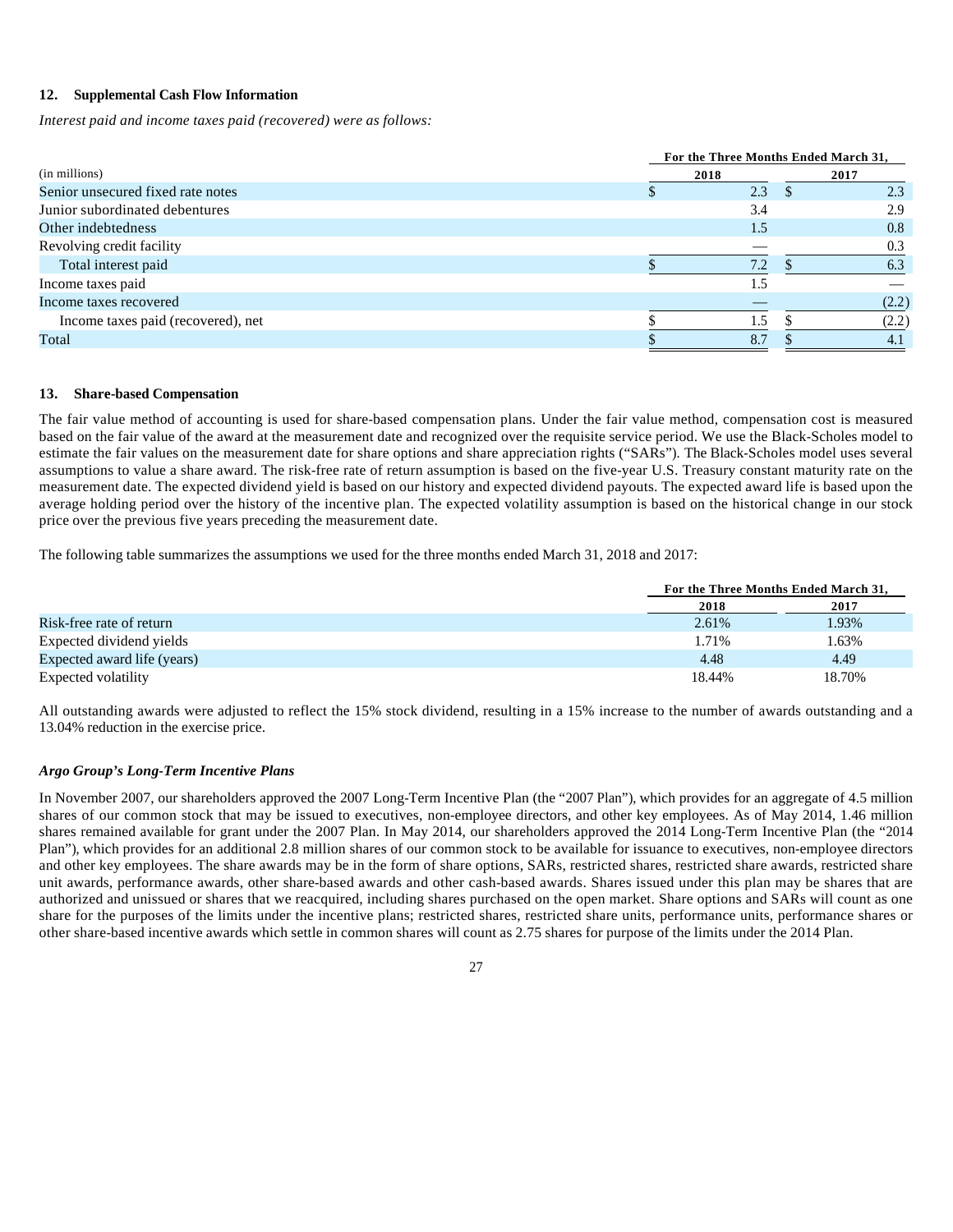Share options may be in the form of incentive share options, non-qualified share options and restorative options. Share options are required to have an exercise price that is not less than the market value on the date of grant. We are prohibited from repricing the options. The term of the share options cannot exceed seven years from the grant date.

#### *Restricted Shares*

A summary of restricted share activity as of March 31, 2018 and changes during the three months then ended is as follows:

|               | Weighted-Average<br><b>Grant Date</b> |
|---------------|---------------------------------------|
| <b>Shares</b> | <b>Fair Value</b>                     |
| 767,501       | 42.70                                 |
| 214,048       | 55.67                                 |
|               | 44.68                                 |
| (81,171)      | 43.77                                 |
| 762,544       | 45.87                                 |
|               | $(137,834)$ \$                        |

The restricted shares vest over one to eight years. Expense recognized under this plan for the restricted shares was \$3.4 million and \$2.8 million for the three months ended March 31, 2018, and 2017, respectively. Compensation expense for all share-based compensation awards is included in "Underwriting, acquisition and insurance expenses" in the accompanying Consolidated Statements of Income. As of March 31, 2018, there was \$26.4 million of total unrecognized compensation cost related to restricted share compensation arrangements granted by Argo Group.

#### *Stock-Settled SARs*

A summary of stock-settled SARs activity as of March 31, 2018 and changes during the three months then ended is as follows:

|                                |               | Weighted-Average      |
|--------------------------------|---------------|-----------------------|
|                                | <b>Shares</b> | <b>Exercise Price</b> |
| Outstanding at January 1, 2018 | 1.494.458     | 30.85                 |
| Exercised                      | (136.849)     | 27.45                 |
| Expired or forfeited           | (14.947)      | 36.25                 |
| Outstanding at March 31, 2018  | 1.342.662     | 31.13                 |

The stock-settled SARs vest over a one to four-year period. Upon exercise of the stock-settled SARs, the employee is entitled to receive shares of our common stock equal to the appreciation of the stock as compared to the exercise price. Expense recognized for the stock-settled SARs was \$1.1 million and \$0.7 million for the three months ended March 31, 2018, and 2017, respectively. As of March 31, 2018, there was \$1.5 million of total unrecognized compensation cost related to stock-settled SARs outstanding.

## *Cash-Settled SARs*

A summary of cash-settled SARs activity as of March 31, 2018 and changes during the three months then ended is as follows:

|                                | <b>Shares</b> | Weighted-Average<br><b>Exercise Price</b> |       |
|--------------------------------|---------------|-------------------------------------------|-------|
| Outstanding at January 1, 2018 | 189,235       |                                           | 28.97 |
| Exercised                      | (42, 432)     |                                           | 29.43 |
| Expired or forfeited           | (2,235)       |                                           | 21.23 |
| Outstanding at March 31, 2018  | 144.568       |                                           | 28.95 |

As of March 31, 2018, all the cash-settled SARs are fully vested. Upon exercise of the cash-settled SARs, the employee is entitled to receive cash payment for the appreciation in the value of our common stock over the exercise price. We account for the cash-settled SARs as liability awards, which require the awards to be revalued at each reporting period. Expense recognized for the cash-settle SARs was \$0.5 million and \$1.4 for the three months ended March 31, 2018, and 2017, respectively. As of March 31, 2018, there was no unrecognized compensation cost related to cashsettled SARs outstanding.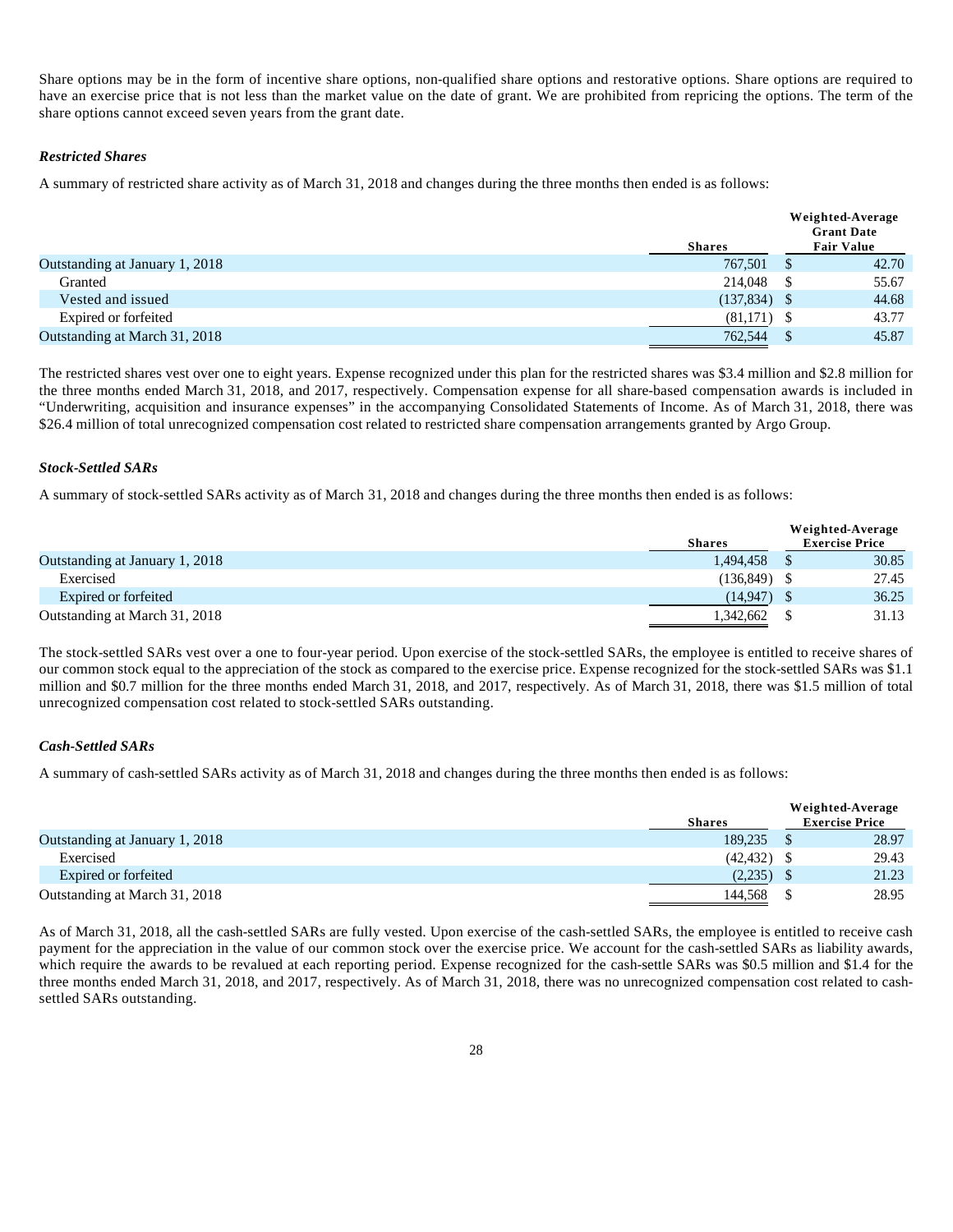#### **14. Underwriting, Acquisition and Insurance Expenses**

Underwriting, acquisition and insurance expenses were as follows:

|                                                        | For the Three Months Ended March 31, |  |       |
|--------------------------------------------------------|--------------------------------------|--|-------|
| (in millions)                                          | 2018                                 |  | 2017  |
| Commissions                                            | 68.0                                 |  | 61.2  |
| General expenses                                       | 87.8                                 |  | 88.7  |
| Premium taxes, boards and bureaus                      | 9.3                                  |  | 7.4   |
|                                                        | 165.1                                |  | 157.3 |
| Net deferral of policy acquisition costs               | (4.9)                                |  | (3.7) |
| Total underwriting, acquisition and insurance expenses | 160.2                                |  | 153.6 |

#### **15. Income Taxes**

We are incorporated under the laws of Bermuda and, under current Bermuda law, are not obligated to pay any taxes in Bermuda based upon income or capital gains. We have received an undertaking from the Supervisor of Insurance in Bermuda pursuant to the provisions of the Exempted Undertakings Tax Protection Act, 2011, which exempts us from any Bermuda taxes computed on profits, income or any capital asset, gain or appreciation or any tax in the nature of estate duty or inheritance tax, at least until the year 2035.

We do not consider ourselves to be engaged in a trade or business in the United States or the United Kingdom and, accordingly, do not expect to be subject to direct United States or United Kingdom income taxation.

We have subsidiaries based in the United Kingdom that are subject to the tax laws of that country. Under current law, these subsidiaries are taxed at the applicable corporate tax rates. Eight of the United Kingdom subsidiaries are deemed to be engaged in business in the United States, and therefore, are subject to United States corporate tax in respect of a proportion of their United States underwriting business only. Relief is available against the United Kingdom tax liabilities in respect of overseas taxes paid that arise from the underwriting business. Our United Kingdom subsidiaries file separate United Kingdom income tax returns.

We have subsidiaries based in the United States that are subject to United States tax laws. Under current law, these subsidiaries are taxed at the applicable corporate tax rates. Our United States subsidiaries generally file a consolidated United States federal income tax return.

We also have operations in Belgium, Brazil, France, Ireland, Italy, Luxembourg, Malta, Spain, and Switzerland, which also are subject to income taxes imposed by the jurisdiction in which they operate. We have operations in Barbados and the United Arab Emirates, which are not subject to income tax under the laws of those countries.

On December 22, 2017, U.S. tax legislation referred to as the TCJA was enacted. The effects of changes in tax laws and tax rates are recognized in the period of enactment. Accordingly, we recorded the impacts of the TCJA in our 2017 consolidated financial statements which, among other changes, primarily includes the remeasurement of our deferred tax assets and liabilities for the reduced US federal tax rate from 35% to 21% beginning on January 1, 2018, and the computation of a provisional amount for the loss reserve discounting modifications. We are still analyzing certain aspects of the TCJA and refining our calculations, which could potentially affect the measurement of these balances or potentially give rise to new deferred tax amounts. We are still analyzing certain aspects of the TCJA and refining our calculations, which could potentially affect the measurement of these balances or potentially give rise to new deferred tax amounts. We have not made any adjustments to the provisional amounts we recorded during the year ended December 31, 2017. Beginning in 2018, the TCJA introduces an additional Base Erosion and Antiabuse Tax ("BEAT") provision computed to be an additional liability in excess of the regular US tax liability based upon an alternative BEAT computation. At this time, we have not recorded any provisional amounts for BEAT as we are awaiting information from Lloyd's to determine the effect of BEAT on our US branches within our UK operations. Thus, our 2018 consolidated financial statements reflect a reasonably estimated provisional amount based on information available and in accordance with SAB 118. SAB 118 provides guidance on accounting for the effects of the U.S. tax reform where our determinations are incomplete but we are able to determine a reasonable estimate. A final determination is required to be made within a measurement period not to extend beyond one year from the enactment date of the U.S. tax reform. As additional guidance is released, the estimate will be updated as necessary.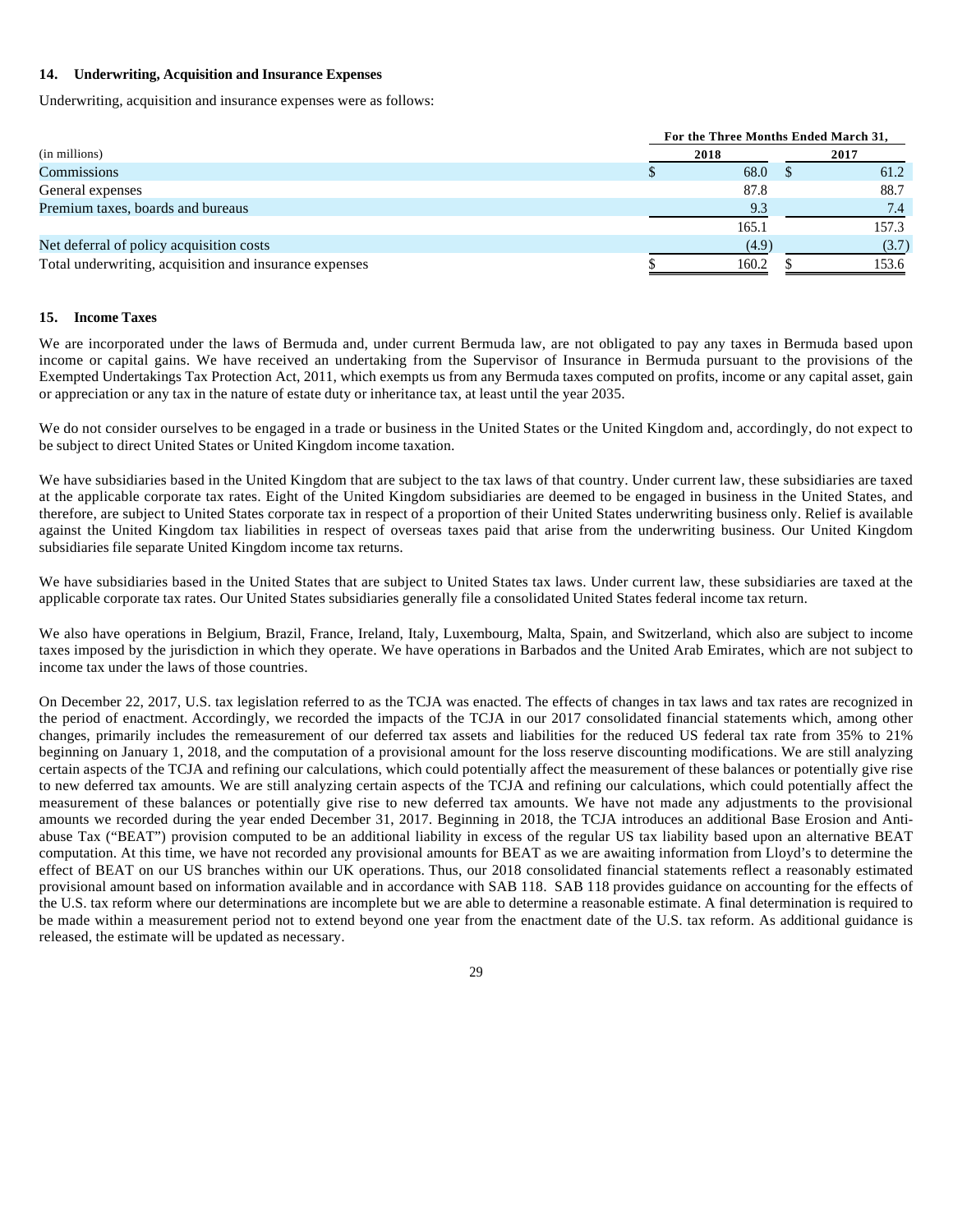Our expected income tax provision computed on pre-tax income (loss) at the weighted average tax rate has been calculated as the sum of the pretax income (loss) in each jurisdiction multiplied by that jurisdiction's applicable statutory tax rate. For the three months ended March 31, 2018 and 2017, pre-tax income (loss) attributable to our operations and the operations' effective tax rates were as follows:

|                             | For the Three Months Ended March 31, |                                 |    |                          |                                 |  |  |
|-----------------------------|--------------------------------------|---------------------------------|----|--------------------------|---------------------------------|--|--|
| (in millions)               | 2018                                 |                                 |    | 2017                     |                                 |  |  |
|                             | Pre-Tax<br>Income (Loss)             | <b>Effective</b><br>Tax<br>Rate |    | Pre-Tax<br>Income (Loss) | <b>Effective</b><br>Tax<br>Rate |  |  |
| Bermuda                     | \$<br>25.3                           | $0.0\%$                         | S. | 26.5                     | $0.0\%$                         |  |  |
| <b>United States</b>        | (6.3)                                | 23.0%                           |    | 24.0                     | 26.9%                           |  |  |
| United Kingdom              | 6.2                                  | 24.5%                           |    | (6.9)                    | 6.7%                            |  |  |
| Belgium                     | 0.1                                  | 35.8%                           |    | $- (1)$                  | $0.0\%$                         |  |  |
| <b>Brazil</b>               | (1.4)                                | $0.0\%$                         |    | (0.8)                    | $0.0\%$                         |  |  |
| <b>United Arab Emirates</b> | 0.2                                  | $0.0\%$                         |    | $- (1)$                  | $0.0\%$                         |  |  |
| Ireland                     | $\qquad \qquad$ (1)                  | $0.0\%$                         |    | $\equiv$ (1)             | $0.0\%$                         |  |  |
| Italy                       | $- (1)$                              | $0.0\%$                         |    | N/A                      | N/A                             |  |  |
| Malta                       | 0.9                                  | $0.0\%$                         |    | 0.6                      | $0.0\%$                         |  |  |
| Luxembourg                  | $- (1)$                              | $0.0\%$                         |    | (0.7)                    | $0.0\%$                         |  |  |
| Switzerland                 |                                      | 21.2%                           |    | $\equiv$ (1)             | 21.0%                           |  |  |
| Pre-tax income              | 25.0                                 | $0.7\%$                         |    | 42.7                     | 14.1%                           |  |  |

(1) Pre-tax income for the respective year was less than \$0.1 million.

Our effective tax rate may vary significantly from period to period depending on the jurisdiction generating the pre-tax income (loss) and its corresponding statutory tax rate. The geographic distribution of pre-tax income (loss) can fluctuate significantly between periods given the inherit nature of our business. A reconciliation of the difference between the provision for income taxes and the expected tax provision at the weighted average tax rate is as follows:

|                                                 |      | For the Three Months Ended March 31, |       |  |
|-------------------------------------------------|------|--------------------------------------|-------|--|
| (in millions)                                   | 2018 |                                      | 2017  |  |
| Income tax (benefit) provision at expected rate |      | $(0.4)$ \$                           | 7.2   |  |
| Tax effect of:                                  |      |                                      |       |  |
| Nontaxable investment income                    |      | (0.5)                                | (1.3) |  |
| Foreign exchange adjustments                    |      | (0.2)                                | 0.6   |  |
| Withholding taxes                               |      | 0.1                                  | 0.1   |  |
| Change in valuation allowance                   |      | (2.7)                                | (0.1) |  |
| Other                                           |      | 3.9                                  | (0.5) |  |
| Income tax provision                            |      | 0.2                                  | 6.0   |  |

Our gross deferred tax assets (liabilities) are supported by taxes paid in previous periods, reversal of taxable temporary differences and recognition of future taxable income. Management regularly evaluates the recoverability of the deferred tax assets and makes any necessary adjustments to them based upon any changes in management's expectations of future taxable income. Realization of deferred tax assets is dependent upon our generation of future taxable income sufficient to recover tax benefits that cannot be recovered from taxes paid in the carryback period, generally for our US property and casualty insurers two years for net operating losses and for all our US subsidiaries three years for capital losses. If a company determines that any of its deferred tax assets will not result in future tax benefits, a valuation allowance must be established for the portion of these assets that are not expected to be realized. The net change in valuation allowance for deferred tax assets was a decrease of \$2.7 million in 2018 relating to the items discussed below. Based upon a review of our available evidence, both positive and negative discussed above, our management concluded that it is more-likely-than-not that the other deferred tax assets will be realized.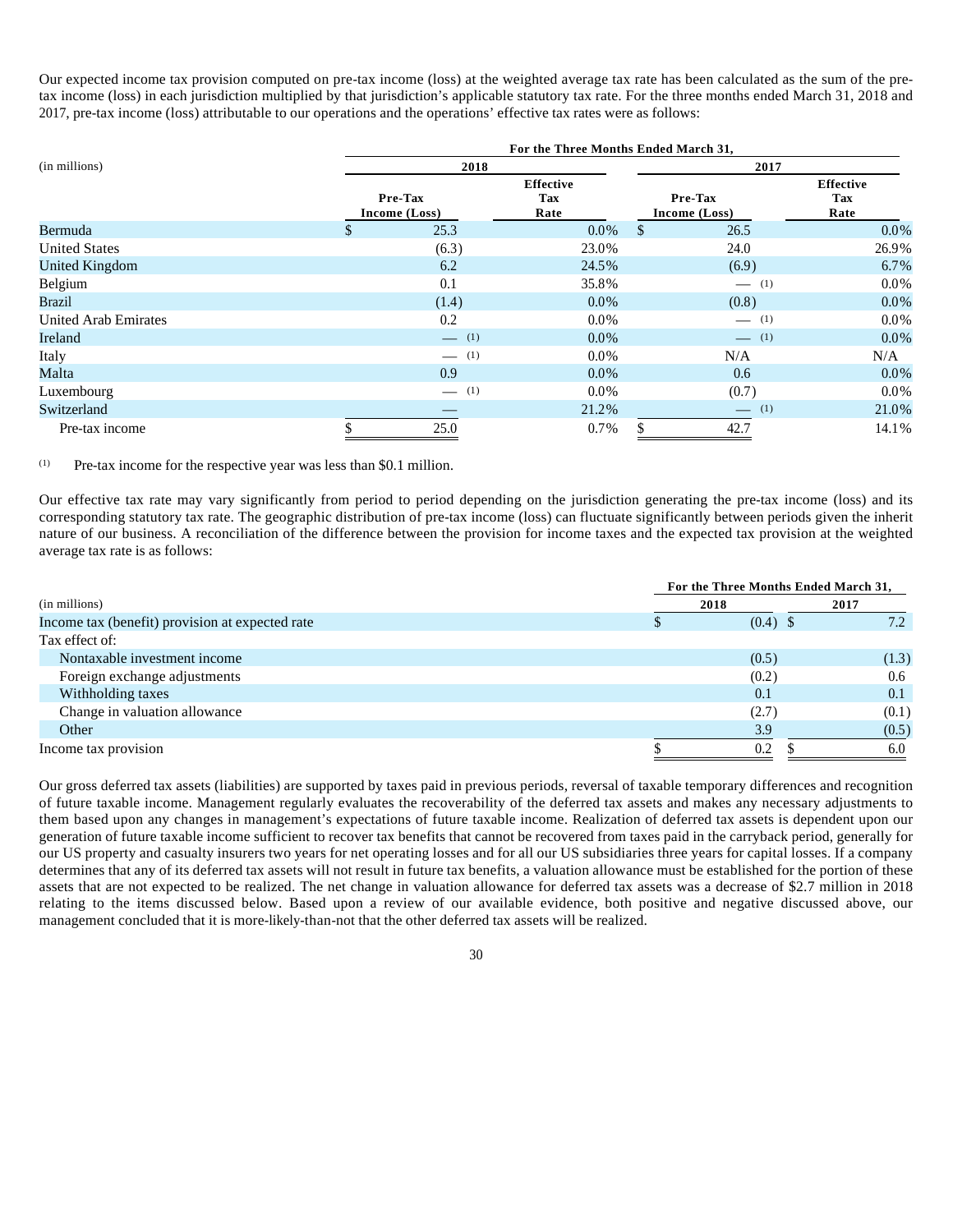Management has determined that a valuation allowance is required for a portion of the tax-effected net operating loss carryforward included as part of the United States consolidated group of \$7.0 million generated from PXRE Corporation and for the tax effected net operating loss carryforward of \$0.6 million from ARIS. The valuation allowances have been established as Internal Revenue Code Section 382 limits regarding the application of net operating loss carryforwards following an ownership change. The loss carryforwards available per year for both of these items are \$2.8 million, as required by Internal Revenue Code Section 382.

Furthermore, due to cumulative losses incurred since inception, management has concluded that a valuation allowance is required for the full amount of the tax-effected net operating losses generated by our Brazil and Malta entities as well as our Luxembourg and US affiliates acquired in the Maybrooke transaction.

Accordingly, a valuation allowance is required as of March 31, 2018 of which \$7.7 million relates to Brazil operations, and \$0.9 million relates to Malta operations. During the three months ended March 31, 2018, the affiliates of Maybrooke Holdings SA have a valuation allowance established in the amount of \$1.2 million. The change from 2017 was primarily driven from the liquidation of our Luxembourg affiliate as of March 23, 2018.

For any uncertain tax positions not meeting the "more-likely-than-not" recognition threshold, accounting standards require recognition, measurement and disclosure in a company's financial statements. We had no material unrecognized tax benefits as of March 31, 2018 and 2017. Our United States subsidiaries are no longer subject to U.S. federal and state income tax examinations by tax authorities for years before 2014. Our United Kingdom subsidiaries are no longer subject to United Kingdom income tax examinations by Her Majesty's Revenue and Customs for years before 2014.

## **16. Commitments and Contingencies**

Argo Group's subsidiaries are parties to legal actions incidental to their business. Based on the opinion of counsel, management believes that the resolution of these matters will not materially affect our financial condition or results of operations.

We have contractual commitments to invest up to \$123.8 million related to our limited partnership investments at March 31, 2018. These commitments will be funded as required by the partnership agreements which can be called to be fulfilled at any time, not to exceed thirteen years.

## **17. Segment Information**

We are primarily engaged in underwriting property and casualty insurance and reinsurance. We have two ongoing reporting segments: U.S. Operations and International Operations. Additionally, we have a Run-off Lines segment for certain products that we no longer underwrite.

We consider many factors, including the nature of each segment's insurance and reinsurance products, production sources, distribution strategies and the regulatory environment, in determining how to aggregate reporting segments. Transactions between segments are reported in the segment that initiated the transaction.

In evaluating the operating performance of our segments, we focus on core underwriting and investing results before the consideration of realized gains or losses from the sales of investments. Realized investment gains are reported as a component of the Corporate and Other segment, as decisions regarding the acquisition and disposal of securities reside with the corporate investment function and are not under the control of the individual business segments. Identifiable assets by segment are those assets used in the operation of each segment.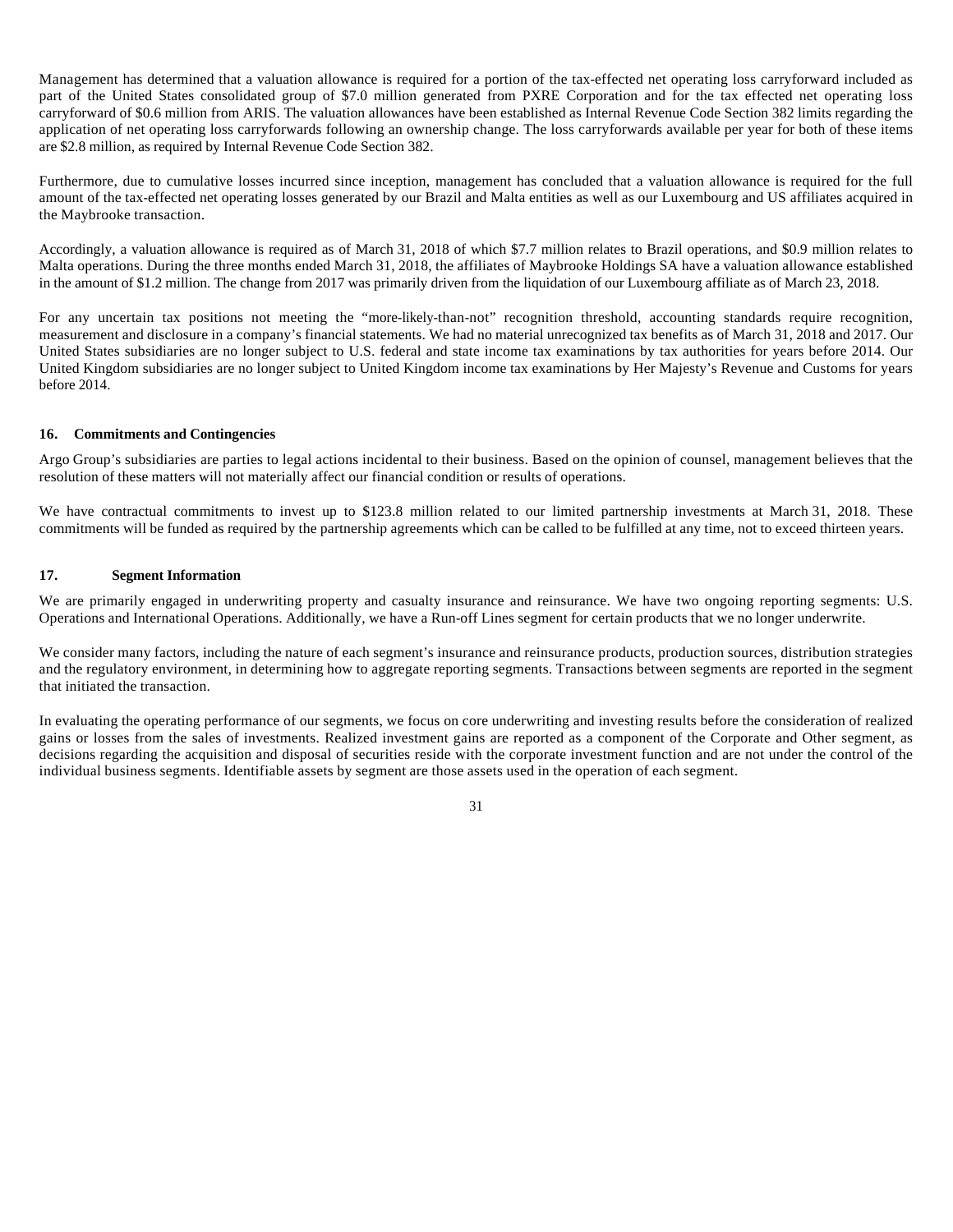Revenue and income (loss) before income taxes for each segment were as follows:

|                                        | For the Three Months Ended March 31, |      |       |  |
|----------------------------------------|--------------------------------------|------|-------|--|
| (in millions)                          | 2018                                 | 2017 |       |  |
| Revenue:                               |                                      |      |       |  |
| Earned premiums                        |                                      |      |       |  |
| U.S. Operations                        | \$<br>262.3                          | -S   | 221.2 |  |
| <b>International Operations</b>        | 152.4                                |      | 158.2 |  |
| Run-off Lines                          |                                      |      |       |  |
| Total earned premiums                  | 414.7                                |      | 379.4 |  |
| Net investment income                  |                                      |      |       |  |
| U.S. Operations                        | 22.6                                 |      | 19.9  |  |
| <b>International Operations</b>        | 8.8                                  |      | 6.6   |  |
| <b>Run-off Lines</b>                   | 2.2                                  |      | 2.1   |  |
| Corporate and Other                    | 2.4                                  |      | 1.9   |  |
| Total net investment income            | 36.0                                 |      | 30.5  |  |
| Fee and other income                   | 2.0                                  |      | 3.6   |  |
| Net realized investment (losses) gains | (15.7)                               |      | 14.6  |  |
| Total revenue                          | 437.0                                |      | 428.1 |  |

|                                        |      | For the Three Months Ended March 31, |        |  |  |  |  |
|----------------------------------------|------|--------------------------------------|--------|--|--|--|--|
| (in millions)                          | 2018 |                                      | 2017   |  |  |  |  |
| Income (loss) before income taxes      |      |                                      |        |  |  |  |  |
| U.S. Operations                        | S    | 34.0<br>S                            | 37.2   |  |  |  |  |
| <b>International Operations</b>        |      | 22.9                                 | 8.3    |  |  |  |  |
| <b>Run-off Lines</b>                   |      | (0.7)                                | (2.5)  |  |  |  |  |
| Total segment income before taxes      |      | 56.2                                 | 43.0   |  |  |  |  |
| Corporate and Other                    |      | (15.5)                               | (14.9) |  |  |  |  |
| Net realized investment (losses) gains |      | (15.7)                               | 14.6   |  |  |  |  |
| Total income before income taxes       |      | 25.0                                 | 42.7   |  |  |  |  |

The table below presents earned premiums by geographic location for the three months ended March 31, 2018 and 2017. For this disclosure, we determine geographic location by the country of domicile of our subsidiaries that underwrite the business and not by the location of insureds or reinsureds from whom the business was generated.

|                       | For the Three Months Ended March 31, |       |  |       |  |  |
|-----------------------|--------------------------------------|-------|--|-------|--|--|
| (in millions)         |                                      | 2018  |  |       |  |  |
| Bermuda               |                                      | 20.5  |  | 25.6  |  |  |
| <b>Brazil</b>         |                                      | 13.0  |  | 12.8  |  |  |
| Malta                 |                                      | 5.7   |  | 1.0   |  |  |
| United Kingdom        |                                      | 114.1 |  | 118.8 |  |  |
| <b>United States</b>  |                                      | 261.4 |  | 221.2 |  |  |
| Total earned premiums |                                      | 414.7 |  | 379.4 |  |  |

The following table represents identifiable assets:

| (in millions)                   | <b>March 31, 2018</b> |  | December 31, 2017 |
|---------------------------------|-----------------------|--|-------------------|
| U.S. Operations                 | 4.527.1               |  | 4,298.4           |
| <b>International Operations</b> | 3,736.8               |  | 3,553.8           |
| <b>Run-off Lines</b>            | 456.3                 |  | 449.6             |
| Corporate and Other             | 421.1                 |  | 462.2             |
| Total                           | 9.141.3               |  | 8.764.0           |

Included in total assets at March 31, 2018 and December 31, 2017 are \$734.2 million and \$731.8 million, respectively, in assets associated with trade capital providers.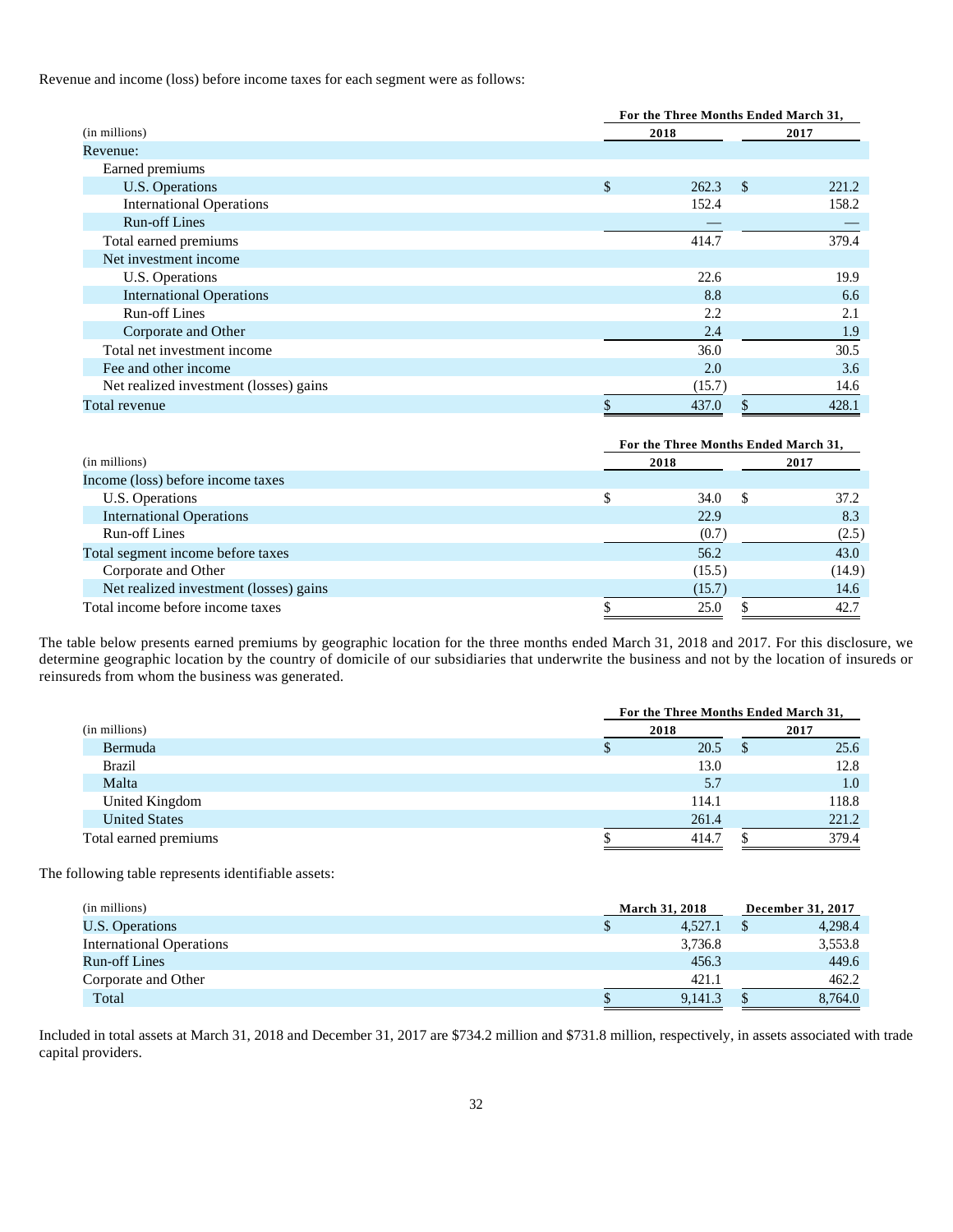#### **18. Senior Unsecured Fixed Rate Notes**

In September 2012, Argo Group (the "Parent Guarantor"), through its subsidiary Argo Group US (the "Subsidiary Issuer"), issued \$143,750,000 aggregate principal amount of the Subsidiary Issuer's 6.5% Senior Notes due September 15, 2042 (the "Notes"). The Notes are unsecured and unsubordinated obligations of the Subsidiary Issuer and rank equally in right of payment with all of the Subsidiary Issuer's other unsecured and unsubordinated debt. The Notes are guaranteed on a full and unconditional senior unsecured basis by the Parent Guarantor. The Notes may be redeemed, for cash, in whole or in part, on or after September 15, 2017, at the Subsidiary Issuer's option, at any time and from time to time, prior to maturity at a redemption price equal to 100% of the principal amount of the Notes to be redeemed, plus accrued but unpaid interest on the principal amount being redeemed to, but not including, the redemption date.

In accordance with ASU 2015-03, "Simplifying the Presentation of Debt Issuance Costs" (Topic 835), we present the unamortized debt issuance costs in the balance sheet as a direct deduction from the carrying value of the debt liability. At March 31, 2018 and December 31, 2017, the Notes consisted of the following:

| (in millions)                                            | <b>March 31, 2018</b> |  | December 31, 2017 |
|----------------------------------------------------------|-----------------------|--|-------------------|
| Senior unsecured fixed rate notes                        |                       |  |                   |
| Principal                                                | 143.8                 |  | 143.8             |
| Less: unamortized debt issuance costs                    | (4.1)                 |  | (4.2)             |
| Senior unsecured fixed rate notes, less unamortized debt |                       |  |                   |
| issuance costs                                           | 139.7                 |  | 139.6             |

In accordance with Article 10 of SEC Regulation S-X, we have elected to present condensed consolidating financial information in lieu of separate financial statements for the Subsidiary Issuer. The following tables present condensed consolidating financial information at March 31, 2018 and December 31, 2017 and for the three months ended March 31, 2018 and 2017, of the Parent Guarantor and the Subsidiary Issuer. The Subsidiary Issuer is an indirect wholly-owned subsidiary of the Parent Guarantor. Investments in subsidiaries are accounted for by the Parent Guarantor under the equity method for purposes of the supplemental consolidating presentation. Earnings of subsidiaries are reflected in the Parent Guarantor's investment accounts and earnings.

The Parent Guarantor fully and unconditionally guarantees certain of the debt of the Subsidiary Issuer. Condensed consolidating financial information of the Subsidiary Issuer is presented on a consolidated basis and consists principally of the net assets, results of operations and cash flows of operating insurance company subsidiaries.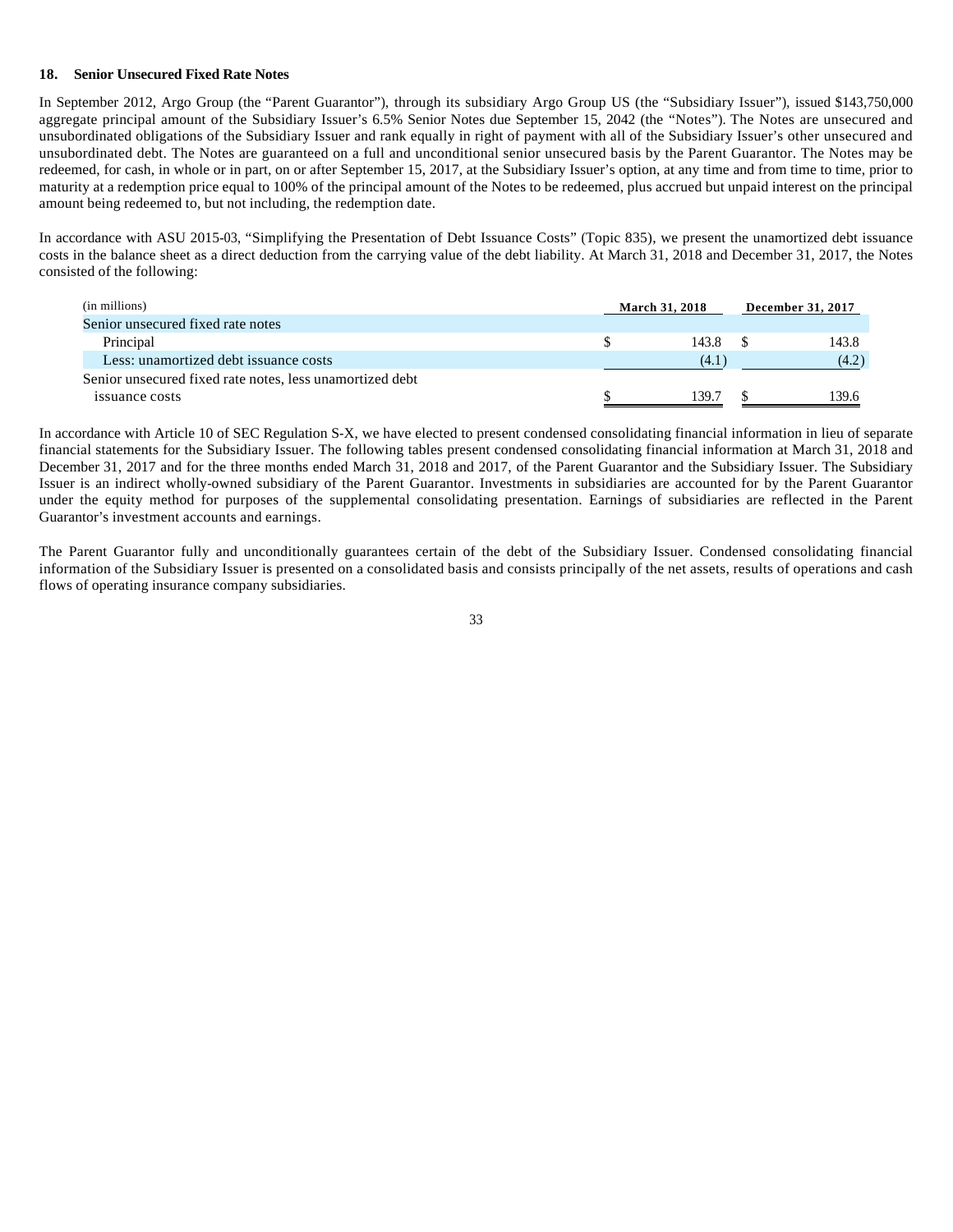## **CONDENSED CONSOLIDATING BALANCE SHEET**

**MARCH 31, 2018**

(in millions)

(Unaudited)

|                                                     | Argo Group<br><b>International</b><br><b>Holdings</b> , Ltd<br>(Parent Guarantor) |                          | Argo Group US, Inc.<br>and Subsidiaries<br>(Subsidiary Issuer) |            | <b>Other Subsidiaries</b><br>and Eliminations (1) | Consolidating<br>Adjustments <sup>(2)</sup> | Total                 |
|-----------------------------------------------------|-----------------------------------------------------------------------------------|--------------------------|----------------------------------------------------------------|------------|---------------------------------------------------|---------------------------------------------|-----------------------|
| <b>Assets</b>                                       |                                                                                   |                          |                                                                |            |                                                   |                                             |                       |
| Investments                                         | \$                                                                                | 0.4 <sup>°</sup>         |                                                                | 3,085.9 \$ | 1,747.2 \$                                        |                                             | \$4,833.5             |
| Cash                                                |                                                                                   | 0.3                      |                                                                | 59.4       | 114.0                                             |                                             | 173.7                 |
| Accrued investment income                           |                                                                                   | —                        |                                                                | 18.0       | 6.3                                               |                                             | 24.3                  |
| Premiums receivable                                 |                                                                                   |                          |                                                                | 210.6      | 489.0                                             |                                             | 699.6                 |
| Reinsurance recoverables                            |                                                                                   |                          |                                                                | 1,537.4    | 550.1                                             |                                             | 2,087.5               |
| Goodwill and other intangible assets, net           |                                                                                   | 42.9                     |                                                                | 124.7      | 101.1                                             |                                             | 268.7                 |
| Deferred acquisition costs, net                     |                                                                                   | $\overline{\phantom{0}}$ |                                                                | 81.1       | 82.8                                              | —                                           | 163.9                 |
| Ceded unearned premiums                             |                                                                                   |                          |                                                                | 211.0      | 290.9                                             |                                             | 501.9                 |
| Other assets                                        |                                                                                   | 14.9                     |                                                                | 179.6      | 193.7                                             |                                             | 388.2                 |
| Intercompany note receivable                        |                                                                                   |                          |                                                                | 51.5       | (51.5)                                            |                                             |                       |
| Investments in subsidiaries                         |                                                                                   | 1,939.4                  |                                                                |            |                                                   | (1,939.4)                                   |                       |
| <b>Total assets</b>                                 | \$                                                                                | 1,997.9                  | $\mathcal{S}$                                                  | 5,559.2 \$ | 3,523.6 \$                                        |                                             | $(1,939.4)$ \$9,141.3 |
| <b>Liabilities and Shareholders' Equity</b>         |                                                                                   |                          |                                                                |            |                                                   |                                             |                       |
| Reserves for losses and loss adjustment expenses    | $\mathcal{S}$                                                                     |                          | $\mathcal{S}$                                                  | 2,538.1 \$ | $1.745.5$ \$                                      |                                             | \$4,283.6             |
| Unearned premiums                                   |                                                                                   |                          |                                                                | 702.6      | 567.5                                             |                                             | 1,270.1               |
| Funds held and ceded reinsurance payable, net       |                                                                                   |                          |                                                                | 863.1      | 49.8                                              |                                             | 912.9                 |
| Long-term debt                                      |                                                                                   | 153.4                    |                                                                | 284.6      | 144.7                                             |                                             | 582.7                 |
| Current income taxes payable, net                   |                                                                                   |                          |                                                                | 0.8        | 1.4                                               |                                             | 2.2                   |
| Deferred tax liabilities, net                       |                                                                                   |                          |                                                                | 21.7       | (0.4)                                             |                                             | 21.3                  |
| Accrued underwriting expenses and other liabilities |                                                                                   | 6.3                      |                                                                | 90.6       | 184.2                                             | $\overbrace{\hspace{25mm}}^{}$              | 281.1                 |
| Due to (from) affiliates                            |                                                                                   | 50.8                     |                                                                | 5.0        | (5.0)                                             | (50.8)                                      |                       |
| <b>Total liabilities</b>                            |                                                                                   | 210.5                    |                                                                | 4,506.5    | 2,687.7                                           | (50.8)                                      | 7,353.9               |
| <b>Total shareholders' equity</b>                   |                                                                                   | 1,787.4                  |                                                                | 1,052.7    | 835.9                                             | (1,888.6)                                   | 1,787.4               |
| Total liabilities and shareholders' equity          | \$                                                                                | 1,997.9                  | $\mathcal{S}$                                                  | 5,559.2    | $\mathcal{S}$<br>3,523.6                          | $\mathcal{S}$                               | $(1,939.4)$ \$9,141.3 |

(1) Includes all other subsidiaries of Argo Group International Holdings, Ltd. and all intercompany eliminations.<br>(2) Includes all Argo Group parent company eliminations.

Includes all Argo Group parent company eliminations.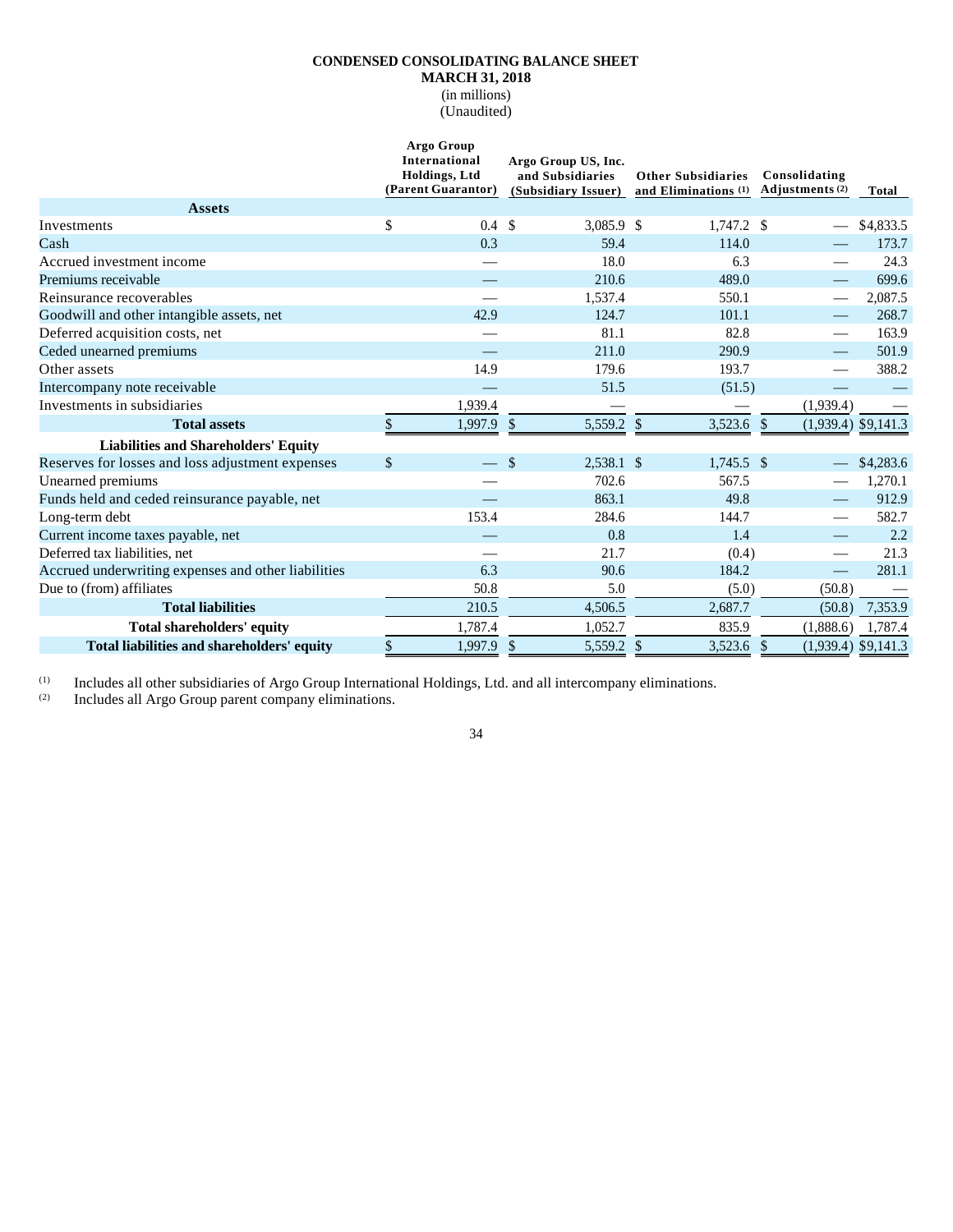## **CONDENSED CONSOLIDATING BALANCE SHEET DECEMBER 31, 2017**

(in millions)

|                                                     | Argo Group<br><b>International</b><br><b>Holdings</b> , Ltd<br>(Parent Guarantor) | Argo Group US, Inc.<br>and Subsidiaries<br>(Subsidiary Issuer) | <b>Other Subsidiaries</b><br>and Eliminations (1) | Consolidating<br>Adiustments (2)       | Total                 |
|-----------------------------------------------------|-----------------------------------------------------------------------------------|----------------------------------------------------------------|---------------------------------------------------|----------------------------------------|-----------------------|
| <b>Assets</b>                                       |                                                                                   |                                                                |                                                   |                                        |                       |
| Investments                                         | \$<br>$0.4 \text{ } $$                                                            | 3,079.0 \$                                                     | $1,663.5$ \$                                      |                                        | \$4,742.9             |
| Cash                                                | 0.9                                                                               | 47.8                                                           | 127.9                                             |                                        | 176.6                 |
| Accrued investment income                           | $\overline{\phantom{0}}$                                                          | 18.0                                                           | 5.5                                               |                                        | 23.5                  |
| Premiums receivable                                 |                                                                                   | 216.5                                                          | 382.1                                             |                                        | 598.6                 |
| Reinsurance recoverables                            |                                                                                   | 1,487.3                                                        | 606.0                                             |                                        | 2,093.3               |
| Goodwill and other intangible assets, net           | 43.2                                                                              | 124.9                                                          | 90.1                                              |                                        | 258.2                 |
| Current income taxes receivable, net                |                                                                                   | 2.4                                                            | (1.0)                                             |                                        | 1.4                   |
| Deferred acquisition costs, net                     |                                                                                   | 80.7                                                           | 79.7                                              |                                        | 160.4                 |
| Ceded unearned premiums                             |                                                                                   | 198.5                                                          | 201.0                                             |                                        | 399.5                 |
| Other assets                                        | 9.2                                                                               | 171.5                                                          | 128.9                                             |                                        | 309.6                 |
| Intercompany note receivable                        |                                                                                   | 50.9                                                           | (50.9)                                            |                                        |                       |
| Investments in subsidiaries                         | 1,940.0                                                                           |                                                                |                                                   | (1,940.0)                              |                       |
| <b>Total assets</b>                                 | 1,993.7<br>\$                                                                     | $\mathcal{S}$<br>5,477.5                                       | 3,232.8<br><sup>\$</sup>                          | <sup>\$</sup><br>$(1,940.0)$ \$8,764.0 |                       |
| <b>Liabilities and Shareholders' Equity</b>         |                                                                                   |                                                                |                                                   |                                        |                       |
| Reserves for losses and loss adjustment expenses    | \$                                                                                | $\mathcal{S}$<br>2.483.9 \$                                    | $1.717.1$ \$                                      |                                        | \$4,201.0             |
| Unearned premiums                                   |                                                                                   | 704.0                                                          | 503.7                                             |                                        | 1.207.7               |
| Funds held and ceded reinsurance payable, net       |                                                                                   | 799.4                                                          | (22.7)                                            |                                        | 776.7                 |
| Long-term debt                                      | 153.4                                                                             | 284.5                                                          | 142.8                                             |                                        | 580.7                 |
| Deferred tax liabilities, net                       |                                                                                   | 32.5                                                           | (1.2)                                             |                                        | 31.3                  |
| Accrued underwriting expenses and other liabilities | 8.9                                                                               | 95.0                                                           | 43.0                                              |                                        | 146.9                 |
| Due to affiliates                                   | 11.7                                                                              | (0.4)                                                          | 0.4                                               | (11.7)                                 |                       |
| <b>Total liabilities</b>                            | 174.0                                                                             | 4,398.9                                                        | 2,383.1                                           | (11.7)                                 | 6,944.3               |
| Total shareholders' equity                          | 1,819.7                                                                           | 1,078.6                                                        | 849.7                                             | (1,928.3)                              | 1,819.7               |
| Total liabilities and shareholders' equity          | \$<br>1,993.7 \$                                                                  | 5,477.5                                                        | 3,232.8<br>$\mathcal{S}$                          | $\mathcal{S}$                          | $(1,940.0)$ \$8,764.0 |

35

(1) Includes all other subsidiaries of Argo Group International Holdings, Ltd. and all intercompany eliminations.

 $\Omega$  Includes all Argo Group parent company eliminations.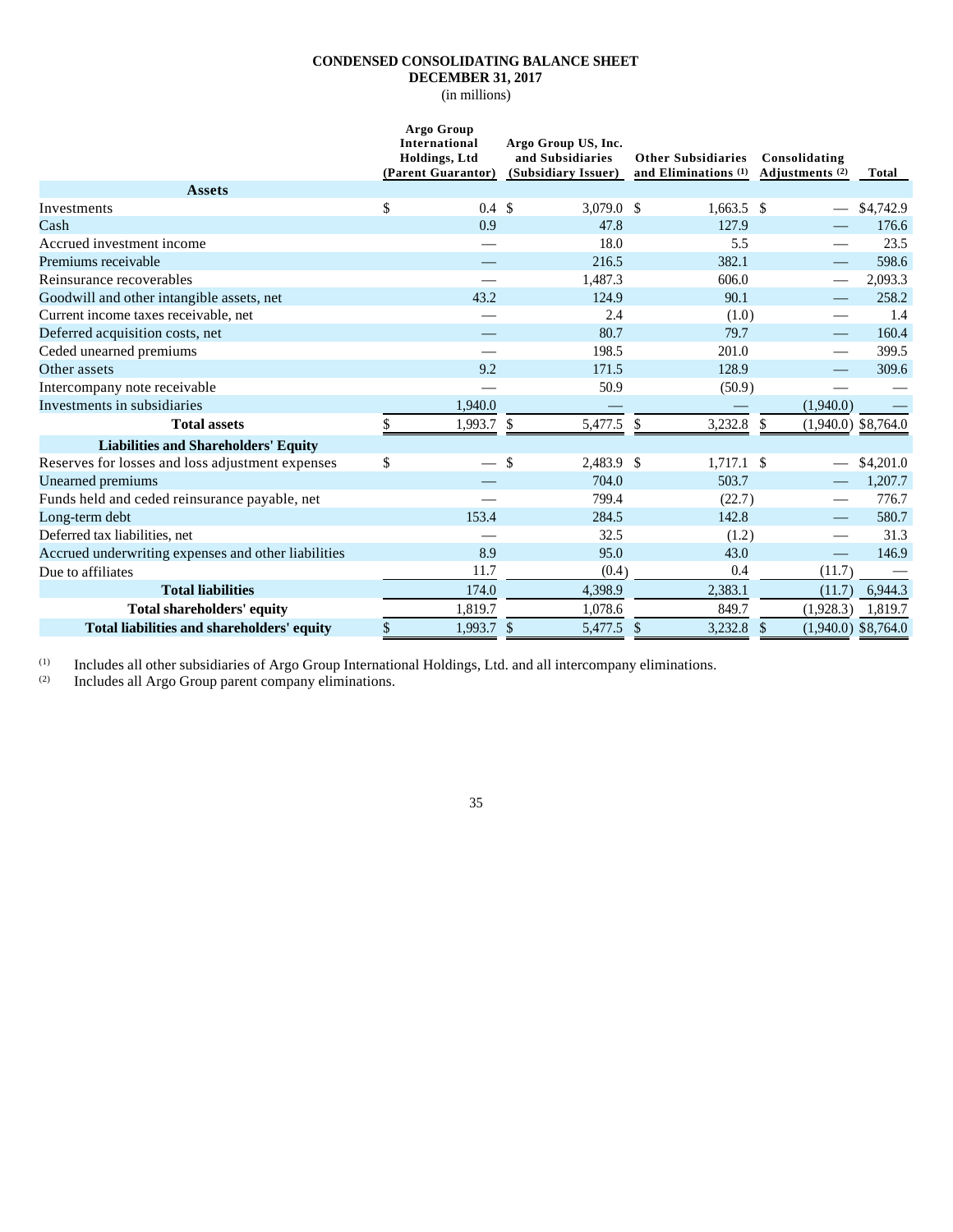## **CONDENSED CONSOLIDATING STATEMENT OF INCOME FOR THE THREE MONTHS ENDED MARCH 31, 2018**

(in millions) (Unaudited)

|                                                             | Argo Group<br>International<br>Holdings, Ltd<br>(Parent Guarantor) | Argo Group US, Inc.<br>and Subsidiaries<br>(Subsidiary Issuer) | <b>Other Subsidiaries</b><br>and Eliminations (1) | Consolidating<br>Adjustments <sup>(2)</sup> | Total       |
|-------------------------------------------------------------|--------------------------------------------------------------------|----------------------------------------------------------------|---------------------------------------------------|---------------------------------------------|-------------|
| Premiums and other revenue:                                 |                                                                    |                                                                |                                                   |                                             |             |
| Earned premiums                                             | \$                                                                 | <sup>\$</sup><br>156.9 \$                                      | 257.8 \$                                          |                                             | $-$ \$414.7 |
| Net investment (expense) income                             | (0.7)                                                              | 22.1                                                           | 14.6                                              |                                             | 36.0        |
| Fee and other income                                        |                                                                    | 0.8                                                            | 1.2                                               |                                             | 2.0         |
| Net realized investment (losses) gains                      | (0.4)                                                              | (15.4)                                                         | 0.1                                               |                                             | (15.7)      |
| Total revenue                                               | (1.1)                                                              | 164.4                                                          | 273.7                                             |                                             | 437.0       |
| Expenses:                                                   |                                                                    |                                                                |                                                   |                                             |             |
| Losses and loss adjustment expenses                         |                                                                    | 95.4                                                           | 141.8                                             |                                             | 237.2       |
| Underwriting, acquisition and insurance                     |                                                                    |                                                                |                                                   |                                             |             |
| expenses                                                    | 2.4                                                                | 69.8                                                           | 88.0                                              |                                             | 160.2       |
| Interest expense                                            | 1.3                                                                | 4.3                                                            | 2.1                                               |                                             | 7.7         |
| Fee and other expense                                       |                                                                    | 1.4                                                            | 0.6                                               |                                             | 2.0         |
| Foreign currency exchange loss                              |                                                                    | 0.1                                                            | 4.8                                               |                                             | 4.9         |
| Total expenses                                              | 3.7                                                                | 171.0                                                          | 237.3                                             |                                             | 412.0       |
| (Loss) Income before income taxes                           | (4.8)                                                              | (6.6)                                                          | 36.4                                              |                                             | 25.0        |
| (Benefit) Provision for income taxes                        |                                                                    | (1.4)                                                          | 1.6                                               |                                             | 0.2         |
| Net (loss) income before equity in earnings of subsidiaries | (4.8)                                                              | (5.2)                                                          | 34.8                                              |                                             | 24.8        |
| Equity in undistributed earnings of subsidiaries            | 29.6                                                               |                                                                |                                                   | (29.6)                                      |             |
| Net income                                                  | 24.8                                                               | $(5.2)$ \$<br>X,                                               | 34.8                                              | $(29.6)$ \$                                 | 24.8        |

(1) Includes all other subsidiaries of Argo Group International Holdings, Ltd. and all intercompany eliminations.<br>(2) Includes all Argo Group parent company eliminations.

Includes all Argo Group parent company eliminations.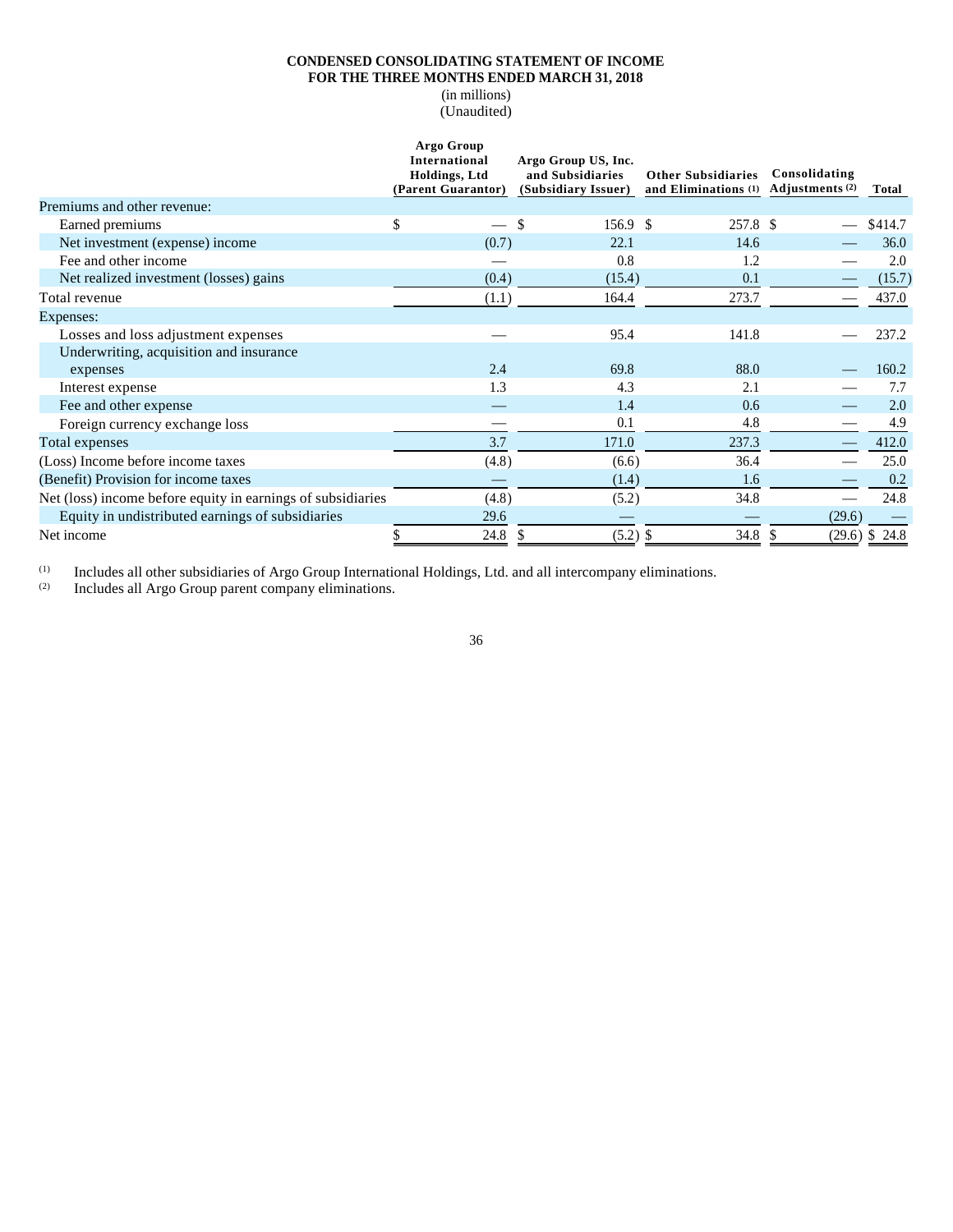## **CONDENSED CONSOLIDATING STATEMENT OF INCOME FOR THE THREE MONTHS ENDED MARCH 31, 2017**

(in millions) (Unaudited)

|                                                             | Argo Group<br>International         | Argo Group US, Inc.                     |                                                   |                                  |                  |
|-------------------------------------------------------------|-------------------------------------|-----------------------------------------|---------------------------------------------------|----------------------------------|------------------|
|                                                             | Holdings, Ltd<br>(Parent Guarantor) | and Subsidiaries<br>(Subsidiary Issuer) | <b>Other Subsidiaries</b><br>and Eliminations (1) | Consolidating<br>Adjustments (2) | Total            |
| Premiums and other revenue:                                 |                                     |                                         |                                                   |                                  |                  |
| Earned premiums                                             | \$<br>$\frac{1}{2}$                 | $\mathbf{\$}$<br>130.9 <sup>°</sup>     | 248.5 \$                                          | $\overline{\phantom{m}}$         | \$379.4          |
| Net investment (expense) income                             | (1.7)                               | 18.9                                    | 13.3                                              |                                  | 30.5             |
| Fee and other income                                        |                                     | 2.8                                     | 0.8                                               |                                  | 3.6              |
| Net realized investment gains                               | 0.5                                 | 13.8                                    | 0.3                                               |                                  | 14.6             |
| Total revenue                                               | (1.2)                               | 166.4                                   | 262.9                                             |                                  | 428.1            |
| Expenses:                                                   |                                     |                                         |                                                   |                                  |                  |
| Losses and loss adjustment expenses                         |                                     | 76.1                                    | 146.4                                             |                                  | 222.5            |
| Underwriting, acquisition and insurance                     |                                     |                                         |                                                   |                                  |                  |
| expenses                                                    | 8.4                                 | 58.2                                    | 87.0                                              |                                  | 153.6            |
| Interest expense                                            | 0.3                                 | 4.3                                     | 1.3                                               |                                  | 5.9              |
| Fee and other expense                                       |                                     | 3.4                                     | 0.7                                               |                                  | 4.1              |
| Foreign currency exchange loss (gains)                      |                                     | 0.1                                     | (0.8)                                             |                                  | (0.7)            |
| Total expenses                                              | 8.7                                 | 142.1                                   | 234.6                                             |                                  | 385.4            |
| (Loss) Income before income taxes                           | (9.9)                               | 24.3                                    | 28.3                                              |                                  | 42.7             |
| Provision (benefit) for income taxes                        |                                     | 6.4                                     | (0.4)                                             |                                  | 6.0              |
| Net (loss) income before equity in earnings of subsidiaries | (9.9)                               | 17.9                                    | 28.7                                              |                                  | 36.7             |
| Equity in undistributed earnings of subsidiaries            | 46.6                                |                                         |                                                   | (46.6)                           |                  |
| Net income                                                  | 36.7                                | 17.9<br>P.                              | 28.7<br>S                                         |                                  | $(46.6)$ \$ 36.7 |

(1) Includes all other subsidiaries of Argo Group International Holdings, Ltd. and all intercompany eliminations.<br>(2) Includes all Argo Group parent company eliminations.

Includes all Argo Group parent company eliminations.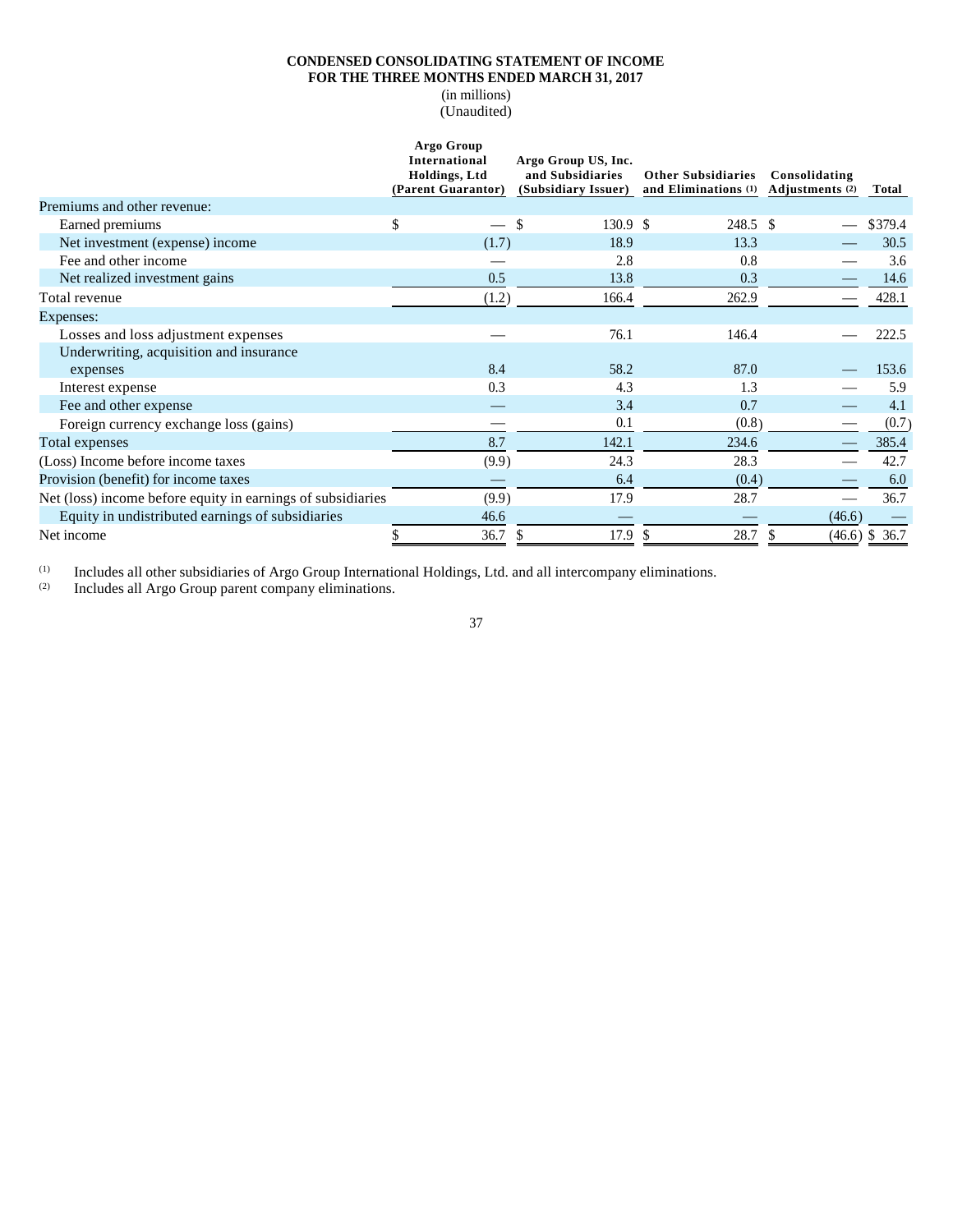## **CONDENSED CONSOLIDATING STATEMENT OF CASH FLOWS** FOR THE THREE MONTHS ENDED MARCH 31, 2018

(in millions)

(Unaudited)

|                                                                     | <b>Argo Group</b><br><b>International</b><br>Holdings, Ltd<br>(Parent Guarantor) | Argo Group US, Inc.<br>and Subsidiaries<br>(Subsidiary Issuer) | <b>Other Subsidiaries</b><br>and Eliminations (1) | Consolidating<br>Adjustments (2) | Total   |
|---------------------------------------------------------------------|----------------------------------------------------------------------------------|----------------------------------------------------------------|---------------------------------------------------|----------------------------------|---------|
| Net cash flows from operating activities                            | \$<br>27.8                                                                       | <sup>\$</sup><br>53.2                                          | 72.6<br>-S                                        | <sup>S</sup>                     | \$153.6 |
| Cash flows from investing activities:                               |                                                                                  |                                                                |                                                   |                                  |         |
| Proceeds from sales of investments                                  |                                                                                  | 325.0                                                          | 230.4                                             |                                  | 555.4   |
| Maturities and mandatory calls of fixed                             |                                                                                  |                                                                |                                                   |                                  |         |
| maturity investments                                                |                                                                                  | 113.1                                                          | 31.7                                              |                                  | 144.8   |
| Purchases of investments                                            |                                                                                  | (475.2)                                                        | (212.3)                                           |                                  | (687.5) |
| Change in short-term investments and<br>foreign regulatory deposits |                                                                                  | (4.5)                                                          | (156.5)                                           |                                  | (161.0) |
| Settlements of foreign currency exchange                            |                                                                                  |                                                                |                                                   |                                  |         |
| forward contracts                                                   | (0.6)                                                                            | (0.7)                                                          | 3.0                                               |                                  | 1.7     |
| Cash included in acquisition of Ariscom                             |                                                                                  |                                                                | 15.6                                              |                                  | 15.6    |
| Purchases of fixed assets and other, net                            | (0.1)                                                                            | 0.7                                                            | 1.9                                               |                                  | 2.5     |
| Cash used in investing activities                                   | (0.7)                                                                            | (41.6)                                                         | (86.2)                                            |                                  | (128.5) |
| Cash flows from financing activities:                               |                                                                                  |                                                                |                                                   |                                  |         |
| Activity under stock incentive plans                                | 0.2                                                                              |                                                                |                                                   |                                  | 0.2     |
| Repurchase of Company's common shares                               | (18.6)                                                                           |                                                                |                                                   |                                  | (18.6)  |
| Payment of cash dividend to common<br>shareholders                  | (9.3)                                                                            |                                                                |                                                   |                                  | (9.3)   |
| Cash used in financing activities                                   | (27.7)                                                                           |                                                                |                                                   |                                  | (27.7)  |
| Effect of exchange rate changes on cash                             |                                                                                  |                                                                | (0.3)                                             |                                  | (0.3)   |
|                                                                     |                                                                                  |                                                                |                                                   |                                  |         |
| Change in cash                                                      | (0.6)                                                                            | 11.6                                                           | (13.9)                                            |                                  | (2.9)   |
| Cash, beginning of year                                             | 0.9                                                                              | 47.8                                                           | 127.9                                             |                                  | 176.6   |
| Cash, end of period                                                 | \$<br>0.3                                                                        | 59.4 \$<br><sup>\$</sup>                                       | 114.0                                             | $\mathcal{S}$                    | \$173.7 |

(1) Includes all other subsidiaries of Argo Group International Holdings, Ltd. and all intercompany eliminations.<br>(2) Includes all Argo Group parent company eliminations.

Includes all Argo Group parent company eliminations.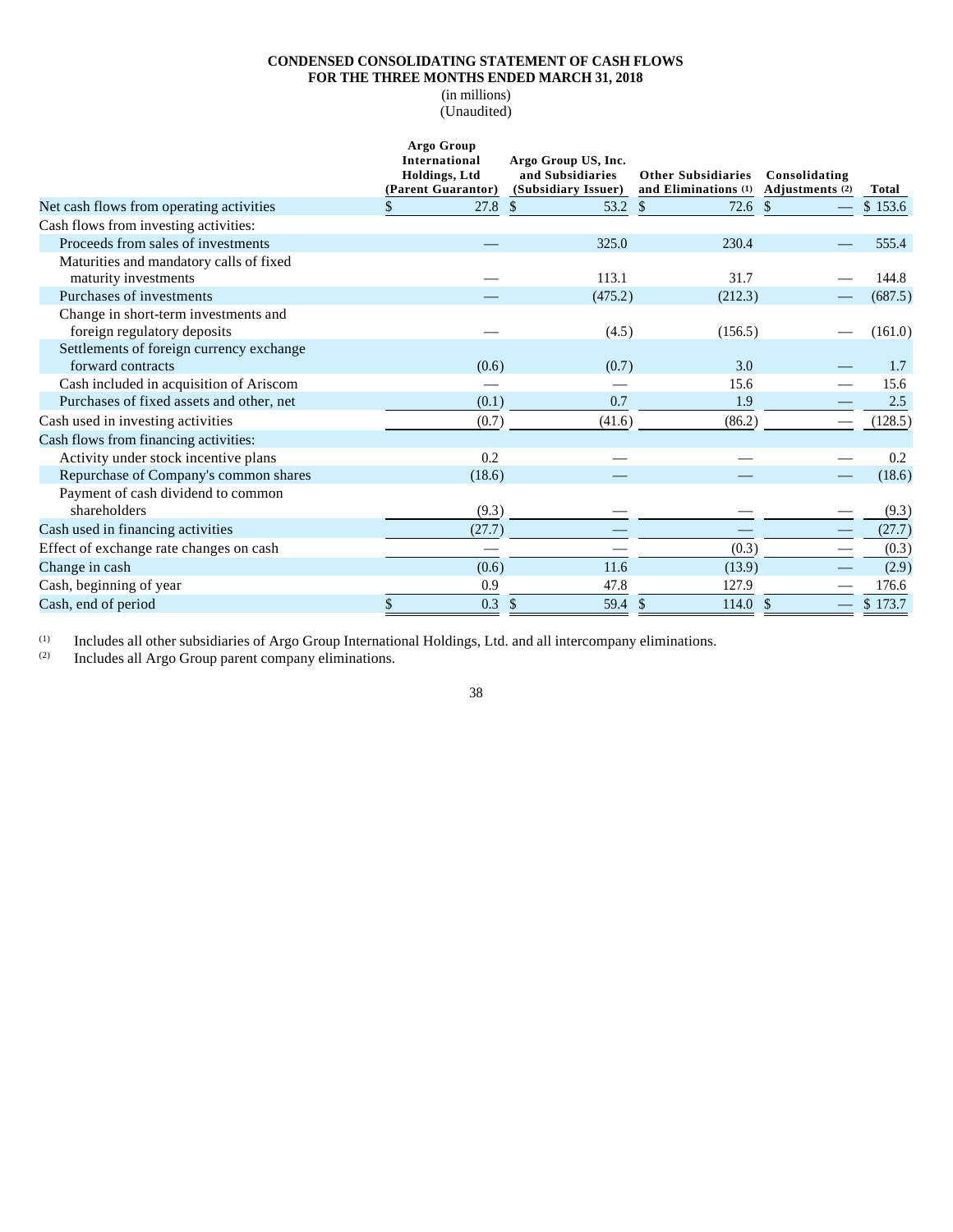## **CONDENSED CONSOLIDATING STATEMENT OF CASH FLOWS**

FOR THE THREE MONTHS ENDED MARCH 31, 2017

(in millions)

(Unaudited)

|                                                                        | Argo Group<br>International<br>Holdings, Ltd<br>(Parent Guarantor) | Argo Group US, Inc.<br>and Subsidiaries<br>(Subsidiary Issuer) | <b>Other Subsidiaries</b><br>and Eliminations (1) | Consolidating<br>Adjustments (2) | Total     |
|------------------------------------------------------------------------|--------------------------------------------------------------------|----------------------------------------------------------------|---------------------------------------------------|----------------------------------|-----------|
| Net cash flows from operating activities                               | $(2.0)$ \$<br>\$                                                   | $(14.7)$ \$                                                    | $(20.2)$ \$                                       |                                  | \$ (36.9) |
| Cash flows from investing activities:                                  |                                                                    |                                                                |                                                   |                                  |           |
| Proceeds from sales of investments                                     |                                                                    | 228.9                                                          | 225.1                                             |                                  | 454.0     |
| Maturities and mandatory calls of fixed                                |                                                                    |                                                                |                                                   |                                  |           |
| maturity investments                                                   |                                                                    | 135.5                                                          | 46.6                                              |                                  | 182.1     |
| Purchases of investments                                               |                                                                    | (446.5)                                                        | (197.9)                                           |                                  | (644.4)   |
| Change in short-term investments and                                   |                                                                    |                                                                |                                                   |                                  |           |
| foreign regulatory deposits                                            | 0.5                                                                | 65.5                                                           | 54.3                                              |                                  | 120.3     |
| Settlements of foreign currency exchange<br>forward contracts          |                                                                    |                                                                | (2.8)                                             |                                  | (2.8)     |
| Acquisition of Maybrooke, net of cash and<br>cash equivalents acquired | (235.3)                                                            |                                                                | 152.2                                             |                                  | (83.1)    |
| Issuance of intercompany note, net                                     |                                                                    |                                                                | (120.0)                                           | 120.0                            |           |
| Purchases of fixed assets and other, net                               | (0.1)                                                              | 18.7                                                           | (19.9)                                            |                                  | (1.3)     |
| Cash (used in) provided by investing activities                        | (234.9)                                                            | 2.1                                                            | $137.6$ \$                                        | 120.0                            | 24.8      |
| Cash flows from financing activities:                                  |                                                                    |                                                                |                                                   |                                  |           |
| Additional long-term borrowings                                        | 125.0                                                              |                                                                |                                                   |                                  | 125.0     |
| Borrowing under intercompany note, net                                 | 120.0                                                              |                                                                |                                                   | (120.0)                          |           |
| Activity under stock incentive plans                                   | 0.2                                                                |                                                                |                                                   |                                  | 0.2       |
| Payment of cash dividend to common shareholders                        | (8.3)                                                              |                                                                |                                                   |                                  | (8.3)     |
| Cash provided by (used in) financing activities                        | 236.9                                                              |                                                                | $\overline{\phantom{0}}$                          | (120.0)                          | 116.9     |
| Effect of exchange rate changes on cash                                |                                                                    |                                                                | (0.1)                                             |                                  | (0.1)     |
| Change in cash                                                         |                                                                    | (12.6)                                                         | 117.3                                             |                                  | 104.7     |
| Cash, beginning of year                                                |                                                                    | 53.7                                                           | 32.3                                              |                                  | 86.0      |
| Cash, end of period                                                    | \$                                                                 | 41.1                                                           | $\mathcal{S}$<br>149.6                            | -\$                              | \$190.7   |

39

(1) Includes all other subsidiaries of Argo Group International Holdings, Ltd. and all intercompany eliminations.

 $(2)$  Includes all Argo Group parent company eliminations.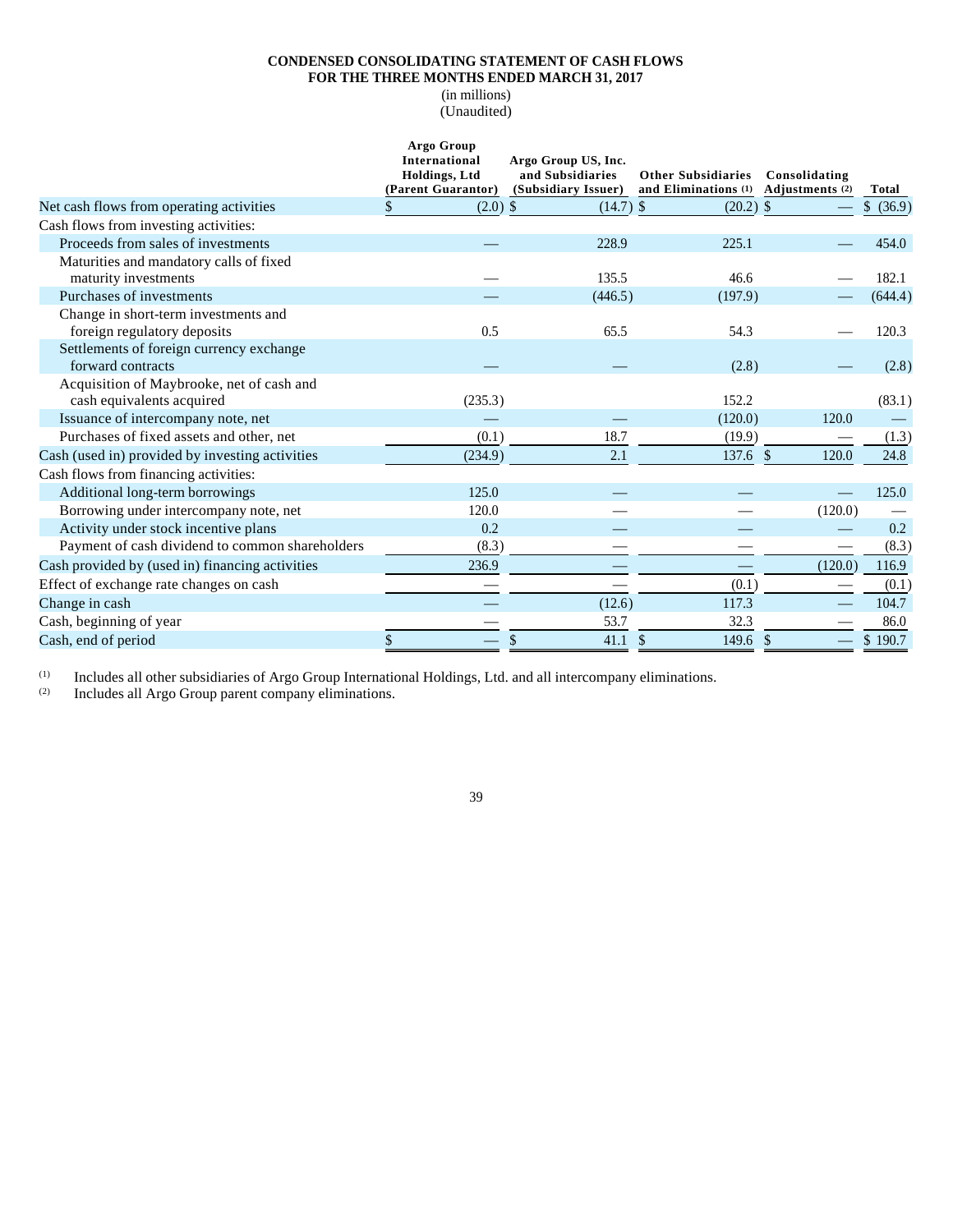#### **Item 2. Management's Discussion and Analysis of Financial Condition and Results of Operations**

The following is a discussion and analysis of our results of operations for the three months ended March 31, 2018 compared with the three months ended March 31, 2017, and also a discussion of our financial condition as of March 31, 2018. This discussion and analysis should be read in conjunction with the attached unaudited interim Condensed Consolidated Financial Statements and notes thereto and Argo Group's Annual Report on Form 10-K for the year ended December 31, 2017 filed with the Securities and Exchange Commission ("SEC") on February 27, 2018, including the audited Consolidated Financial Statements and notes thereto.

#### **Forward Looking Statements**

Management's Discussion and Analysis of Financial Condition and Results of Operations, Quantitative and Qualitative Disclosures about Market Risk and the accompanying Consolidated Financial Statements (including the notes thereto) may contain "forward looking statements," which are made pursuant to the safe harbor provisions of the Private Securities Litigation Reform Act of 1995. The forward-looking statements are based on our current expectations and beliefs concerning future developments and their potential effects on us. There can be no assurance that actual developments will be those anticipated by us. Actual results may differ materially as a result of significant risks and uncertainties, including nonreceipt of expected payments, capital markets and their effect on investment income and fair value of the investment portfolio, development of claims and the effect on loss reserves, accuracy in estimating loss reserves, changes in the demand for our products, effect of general economic conditions, adverse government legislation and regulations, government investigations into industry practices, developments relating to existing agreements, heightened competition, changes in pricing environments and changes in asset valuations. For a more detailed discussion of risks and uncertainties, see our public filings made with the SEC. We undertake no obligation to publicly update any forward-looking statements.

Generally, it is our policy to communicate events that may have a material adverse impact on our operations or financial position, including property and casualty catastrophe events and material losses in the investment portfolio, in a timely manner through a public announcement. It is also our policy not to make public announcements regarding events that are believed to have no material adverse impact on our results of operations or financial position based on management's current estimates and available information, other than through regularly scheduled calls, press releases or filings.

#### **Consolidated Results of Operations**

For the three months ended March 31, 2018 and 2017, we reported net income of \$24.8 million (\$0.71 per diluted share) and \$36.7 million (\$1.03 per diluted share), respectively.

|                                           | For the Three Months Ended March 31, |        |    |       |  |  |
|-------------------------------------------|--------------------------------------|--------|----|-------|--|--|
| (in millions)                             |                                      | 2018   |    | 2017  |  |  |
| Gross written premiums                    |                                      | 710.5  |    | 598.6 |  |  |
| Earned premiums                           | \$                                   | 414.7  | \$ | 379.4 |  |  |
| Net investment income                     |                                      | 36.0   |    | 30.5  |  |  |
| Fee and other income                      |                                      | 2.0    |    | 3.6   |  |  |
| Net realized investment (losses) gains:   |                                      |        |    |       |  |  |
| Net realized investment gains             |                                      | 15.2   |    | 14.6  |  |  |
| Change in fair value of equity securities |                                      | (30.9) |    |       |  |  |
| Net realized investment (losses) gains    |                                      | (15.7) |    | 14.6  |  |  |
| Total revenue                             |                                      | 437.0  |    | 428.1 |  |  |
| Income before income taxes                | \$                                   | 25.0   | \$ | 42.7  |  |  |
| Income tax provision                      |                                      | 0.2    |    | 6.0   |  |  |
| Net income                                |                                      | 24.8   |    | 36.7  |  |  |
| Loss ratio                                |                                      | 57.2%  |    | 58.6% |  |  |
| Expense ratio                             |                                      | 38.6%  |    | 40.5% |  |  |
| Combined ratio                            |                                      | 95.8%  |    | 99.1% |  |  |

The following is a comparison of selected data from our operations: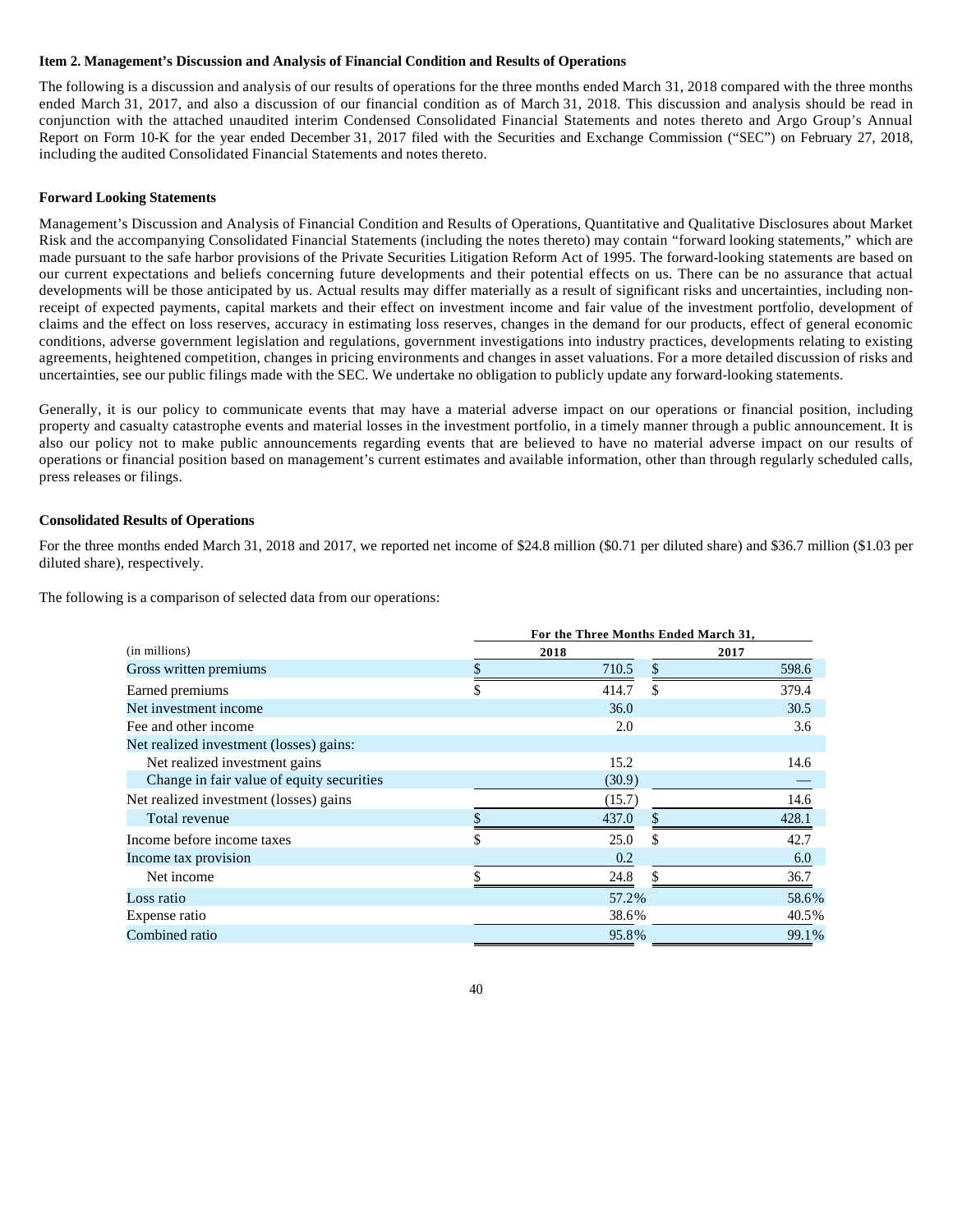In presenting our results in the following discussion and analysis of our results of operations, we have included certain non-generally accepted accounting principles ("non-GAAP") financial measures within the meaning of Regulation G as promulgated by the SEC. We believe that these non-GAAP measures, which may be defined differently by other companies, better explain our results of operations in a manner that allows for a more complete understanding of the underlying trends in our business. However, these measures should not be viewed as a substitute for those determined in accordance with United States generally accepted accounting principles ("GAAP"). A reconciliation of these financial measures to their most directly comparable GAAP measures is included in the table below.

|                                              | For the Three Months Ended March 31, |        |          |    |        |         |  |  |
|----------------------------------------------|--------------------------------------|--------|----------|----|--------|---------|--|--|
| (in millions)                                |                                      | 2018   |          |    | 2017   |         |  |  |
|                                              |                                      | Amount | Ratio    |    | Amount | Ratio   |  |  |
| Earned premiums                              | \$                                   | 414.7  |          | \$ | 379.4  |         |  |  |
|                                              |                                      |        |          |    |        |         |  |  |
| Losses and loss adjustment expenses,         |                                      |        |          |    |        |         |  |  |
| as reported                                  | $\mathcal{S}$                        | 237.2  | 57.2% \$ |    | 222.5  | 58.6%   |  |  |
| Less:                                        |                                      |        |          |    |        |         |  |  |
| (Favorable) unfavorable prior accident       |                                      |        |          |    |        |         |  |  |
| year loss development                        |                                      | (2.0)  | $-0.5\%$ |    | 6.8    | 1.8%    |  |  |
| Catastrophe losses                           |                                      | 4.3    | 1.0%     |    | 1.8    | $0.4\%$ |  |  |
| Current accident year non-catastrophe losses | \$                                   | 234.9  | 56.7% \$ |    | 213.9  | 56.4%   |  |  |
| Underwriting, acquisition and insurance      |                                      |        |          |    |        |         |  |  |
| expenses, as reported                        | $\mathcal{S}$                        | 160.2  | 38.6% \$ |    | 153.6  | 40.5%   |  |  |
| Less:                                        |                                      |        |          |    |        |         |  |  |
| Non-recurring expenses                       |                                      |        | $0.0\%$  |    | 6.5    | 1.7%    |  |  |
| Underwriting, acquisition and insurance      |                                      |        |          |    |        |         |  |  |
| expenses, as adjusted                        | \$                                   | 160.2  | 38.6% \$ |    | 147.1  | 38.8%   |  |  |
|                                              |                                      |        |          |    |        |         |  |  |
| Combined ratio, as adjusted                  |                                      |        | 95.3%    |    |        | 95.2%   |  |  |

## *Impact of recently adopted accounting standard*

Effective January 1, 2018, the Company adopted ASU No. 2016-01, Financial Instruments: Recognition and Measurement of Financial Assets and Liabilities, using a cumulative effect adjustment. This adjustment transferred the unrealized gains and losses as of December 31, 2017, net of tax, on equity securities from accumulated other comprehensive income to retained earnings, resulting in no overall impact to shareholders equity.

In accordance with this accounting standard, in the first quarter of 2018, we recognized the change in the fair value of our equity securities since January 1, 2018 as a pre-tax loss of \$30.9 million. This amount is included as a component of net realized investment (losses) gains in our Consolidated Statements of Income. Amounts for the first quarter of 2017 are not presented as a component of net income, as ASU 2016-01 was required to be adopted on a prospective basis.

## *Gross Written and Earned Premiums*

Consolidated gross written and earned premiums by our four primary insurance lines were as follows:

|               |    | For the Three Months Ended March 31, |              |                   |   |         |      |                   |
|---------------|----|--------------------------------------|--------------|-------------------|---|---------|------|-------------------|
|               |    |                                      | 2018         |                   |   | 2017    |      |                   |
|               |    | Gross                                |              |                   |   | Gross   |      |                   |
| (in millions) |    | Written                              |              | <b>Net Earned</b> |   | Written |      | <b>Net Earned</b> |
| Property      | \$ | 199.9                                | $\mathbb{S}$ | 92.7              | S | 148.7   | - \$ | 89.6              |
| Liability     |    | 290.3                                |              | 192.0             |   | 250.0   |      | 164.4             |
| Professional  |    | 93.7                                 |              | 54.4              |   | 69.3    |      | 50.1              |
| Specialty     |    | 126.6                                |              | 75.6              |   | 130.6   |      | 75.3              |
| Total         |    | 710.5                                |              | 414.7             |   | 598.6   |      | 379.4             |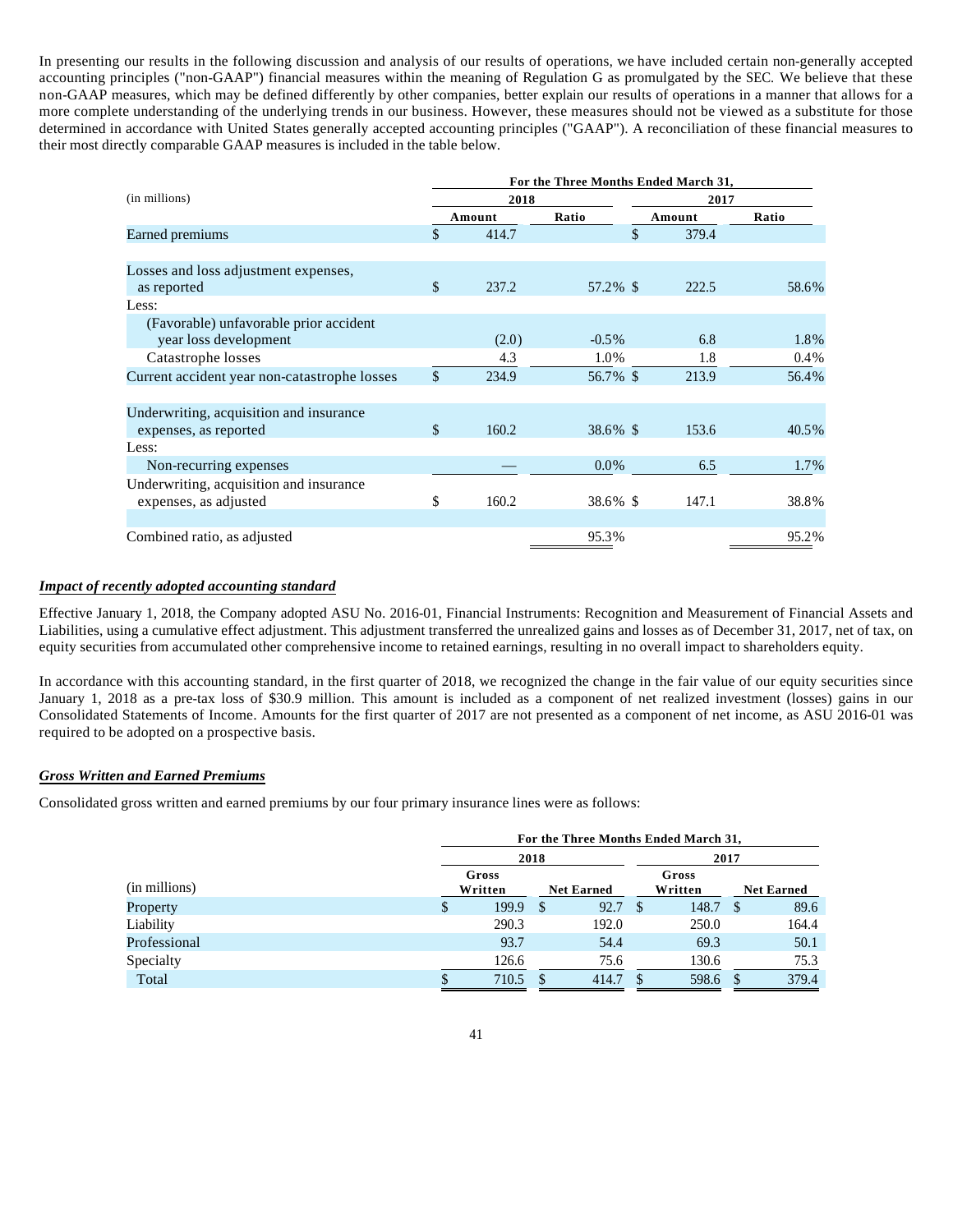The increase in consolidated gross written premiums for the three months ended March 31, 2018 as compared to the same period ended 2017 was attributable to growth in both our U.S. and International Operations across all product lines as we continue to focus on introducing new products and increasing renewal retention. In addition, the 2018 quarter includes a full quarter of Ariel Re production. Ariel Re was acquired in February 2017 and as such, the 2017 quarter only includes gross written premiums since that date.

During 2018, all product lines have experienced increased competition and pressure on rates due to market conditions. However, both U.S. Operations and International Operations saw overall rate increases during the first quarter of 2018. Consolidated earned premiums increased for the three months ended March 31, 2018 as compared to the same periods in 2017 due to increased gross and net written premiums in the trailing twelve-month period.

## *Net Investment Income*

The increase in consolidated net investment income for the three months ended March 31, 2018 as compared to the same period ended 2017 was primarily attributable to a \$5.3 million increase in income from fixed maturities and short-term investments due to a combination of an increased asset base and higher yields during the first quarter of 2018.

## *Net Realized Investment Gains/Losses*

Consolidated net realized investment losses for the three months ended March 31, 2018 included a \$30.9 million decrease in the fair value of equity securities. The remaining \$15.2 million net realized investment gain consisted of \$12.3 million in realized gains primarily from the sale of equity and fixed maturity securities and \$3.9 million of foreign currency exchange gains, including \$2.6 million on our foreign currency forward currency forward contracts. Additionally, for the three months ended March 31, 2018, we recognized \$1.0 million in other-than-temporary impairment losses on fixed maturity securities.

Consolidated net realized investment gains for the three months ended March 31, 2017 consisted of \$19.8 million in realized gains from the sale of equity and fixed maturity securities. Partially offsetting these realized gains was \$4.8 million of realized foreign currency exchange losses, primarily from our fixed maturity portfolio. Additionally, for the three months ended March 31, 2017, we recognized a \$0.4 million other-than-temporary impairment loss within our equity securities portfolio.

## *Loss and Loss Adjustment Expenses*

The decrease in the loss ratio for the three months ended March 31, 2018 as compared to the same period in 2017 was primarily attributable to the favorable development on prior year loss reserves, partially offset by an increase in catastrophe losses, and a modest increase in the current accident year non-catastrophe losses.

During the first quarter of 2018, we recorded favorable prior year development on loss reserves of \$2.0 million compared to an unfavorable development prior year development charge of \$6.8 million in the first quarter of 2017, resulting in year-over-year improvement of \$8.8 million. The prior year development charge of \$6.8 million in 2017 includes the effects of increases in losses relating to Hurricane Matthew and the change in the Ogden rate, both of which impacted our International Operations segment.

Catastrophe losses were \$4.3 million in the first quarter of 2018 compared to \$1.8 million in the first quarter of 2017. The \$4.3 million in 2018 catastrophe losses relate to winter storms in the Northeast and impacted our U.S. Operations. Our International Operations did not incur any catastrophe losses in 2018.

Our current accident year non-catastrophe loss ratio increased modestly from 56.4% in the first quarter of 2017 to 56.7% in the first quarter of 2018. This increase is due to a number of discrete non-catastrophe storm related losses within our U.S. Operations, partially offset by a decrease in the loss ratio within our International Operations. The decrease in the loss ratio in International Operations is due to an improved loss ratio within Ariel Re, partially offset by an increase in Syndicate 1200.

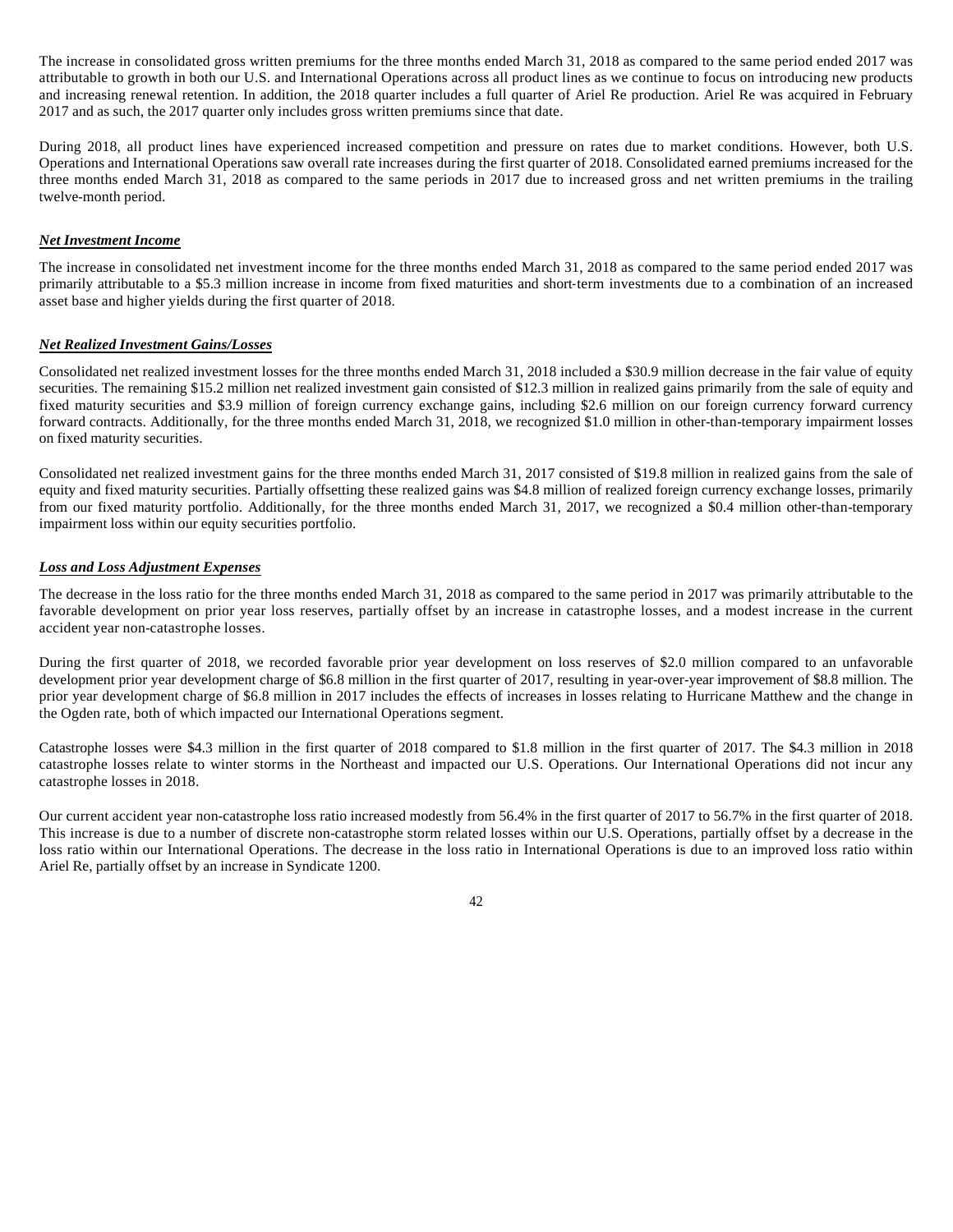The following table summarizes the above referenced prior year loss reserve development for the three months ended March 31, 2018 with respect to net loss reserves by line of business as of December 31, 2017.

| (in millions)                                  |  | 2017<br><b>Net Reserves</b> | <b>Net Reserve</b><br>Development<br>(Favorable)/<br>Unfavorable | Percent of<br><b>2017 Net</b><br>Reserves |  |
|------------------------------------------------|--|-----------------------------|------------------------------------------------------------------|-------------------------------------------|--|
| General liability                              |  | 1,142.1                     | (2.0)                                                            | $-0.2\%$                                  |  |
| Workers compensation                           |  | 308.7                       |                                                                  |                                           |  |
| Commercial multi-peril                         |  | 147.5                       | 3.6                                                              | 2.4%                                      |  |
| Commercial auto liability                      |  | 99.9                        | 1.4                                                              | 1.4%                                      |  |
| Reinsurance - nonproportional assumed property |  | 80.7                        | (2.3)                                                            | $-2.9\%$                                  |  |
| Special property                               |  | 80.9                        | 1.4                                                              | 1.7%                                      |  |
| Fidelity/Surety                                |  | 44.1                        | (1.7)                                                            | $-3.9\%$                                  |  |
| Syndicate 1200 property                        |  | 104.2                       | (3.0)                                                            | $-2.9\%$                                  |  |
| All other lines                                |  | 479.9                       | 0.6                                                              | 0.1%                                      |  |
| Total                                          |  | 2,488.0                     | (2.0)                                                            | $-0.1\%$                                  |  |

Consolidated gross reserves for losses and loss adjustment expenses were \$4,283.6 million (including \$217.2 million of reserves attributable to our Lloyd's Syndicate 1200's trade capital providers) and \$3,580.3 million (including \$188.7 million of reserves attributable to our Lloyd's Syndicate 1200's trade capital providers) as of March 31, 2018 and 2017, respectively. Management has recorded its best estimate of loss reserves at each date based on current known facts and circumstances. Due to the significant uncertainties inherent in the estimation of loss reserves, there can be no assurance that future favorable or unfavorable loss development, which may be material, will not occur.

## *Underwriting, Acquisition and Insurance Expenses*

Consolidated underwriting, insurance and acquisition expenses were \$160.2 million for the three months ended March 31, 2018 compared to \$153.6 million for the same period ended 2017. The expense ratio for the three months ended March 31, 2018 was 38.6% compared to 40.5% for the same period ended 2017. The 2017 period includes one-time charges of \$4.0 million associated with the outsourcing of certain IT functions and \$2.5 million of costs related to the acquisition of Ariel Re. Excluding these non-recurring expenses, the 2017 expense ratio was 38.8%.

The expense ratio, excluding the 2017 one-time items, improved from 38.8% in 2017 to 38.6% in 2018. This improvement is due in large part to a 9.3% increase in net earned premiums, partially offset by an increase in acquisition costs due in large part to business mix changes within the U.S. Operations and International Operations.

## *Interest Expense*

Consolidated interest expense was \$7.7 million for the three months ended March 31, 2018, compared to \$5.9 million for the same period ended 2017. The increase was primarily attributable to increases in short-term LIBOR rates in the first quarter of 2018, as compared to the same period in 2017. Additionally, during the three months ended March 31, 2018, we incurred a full three months of interest expense on the debt acquired as part of the February 6, 2017 Maybrooke acquisition and the \$125.0 million term loan entered into during the first quarter of 2017 to help fund that transaction. Comparatively, these same debt instruments accrued interest at a lower rate and for less than the full quarter during the three months ended March 31, 2017.

#### *Foreign Currency Exchange Gains/Losses*

Consolidated foreign currency exchange losses were \$4.9 million for the three months ended March 31, 2018, as compared to a \$0.7 million foreign currency exchange gain for the three months ended March 31, 2017. The changes in the foreign currency exchange gains/losses were due to fluctuations of the U.S. Dollar, on a weighted average basis, against the currencies in which we transact our business. For the three months ended March 31, 2018, the foreign currency exchange loss was primarily driven by the U.S. Dollar weakening against the British Pound, the Euro and the Australian Dollar. For the three months ended March 31, 2017, the U.S. Dollar was essentially flat against our major transactional currencies.

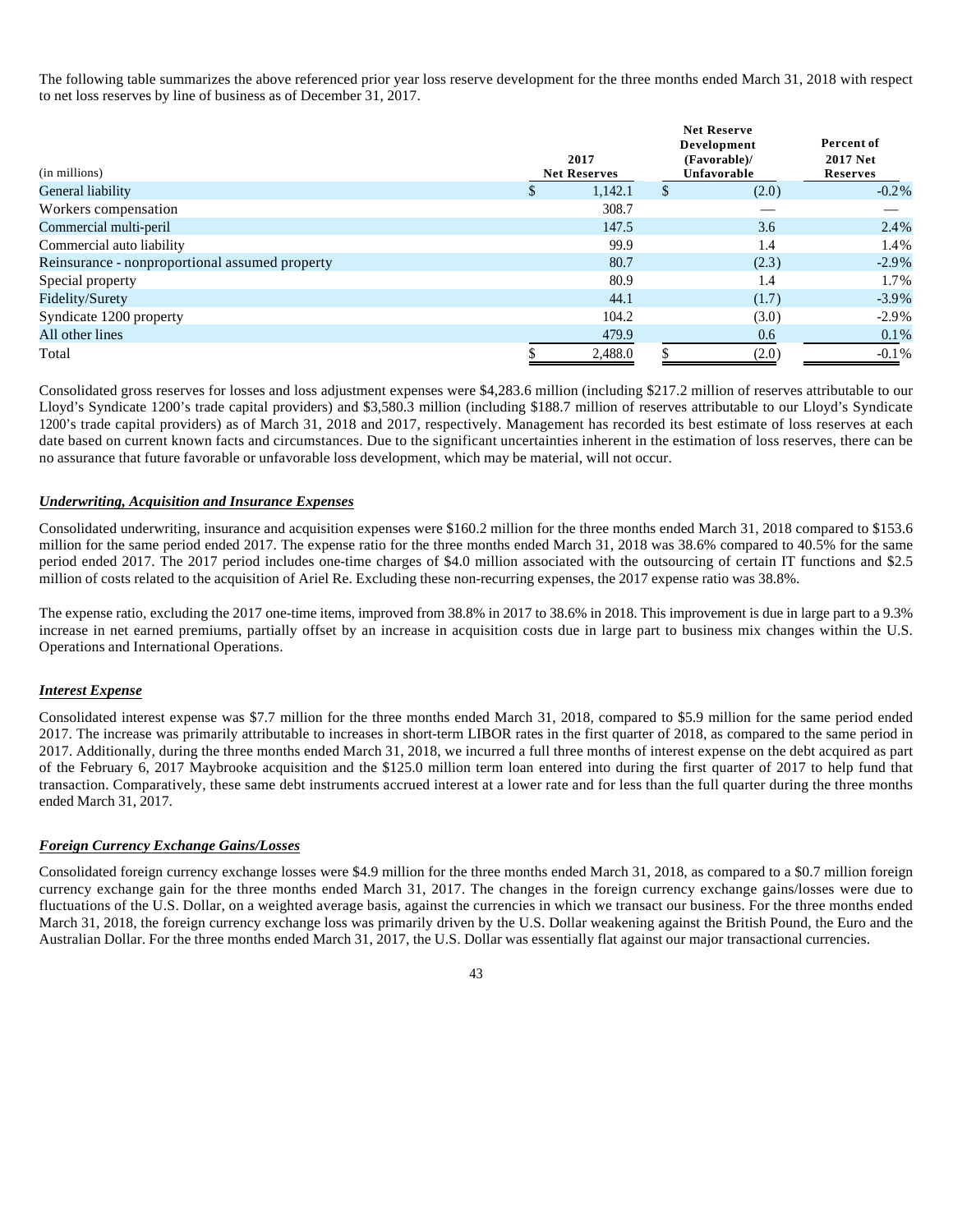## *Income Tax Provision*

The consolidated income tax provision represents the income tax expense or benefit associated with our operations based on the tax laws of the jurisdictions in which we operate. Therefore, the provision for income taxes represents taxes on the net income for our Belgium, Brazil, Ireland, Italy, Malta, Switzerland, United Kingdom and United States operations. The consolidated provision for income taxes was \$0.2 million for the three months ended March 31, 2018 compared to \$6.0 million for the same period ended 2017. The effective tax rate declined to 0.7% for the three months ended March 31, 2018 from 14.1% for the same period ended 2017. The decline in the effective tax rate was due to a combination of the jurisdictional mix of taxable income in the first quarter of 2018 being favorably concentrated in low or non-taxing jurisdictions, as well as the impact of adopting ASU 2016-01, which lowered first quarter 2018 pre-tax income by \$30.9 million.

#### **Segment Results**

We are primarily engaged in writing property and casualty insurance and reinsurance. We have two ongoing reporting segments: U.S. Operations and International Operations. Additionally, we have a Run-off Lines segment for products that we no longer underwrite.

We consider many factors, including the nature of each segment's insurance and reinsurance products, production sources, distribution strategies and regulatory environment, in determining how to aggregate reporting segments.

Our reportable segments include four primary insurance and reinsurance services and offerings as follows:

- **Property** includes both property insurance and reinsurance products. Insurance products cover commercial properties primarily in North America with some residential and international covers. Reinsurance covers underlying exposures that are located throughout the world, including the United States. These offerings include coverages for man-made and natural disasters.
- Liability includes a broad range of primary and excess casualty products for risks on both an admitted and non-admitted basis in the United States. Internationally, Argo underwrites worldwide casualty risks primarily exposed in the United Kingdom, Canada, and Australia.
- **Professional** includes various professional lines products including Errors and Omissions, Management Liability (including Directors and Officers) and Cyber coverages.
- **Specialty** includes niche insurance coverages including Marine & Energy, Accident & Health and Surety product offerings.

In evaluating the operating performance of our segments, we focus on core underwriting and investing results before consideration of realized gains or losses from the sales of investments. Intersegment transactions are allocated to the segment that initiated the transaction. Realized investment gains and losses are reported as a component of the Corporate and Other segment, as decisions regarding the acquisition and disposal of securities reside with the corporate investment function and are not under the control of the individual business segments. Although this measure of profit (loss) does not replace net income (loss) computed in accordance with GAAP as a measure of profitability, management uses this measure of profit (loss) to focus our reporting segments on generating operating income.

Since we generally manage and monitor the investment portfolio on an aggregate basis, the overall performance of the investment portfolio, and related net investment income, is discussed above on a combined basis under consolidated net investment income rather than within or by segment.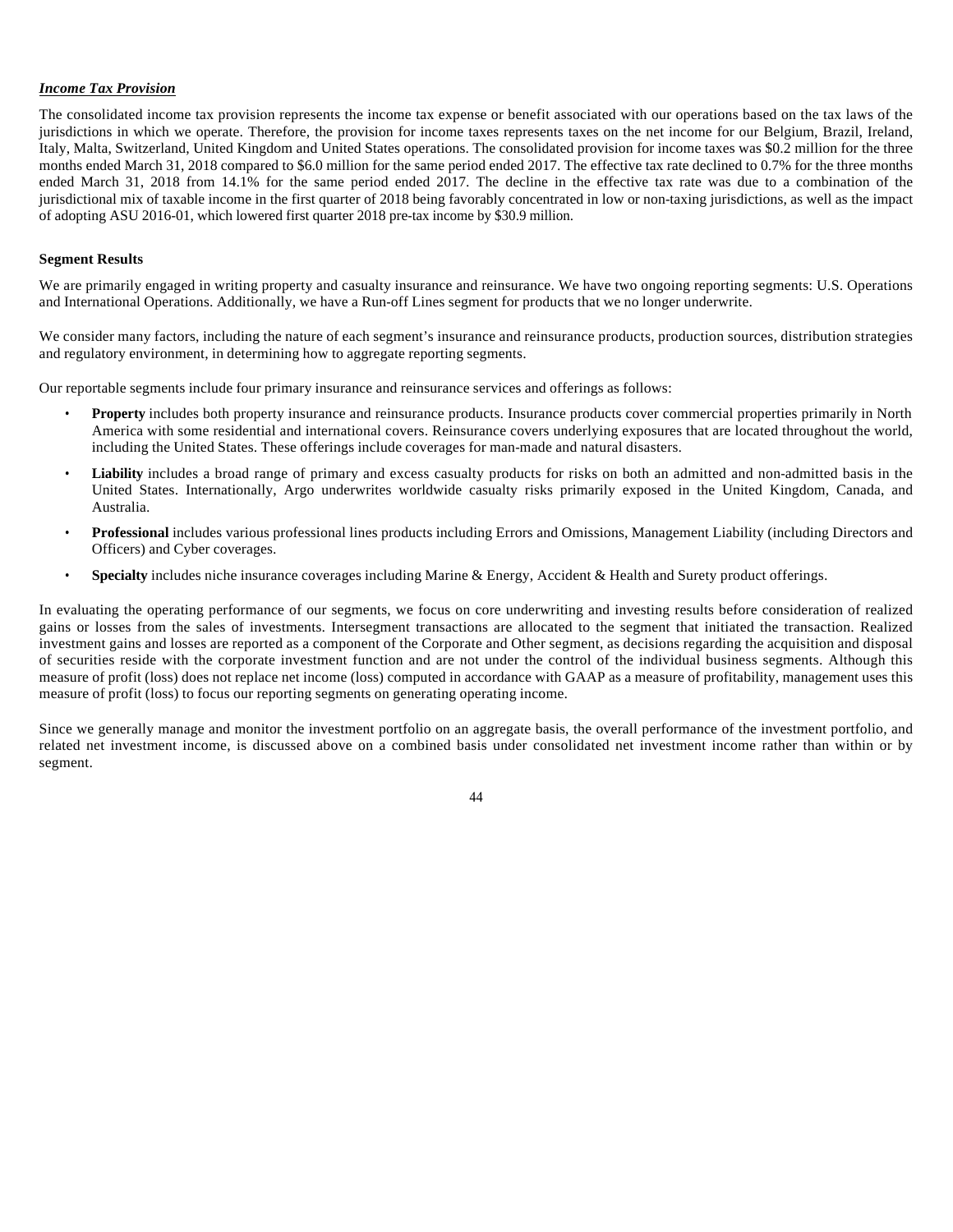## *U.S. Operations*

The following table summarizes the results of operations for the U.S. Operations segment:

|                                                  | For the Three Months Ended March 31, |       |      |       |  |  |  |  |
|--------------------------------------------------|--------------------------------------|-------|------|-------|--|--|--|--|
| (in millions)                                    |                                      | 2018  | 2017 |       |  |  |  |  |
| Gross written premiums                           |                                      | 372.8 |      | 335.0 |  |  |  |  |
| Earned premiums                                  |                                      | 262.3 | \$   | 221.2 |  |  |  |  |
| Losses and loss adjustment expenses              |                                      | 156.2 |      | 123.0 |  |  |  |  |
| Underwriting, acquisition and insurance expenses |                                      | 90.1  |      | 77.4  |  |  |  |  |
| Underwriting income                              |                                      | 16.0  |      | 20.8  |  |  |  |  |
| Net investment income                            |                                      | 22.6  |      | 19.9  |  |  |  |  |
| Interest expense                                 |                                      | (3.9) |      | (2.7) |  |  |  |  |
| Fee and other income                             |                                      |       |      | 2.0   |  |  |  |  |
| Fee and other expense                            |                                      | (0.7) |      | (2.8) |  |  |  |  |
| Income before income taxes                       |                                      | 34.0  |      | 37.2  |  |  |  |  |
| Loss ratio                                       |                                      | 59.5% |      | 55.6% |  |  |  |  |
| Expense ratio                                    |                                      | 34.4% |      | 35.0% |  |  |  |  |
| Combined ratio                                   |                                      | 93.9% |      | 90.6% |  |  |  |  |

The following table contains a reconciliation of certain non-GAAP financial measures to their most directly comparable GAAP measures for our U.S. Operations.

|                                              | For the Three Months Ended March 31, |        |          |      |        |         |  |  |  |
|----------------------------------------------|--------------------------------------|--------|----------|------|--------|---------|--|--|--|
| (in millions)                                |                                      | 2018   |          | 2017 |        |         |  |  |  |
|                                              |                                      | Amount | Ratio    |      | Amount | Ratio   |  |  |  |
| Earned premiums                              | \$                                   | 262.3  |          | \$   | 221.2  |         |  |  |  |
|                                              |                                      |        |          |      |        |         |  |  |  |
| Losses and loss adjustment expenses,         |                                      |        |          |      |        |         |  |  |  |
| as reported                                  | \$                                   | 156.2  | 59.5% \$ |      | 123.0  | 55.6%   |  |  |  |
| Less:                                        |                                      |        |          |      |        |         |  |  |  |
| (Favorable) unfavorable prior accident       |                                      |        |          |      |        |         |  |  |  |
| year loss development                        |                                      | (1.0)  | $-0.4\%$ |      | (5.2)  | $-2.4%$ |  |  |  |
| Catastrophe losses                           |                                      | 4.3    | 1.6%     |      | 0.8    | $0.4\%$ |  |  |  |
| Current accident year non-catastrophe losses | \$                                   | 152.9  | 58.3% \$ |      | 127.4  | 57.6%   |  |  |  |
| Expense ratio                                |                                      |        | 34.4%    |      |        | 35.0%   |  |  |  |
| Combined ratio, as adjusted                  |                                      |        | 92.7%    |      |        | 92.6%   |  |  |  |
|                                              |                                      |        |          |      |        |         |  |  |  |

## *Gross Written and Earned Premiums*

Gross written and earned premiums by our four primary insurance lines were as follows:

|               | For the Three Months Ended March 31, |                  |                   |       |   |                  |      |                   |  |
|---------------|--------------------------------------|------------------|-------------------|-------|---|------------------|------|-------------------|--|
|               |                                      | 2018             |                   |       |   |                  | 2017 |                   |  |
| (in millions) |                                      | Gross<br>Written | <b>Net Earned</b> |       |   | Gross<br>Written |      | <b>Net Earned</b> |  |
| Property      | \$                                   | 45.6             | - \$              | 34.7  | S | 55.9             | -S   | 29.0              |  |
| Liability     |                                      | 243.1            |                   | 171.9 |   | 218.0            |      | 145.8             |  |
| Professional  |                                      | 47.3             |                   | 29.1  |   | 33.1             |      | 26.2              |  |
| Specialty     |                                      | 36.8             |                   | 26.6  |   | 28.0             |      | 20.2              |  |
| Total         |                                      | 372.8            |                   | 262.3 |   | 335.0            |      | 221.2             |  |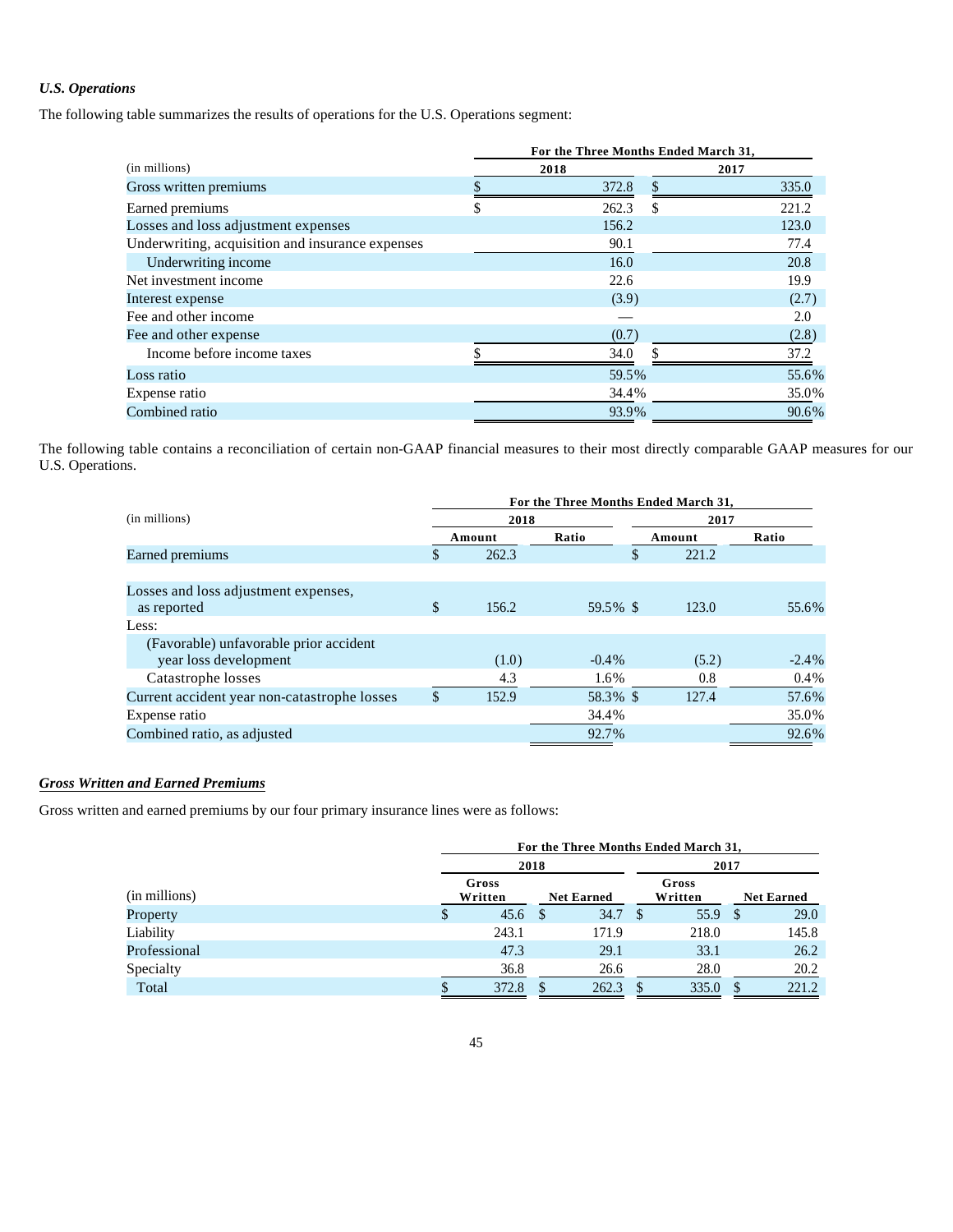## *Property*

The decline in gross written premiums for property for the three months ended March 31, 2018 as compared to the same period ended 2017 was primarily attributable to termination of a property program and planned reductions in other classes of business that did not meet certain financial and operational objectives. Net earned premiums increased for the three months ended March 31, 2018 as compared to the same period in 2017 due to increased gross and net written premiums in the trailing twelve-month period.

## *Liability*

The increase in gross written and earned premiums for liability for the three months ended March 31, 2018 as compared to the same period ended 2017 was primarily attributable to capitalizing on targeted growth initiatives in the specialty and general casualty lines, growth in writings due to the upturn in the coal market and the introduction of new products in our programs division.

## *Professional*

The increase in gross written and earned premiums within professional for the three months ended March 31, 2018 as compared to the same period ended 2017 was primarily attributable to new product filings within professional liability, new business within our management liability and errors and omissions lines, and to a lesser degree the introduction of two new programs.

## *Specialty*

The increase in gross written and earned premiums for specialty for the three months ended March 31, 2018 as compared to the same period ended 2017 was driven by growth from new business in our surety lines and new products within our programs division.

## *Loss and Loss Adjustment Expenses*

The increase in the loss ratio for the three months ended March 31, 2018 as compared to the same period in 2017 was driven by an increase in catastrophe losses, lower net favorable loss reserve development on prior accident years, and a modest increase in the current accident year noncatastrophe loss ratio.

Catastrophe losses for the first quarter of 2018 totaled \$4.3 million, primarily Northeast winter storms as compared to \$0.8 million for the first quarter of 2017. Included in losses and loss adjustment expenses for the three months ended March 31, 2018 was \$1.0 million of net favorable loss reserve development on prior accident years primarily attributable to net favorable development for certain Liability and Specialty lines. Net favorable loss reserve development on prior accident years for the three months ended March 31, 2017 was \$5.2 million.

The current accident year non-catastrophe loss ratio increased from 57.6% in 2017 to 58.3% in 2018 due to a number of discrete non-catastrophe, weather-related property losses.

## *Underwriting, Acquisition and Insurance Expenses*

The expense ratio for the first quarter of 2018 was 34.4%, compared to 35.0% for the first quarter of 2017. The improvement in the expense ratio reflects the 18.6% increase in net earned premiums, partially offset by continued strategic investments in people and technology in support of the premium growth, and a modest increase in acquisition costs due in large part to business mix changes.

## *Fee and Other Income/Expense*

Fee and other income, and the associated fee and other expense, for the three months ended March 31, 2018 decreased as compared to the same period in 2017. During the third quarter of 2017, we closed a transaction related to transferring to a third party the distribution rights and operations of certain business managed on behalf of unaffiliated insurance companies. As such, fee income and expense related to this business is included in our results for the first quarter of 2017, but not the first quarter of 2018.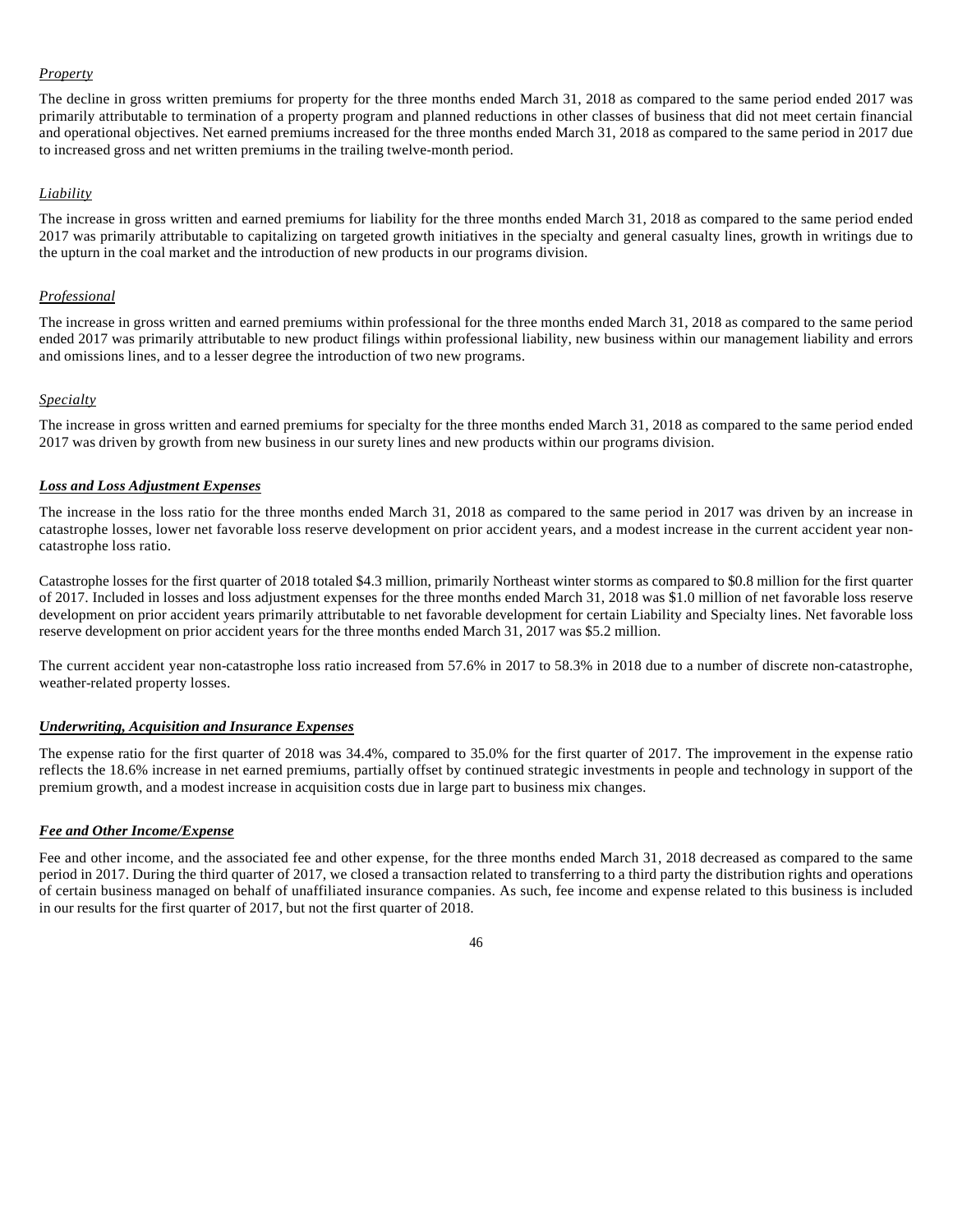## *International Operations*

The following table summarizes the results of operations for the International Operations segment:

|                                                  | For the Three Months Ended March 31, |       |      |       |  |  |  |  |  |
|--------------------------------------------------|--------------------------------------|-------|------|-------|--|--|--|--|--|
| (in millions)                                    |                                      | 2018  | 2017 |       |  |  |  |  |  |
| Gross written premiums                           |                                      | 337.7 |      | 263.6 |  |  |  |  |  |
| Earned premiums                                  |                                      | 152.4 | S    | 158.2 |  |  |  |  |  |
| Losses and loss adjustment expenses              |                                      | 79.2  |      | 97.1  |  |  |  |  |  |
| Underwriting, acquisition and insurance expenses |                                      | 57.4  |      | 57.5  |  |  |  |  |  |
| Underwriting income                              |                                      | 15.8  |      | 3.6   |  |  |  |  |  |
| Net investment income                            |                                      | 8.8   |      | 6.6   |  |  |  |  |  |
| Interest expense                                 |                                      | (2.3) |      | (2.0) |  |  |  |  |  |
| Fee and other income                             |                                      | 1.2   |      | 0.8   |  |  |  |  |  |
| Fee and other expense                            |                                      | (0.6) |      | (0.7) |  |  |  |  |  |
| Income before income taxes                       |                                      | 22.9  |      | 8.3   |  |  |  |  |  |
| Loss ratio                                       |                                      | 52.0% |      | 61.3% |  |  |  |  |  |
| Expense ratio                                    |                                      | 37.6% |      | 36.4% |  |  |  |  |  |
| Combined ratio                                   |                                      | 89.6% |      | 97.7% |  |  |  |  |  |

The following table contains a reconciliation of certain non-GAAP financial measures to their most directly comparable GAAP measures for our U.S. Operations.

|                                              | For the Three Months Ended March 31, |        |                 |      |       |         |  |  |  |
|----------------------------------------------|--------------------------------------|--------|-----------------|------|-------|---------|--|--|--|
| (in millions)                                |                                      | 2018   |                 | 2017 |       |         |  |  |  |
|                                              |                                      | Amount | Ratio<br>Amount |      |       | Ratio   |  |  |  |
| Earned premiums                              |                                      | 152.4  |                 | \$   | 158.2 |         |  |  |  |
|                                              |                                      |        |                 |      |       |         |  |  |  |
| Losses and loss adjustment expenses,         |                                      |        |                 |      |       |         |  |  |  |
| as reported                                  | \$                                   | 79.2   | 52.0% \$        |      | 97.1  | 61.3%   |  |  |  |
| Less:                                        |                                      |        |                 |      |       |         |  |  |  |
| (Favorable) unfavorable prior accident       |                                      |        |                 |      |       |         |  |  |  |
| year loss development                        |                                      | (2.8)  | $-1.8\%$        |      | 9.6   | 6.0%    |  |  |  |
| Catastrophe losses                           |                                      |        | $0.0\%$         |      | 1.0   | $0.6\%$ |  |  |  |
| Current accident year non-catastrophe losses | \$                                   | 82.0   | 53.8% \$        |      | 86.5  | 54.7%   |  |  |  |
| Expense ratio                                |                                      |        | 37.6%           |      |       | 36.4%   |  |  |  |
| Combined ratio, as adjusted                  |                                      |        | 91.4%           |      |       | 91.1%   |  |  |  |
|                                              |                                      |        |                 |      |       |         |  |  |  |

## *Gross Written and Earned Premiums*

Gross written and earned premiums by our four primary insurance lines were as follows:

|               | For the Three Months Ended March 31, |                  |      |                   |   |                  |      |                   |
|---------------|--------------------------------------|------------------|------|-------------------|---|------------------|------|-------------------|
|               |                                      |                  | 2018 |                   |   | 2017             |      |                   |
| (in millions) |                                      | Gross<br>Written |      | <b>Net Earned</b> |   | Gross<br>Written |      | <b>Net Earned</b> |
| Property      | \$                                   | 154.3            |      | 58.0              | S | 92.8             | - \$ | 60.6              |
| Liability     |                                      | 47.2             |      | 20.1              |   | 32.0             |      | 18.6              |
| Professional  |                                      | 46.4             |      | 25.3              |   | 36.2             |      | 23.9              |
| Specialty     |                                      | 89.8             |      | 49.0              |   | 102.6            |      | 55.1              |
| Total         |                                      | 337.7            |      | 152.4             |   | 263.6            |      | 158.2             |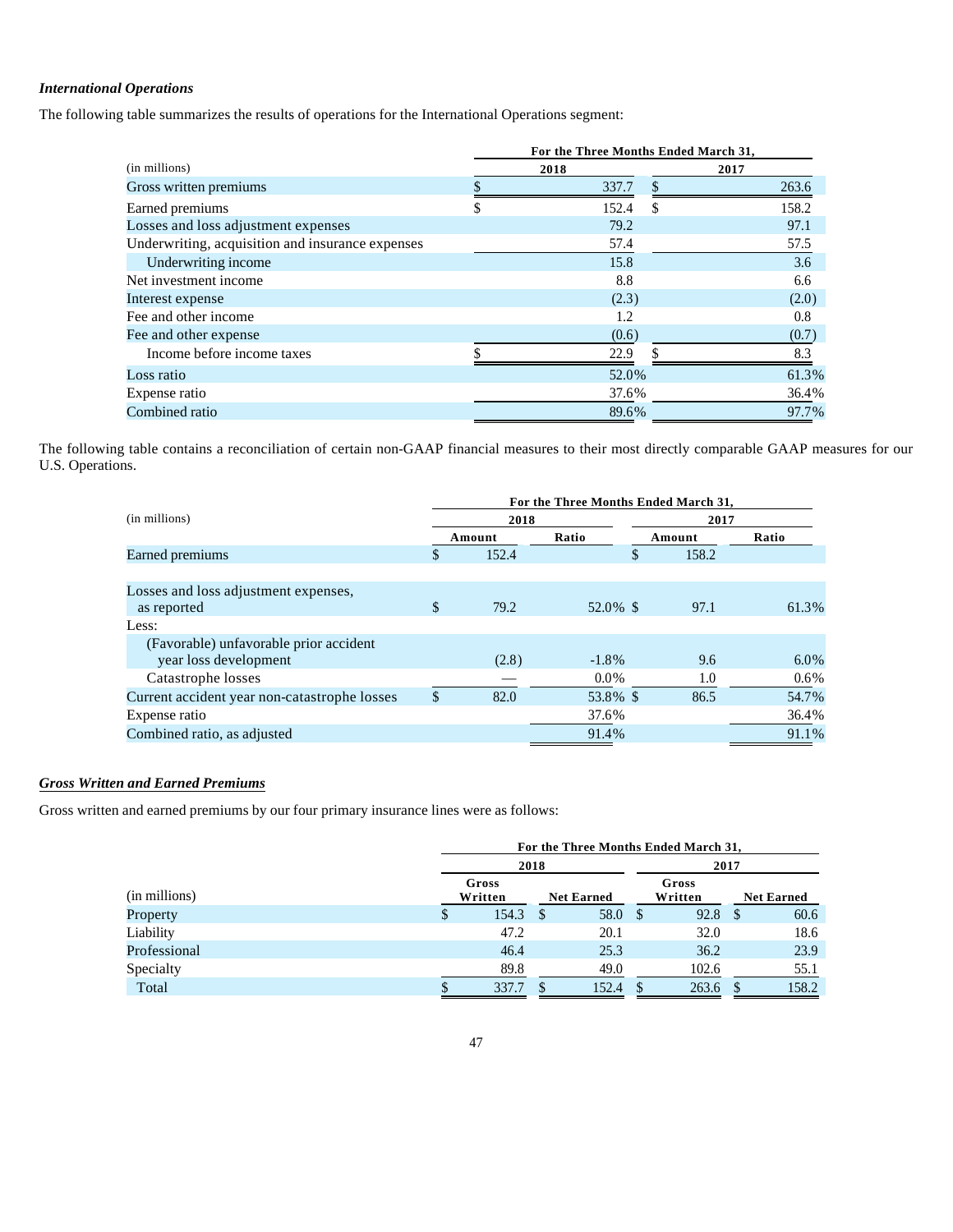## *Property*

Gross written premiums for property increased for the three months ended March 31, 2018 as compared to the same period in 2017 due to premiums written by Ariel Re, Syndicate 1200 and growth in our European operations. However, within Syndicate 1200, our property direct and facultative ("D&F") premiums decreased due to planned reductions in certain classes of business, which we began during 2017. Net earned premiums decreased for the three months ended March 31, 2018 as compared to the same period in 2017, as the impact of the gross written premiums growth was offset by the aforementioned reductions in our Syndicate 1200 property D&F business.

## *Liability*

The increase in gross written and earned premiums for liability for the three months ended March 31, 2018 as compared to the same period in 2017 was primarily attributable to growth, more specifically new business writings in Syndicate 1200 in certain motor business, increased writings in SME package business resulting from prior years of account binder premium increases.

## *Professional*

The increase in gross written and earned premiums for professional lines for the three months ended March 31, 2018 as compared to the same period in 2017 was primarily attributable to growth in Syndicate 1200 due to increased writings in cyber and medical malpractice. In addition, Bermuda, Brazil and Europe increased their writings in errors and omissions and directors and officers lines.

## *Specialty*

The decrease in Specialty lines was due to the planned non-renewal of a number of unprofitable accounts within certain classes of Syndicate 1200's marine and energy business. This decrease was partially offset by increased writings in Ariel Re, Bermuda and Europe.

## *Loss and Loss Adjustment Expenses*

The loss ratio for the first quarter of 2018 improved to 52.0% from 61.3% in the first quarter of 2017. The improvement in the loss ratio reflects favorable development on prior year loss reserves and lower catastrophe losses. As a result, the current accident year non-catastrophe loss ratio for the first quarter of 2018 was 53.8%, compared to 54.7% for the first quarter of 2017. This improvement is due in large part to lower loss ratios within Ariel Re.

For the first quarter of 2018, net favorable prior year reserve development was \$2.8 million, compared to adverse development of \$9.6 million in the first quarter of 2017 related to the Ogden rate change in the U.K. and losses from Hurricane Matthew.

There were no catastrophe losses in International Operations in the first quarter of 2018 compared to \$1.0 million in the first quarter of 2017.

## *Underwriting, Acquisition and Insurance Expenses*

The expense ratio for the first quarter of 2018 was 37.6%, compared to 36.4% for the first quarter of 2017. The increase relates in part to higher acquisition costs associated with our Syndicate operations and certain strategic investments in support of the 28.1% growth in gross written premiums. In addition, the expense ratio was increased due to a lower earned premium base as a result of changes in the structure of the 2018 reinsurance program.

## *Fee and Other Income/Expense*

Fee income and other income represent fees and profit commission derived from the management of third party capital for our underwriting syndicates at Lloyd's. The increase in fee and other income for the three months ended March 31, 2018 as compared to the same period in 2017 was primarily due to fee income earned during the first quarter of 2018 from trade capital providers' for managing their participation in Syndicate 1910. In 2017, Syndicate 1910 did not have trade capital participants. Fee and other expenses were comparable for the periods presented.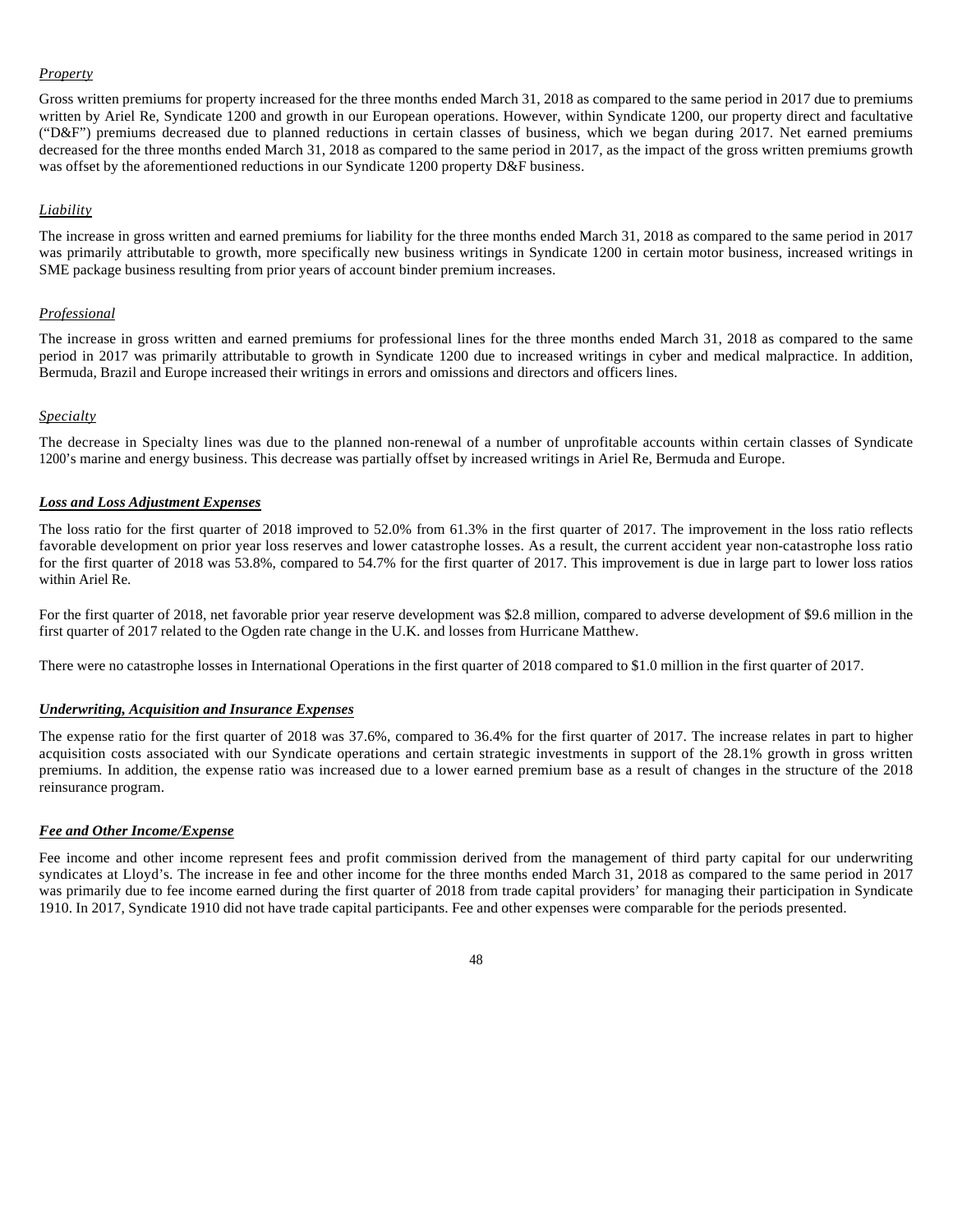## *Run-off Lines*

The following table summarizes the results of operations for the Run-off Lines segment:

|                                                  | For the Three Months Ended March 31, |       |       |  |  |  |  |  |
|--------------------------------------------------|--------------------------------------|-------|-------|--|--|--|--|--|
| (in millions)                                    |                                      | 2018  | 2017  |  |  |  |  |  |
| Earned premiums                                  |                                      |       |       |  |  |  |  |  |
| Losses and loss adjustment expenses              |                                      | 1.8   | 2.4   |  |  |  |  |  |
| Underwriting, acquisition and insurance expenses |                                      | 0.7   | 1.9   |  |  |  |  |  |
| Underwriting loss                                |                                      | (2.5) | (4.3) |  |  |  |  |  |
| Net investment income                            |                                      | 2.2   |       |  |  |  |  |  |
| Interest expense                                 |                                      | (0.4) | (0.3) |  |  |  |  |  |
| Loss before income taxes                         |                                      | (0.7) | (2.5) |  |  |  |  |  |

## *Losses and Loss Adjustment Expenses*

Losses and loss adjustment expenses for the three months ended March 31, 2018 was the result of net unfavorable loss reserve development on prior accident years of \$1.3 million in other run-off lines and \$0.5 million in Risk Management. Losses and loss adjustment expenses for the three months ended March 31, 2017 was the result of net unfavorable loss reserve development on prior accident years of \$1.4 million in our risk management lines and \$1.0 million in our other run-off lines.

The following table represents a reconciliation of total gross and net reserves for the Run-off Lines. Amounts in the net column are reduced by reinsurance recoverable.

|                                             | For the Three Months Ended March 31, |         |  |            |     |       |    |            |  |  |
|---------------------------------------------|--------------------------------------|---------|--|------------|-----|-------|----|------------|--|--|
|                                             |                                      | 2018    |  |            |     | 2017  |    |            |  |  |
| (in millions)                               |                                      | Gross   |  | <b>Net</b> |     | Gross |    | <b>Net</b> |  |  |
| Asbestos and environmental:                 |                                      |         |  |            |     |       |    |            |  |  |
| Loss reserves, beginning of the year        | \$                                   | 55.9 \$ |  | 47.2       | - S | 48.4  | -S | 40.6       |  |  |
| Incurred losses                             |                                      | 0.2     |  | 0.2        |     | 0.3   |    | 0.3        |  |  |
| Losses paid                                 |                                      | (1.3)   |  | (1.3)      |     | (3.6) |    | (3.3)      |  |  |
| Loss reserves - asbestos and environmental, |                                      |         |  |            |     |       |    |            |  |  |
| end of period                               |                                      | 54.8    |  | 46.1       |     | 45.1  |    | 37.6       |  |  |
| Risk management reserves                    |                                      | 216.6   |  | 134.8      |     | 236.5 |    | 148.2      |  |  |
| Run-off reinsurance reserves                |                                      | 1.8     |  | 1.8        |     | 1.9   |    | 1.9        |  |  |
| Other run-off lines                         |                                      | 1.6     |  | 1.6        |     | 3.7   |    | 3.7        |  |  |
| Total loss reserves - Run-off Lines         |                                      | 274.8   |  | 184.3      |     | 287.2 |    | 191.4      |  |  |

## *Underwriting, Acquisition and Insurance Expenses*

Underwriting, acquisition and insurance expenses for the Run-off Lines segment consists primarily of administrative expenses. The decrease in underwriting expense for three months ended March 31, 2018 as compared to the same period ended 2017 was primarily attributable to decreased overhead expenses.

## **Liquidity and Capital Resources**

The primary sources of our cash flows are premiums, reinsurance recoveries, proceeds from sales and redemptions of investments and investment income. The primary cash outflows are claim payments, loss adjustment expenses, reinsurance costs and operating expenses. Additional cash outflow occurs through payments of underwriting and acquisition costs such as commissions, taxes, payroll and general overhead expenses. Management believes that cash receipts from premiums, proceeds from investment sales and redemptions and investment income are sufficient to cover cash outflows in the foreseeable future. Should the need for additional cash arise, we believe we have access to additional sources of liquidity.

Cash provided by operating activities can fluctuate due to a timing difference in the collection of premiums and reinsurance recoveries and the payment of losses and expenses. For the three months ended March 31, 2018, net cash provided by operating activities was \$153.6 million, as compared to net cash used in operating activities of \$36.9 million for the three months ended March 31, 2017. The increase in cash flows from operating activities in 2018 from 2017 is attributable to various fluctuations within our operating activities, primarily driven by the timing of reinsurance premium payments, reinsurance recoveries and premium cash receipts in the respective periods.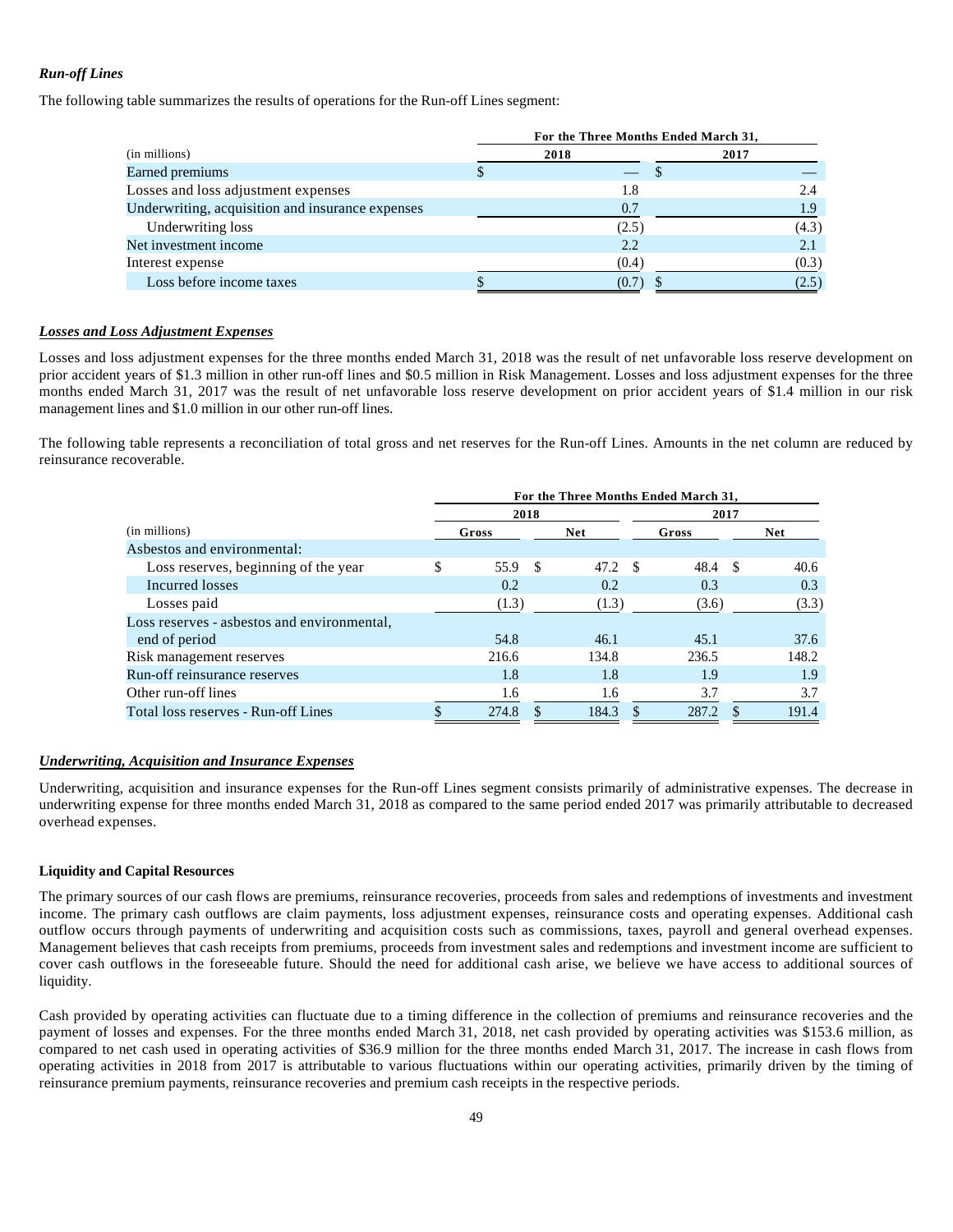Net cash used in investing activities was \$128.5 million for the three months ended March 31, 2018, as compared to net cash provided in investing activities of \$24.8 million for the three months ended March 31, 2017. The increase in cash used in investing was mainly the result of the increase in cash used to purchase short-term investments and equity securities, partially offset by the proceeds from sales of equity securities. Included in the cash used in investing activities for the three months ended March 31, 2017 was \$235.3 million cash outflow related to the purchase of Maybrooke, net of \$130.1 million of cash acquired. As of March 31, 2018, \$542.2 million of the investment portfolio was invested in short-term investments.

For three months ended March 31, 2018, net cash used in financing activities was \$27.7 million, as compared to net cash provided by financing activities of \$116.9 million for the three months ended March 31, 2017. During the three months ended March 31, 2017, we borrowed \$125.0 million as a term loan under our credit facility to help fund the acquisition of Maybrooke. During the three months ended March 31, 2018 we repurchased 314,586 of our common shares for a total cost of \$18.6 million. We did not repurchase any common shares during the three months ended March 31, 2017. We paid cash dividends to our shareholders totaling \$9.3 million and \$8.3 million during the three months ended March 31, 2018 and 2017, respectively.

Effective February 6, 2017, we completed the acquisition of Maybrooke Holdings, S.A. for \$235.3 million. We drew \$125.0 million under our Credit Agreement in order to help fund the acquisition and paid the remaining \$110.3 million with available cash on hand. In addition to the cash needs related to this acquisition, we will have continuing cash needs for administrative expenses, the payment of principal and interest on borrowings, shareholder dividends and taxes. Funds to meet these obligations will come primarily from parent company cash, dividends and other payments from our insurance company subsidiaries and from our line of credit.

On March 3, 2017, each of Argo Group, Argo Group US, Inc., Argo International Holdings Limited, and Argo Underwriting Agency Limited (the "Borrowers") entered into a \$325 million credit agreement ("Credit Agreement") with JPMorgan Chase Bank, N.A., as administrative agent. The Credit Agreement replaced and terminated the original \$175 million credit agreement. The Credit Agreement provides for a \$200.0 million revolving credit facility with a maturity date of March 3, 2022 unless extended in accordance with the terms of the Credit Agreement. In addition, the Credit Agreement includes a \$125 million term loan borrowing, which Argo Group used to pay off in its entirety the \$125.0 million borrowing drawn on January 31, 2017 under the prior credit agreement to help fund the acquisition of Maybrooke. At March 31, 2018, the \$125.0 million drawn on this term loan remained outstanding, with a maturity date of March 3, 2019. The term loan bears interest based on a variable rate, which resets and is payable based on reset options we select pursuant to the terms of the Credit Agreement. As of March 31, 2018, the interest rate on this debt was equal to the two-month LIBOR (1.58% at March 31, 2018) plus 150 basis points, or 3.08%.

Borrowings under the Credit Agreement may be used for general corporate purposes, including working capital and permitted acquisitions, and each of the Borrowers has agreed to be jointly and severally liable for the obligations of the other Borrowers under the Credit Agreement.

The Credit Agreement contains customary events of default. If an event of default occurs and is continuing, the Borrowers could be required to repay all amounts outstanding under the Credit Agreement. Lenders holding at least a majority of the loans and commitments under the Credit Agreement could elect to accelerate the maturity of the loans and/or terminate the commitments under the Credit Agreement upon the occurrence and during the continuation of an event of default. No defaults or events of defaults have occurred as of the date of this filing.

Included in the Credit Agreement is a provision that allows up to \$200.0 million of the revolving credit facility to be used for letters of credit ("LOCs"), subject to availability. As of March 31, 2018, there were no borrowings outstanding and \$0.5 million in LOCs against the revolving credit facility.

On May 8, 2018, our Board of Directors declared a quarterly cash dividend in the amount of \$0.27 on each share of common stock outstanding. The dividend will be paid on June 15, 2018 to shareholders of record at the close of business on June 1, 2018.

On May 3, 2016, our Board authorized the repurchase of up to \$150.0 million of our common shares ("2016 Repurchase Authorization"). The 2016 Repurchase Authorization supersedes all the previous repurchase authorizations. Shares purchased are being held as treasury shares in accordance with the provisions of the Bermuda Companies Act 1981. As of March 31, 2018, availability under the 2016 Repurchase Authorization for future repurchases of our common shares was \$66.4 million.

Refer to Part II, Item 7 – "Management's Discussion and Analysis of Financial Condition and Results of Operations – Liquidity and Capital Resources" in Argo Group's Annual Report on Form 10-K for the year ended December 31, 2017 that Argo Group filed with the SEC on February 27, 2018 for further discussion on Argo Group's liquidity.

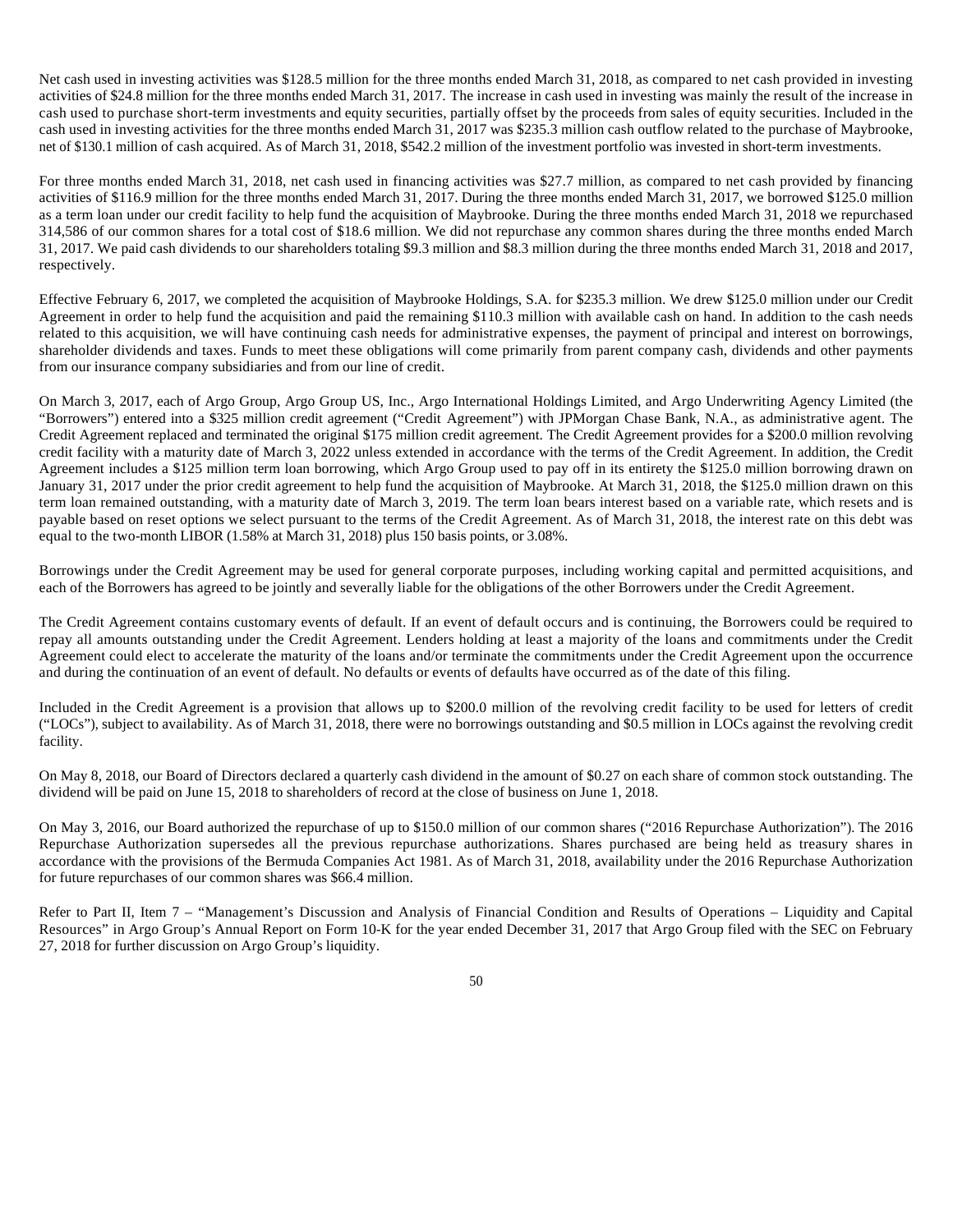#### **Recent Accounting Standards and Critical Accounting Estimates**

#### *New Accounting Standards*

The discussion of the adoption and pending adoption of recently issued accounting policies is included in Note 2, "Recently Issued Accounting Standards," in the Notes to the Consolidated Financial Statements, included in Part I, Item 1 - "Consolidated Financial Statements (unaudited)."

#### *Critical Accounting Estimates*

Refer to "Critical Accounting Estimates" in the Company's Annual Report on Form 10-K for the year ended December 31, 2017 that we filed with the SEC on February 27, 2018 for information on accounting policies that we consider critical in preparing our consolidated financial statements. These policies include significant estimates made by management using information available at the time the estimates were made. However, these estimates could change materially if different information or assumptions were used.

#### **Item 3. Quantitative and Qualitative Disclosures about Market Risk**

We believe that we are principally exposed to four types of market risk: interest rate risk, credit risk, equity price risk and foreign currency risk.

#### *Interest Rate Risk*

Our primary market risk exposure is the exposure of our fixed maturity investment portfolio to interest rate risk and the changes in interest rates. Fluctuations in interest rates have a direct impact on the fair valuation of these securities. As interest rates rise, the fair value of our fixed maturity portfolio falls, and the converse is also true. We manage interest rate risk through an active portfolio management strategy that involves the selection of investments with appropriate characteristics, such as duration, yield, currency and liquidity that are tailored to the anticipated cash outflow characteristics of our liabilities. A significant portion of our investment portfolio matures each year, allowing for reinvestment at current market rates. The model duration of the assets comprising our fixed maturity investment portfolio was 2.52 years and 2.57 years at March 31, 2018 and December 31, 2017, respectively.

## *Credit Risk*

We have exposure to credit risk on losses recoverable from reinsurers and receivables from insureds. Our controls to mitigate this risk include limiting our exposure to any one counterparty, evaluating the financial strength of our reinsurers, generally requiring minimum credit ratings and in certain cases receiving collateral from our reinsurers and insureds.

We also have exposure to credit risk in our investment holdings. Our risk management strategy and investment policy attempts to mitigate this risk by primarily investing in debt instruments of high credit quality issuers, limiting credit concentration, monitoring the credit quality of issuers and counterparties and diversifying issuers. The weighted average rating of our fixed maturity investments was A+ with 87.7% and 87.1% rated investment grade or better (BBB- or higher) at March 31, 2018 and December 31, 2017, respectively.

Our portfolio also includes alternative investments with a carrying value at March 31, 2018 and December 31, 2017 of \$523.3 million and \$543.6 million (10.8% and 11.5% of total invested assets) respectively. We may invest in both long and short equities, corporate debt securities, currencies, real estate, commodities and derivatives. We attempt to mitigate our risk by selecting managers with extensive experience, proven track records and robust controls and processes. We also mitigate our risk by diversifying through multiple managers and different types of assets and asset classes.

## *Equity Price Risk*

We hold a diversified portfolio of equity securities with a fair value of \$476.5 million and \$487.4 million (9.9% and 10.3% of total invested assets) at March 31, 2018 and December 31, 2017, respectively. Our equity securities are exposed to equity price risk which is defined as the potential for loss in fair value due to a decline in equity prices. We believe the diversification of our equity securities among various industries, market segments and issuers mitigates our exposure to equity price risk.

## *Foreign Currency Risk*

We have exposure to foreign currency risk in our insurance contracts, invested assets and to a lesser extent, a portion of our debt. We attempt to manage our foreign currency risk by seeking to match our liabilities under insurance and reinsurance contracts that are payable in currencies other than the U.S. Dollar with cash and investments that are denominated in such currencies. We also use foreign exchange forward contracts to mitigate this risk. We recognized \$1.8 million and \$4.1 million in losses from movements in foreign currency rates for the three months ended March 31, 2018 and 2017, respectively. We recognized \$2.6 million and \$0.1 million in gains on our foreign currency forward contacts for the three months ended March 31, 2018 and 2017 respectively.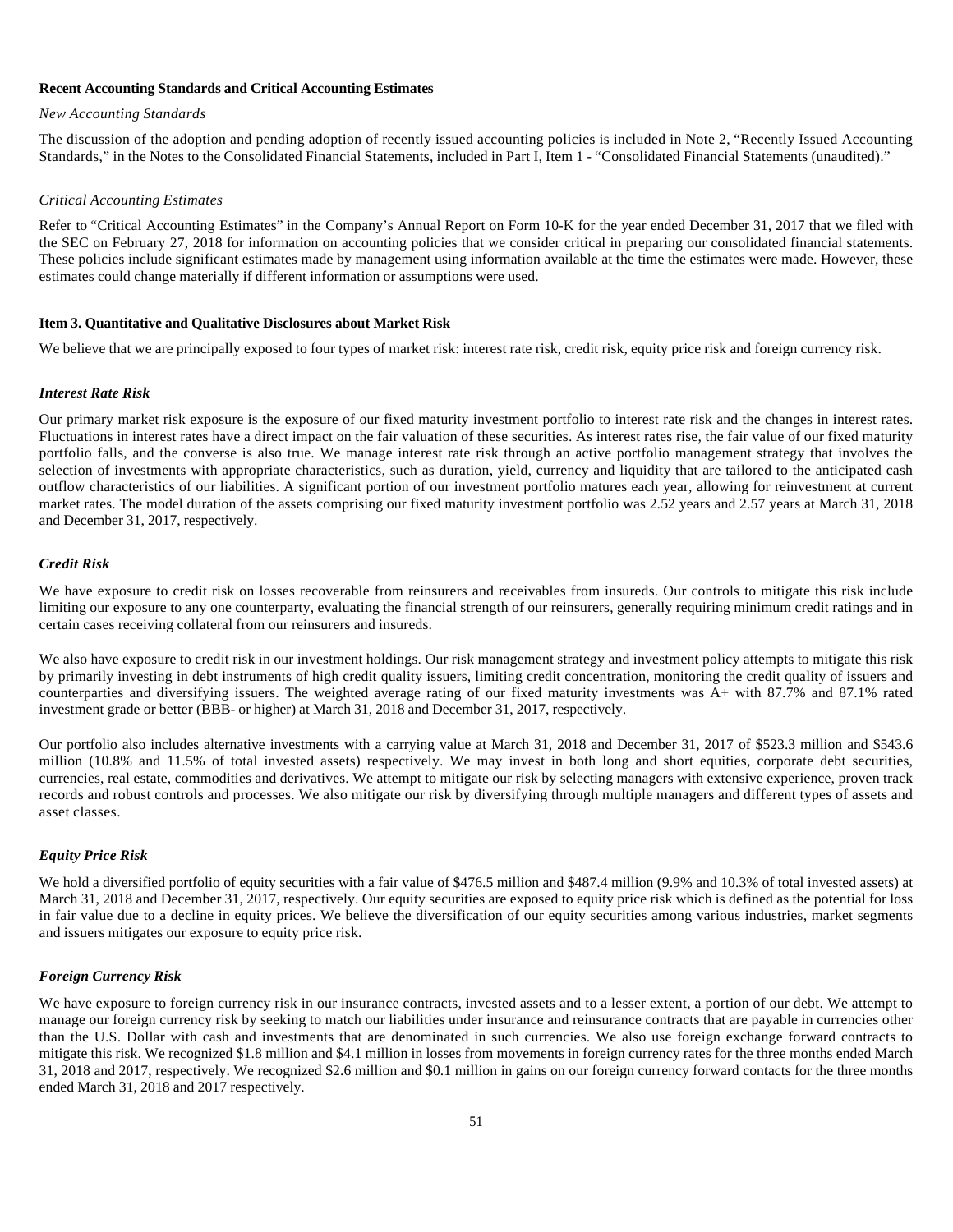#### **Item 4. Controls and Procedures**

Argo Group, under the supervision and with the participation of its management, including the Chief Executive Officer and the Chief Financial Officer, evaluated the effectiveness of the design and operation of our "disclosure controls and procedures" (as defined in Rules 13a-15(e) and 15d-15(e) under the Securities Exchange Act of 1934, as amended ("Exchange Act")) as of the end of the period covered by this report. In designing and evaluating these disclosure controls and procedures, Argo Group and its management recognize that any controls and procedures, no matter how well designed and operated, can provide only reasonable assurance of achieving the desired control objectives, and management necessarily was required to apply its judgment in evaluating and implementing possible controls and procedures. Based upon that evaluation, the Chief Executive Officer and Chief Financial Officer concluded that the disclosure controls and procedures were effective at the reasonable assurance level to ensure that information required to be disclosed by Argo Group in the reports filed or submitted under the Exchange Act are recorded, processed, summarized and reported within the time periods specified in the SEC's rules and forms.

There were no changes in the internal control over financial reporting made during the quarter ended March 31, 2018 that materially affected, or are reasonably likely to materially affect, our internal control over financial reporting. We review our disclosure controls and procedures, which may include internal controls over financial reporting, on an ongoing basis. From time to time, management makes changes to enhance the effectiveness of these controls and ensure that they continue to meet the needs of our business activities over time.

#### **PART II. OTHER INFORMATION**

#### **Item 1. Legal Proceedings**

Our subsidiaries are parties to legal actions incidental to their business. Based on the opinion of counsel, management believes that the resolution of these matters will not materially affect our financial condition or results of operations.

## **Item 1A. Risk Factors**

See "Risk Factors" in the Argo Group Annual Report on Form 10-K for the year ended December 31, 2017 for a detailed discussion of the additional risk factors affecting us.

#### **Item 2. Unregistered Sales of Equity Securities and Use of Proceeds**

#### **Issuer Purchase of Equity Securities**

On May 3, 2016, our Board authorized the repurchase of up to \$150.0 million of our common shares ("2016 Repurchase Authorization"). The 2016 Repurchase Authorization supersedes all the previous Repurchase Authorizations.

From January 1, 2018 through March 31, 2018, we have repurchased a total of 314,586 shares for a total cost of \$18.6 million. Since the inception of the repurchase authorizations through March 31, 2018, we have repurchased 11,099,593 shares of our common stock at an average price of \$39.82 for a total cost of \$442.0 million. These shares are being held as treasury shares in accordance with the provisions of the Bermuda Companies Act 1981. As of March 31, 2018, availability under the 2016 Repurchase Authorization for future repurchases of our common shares was \$66.4 million.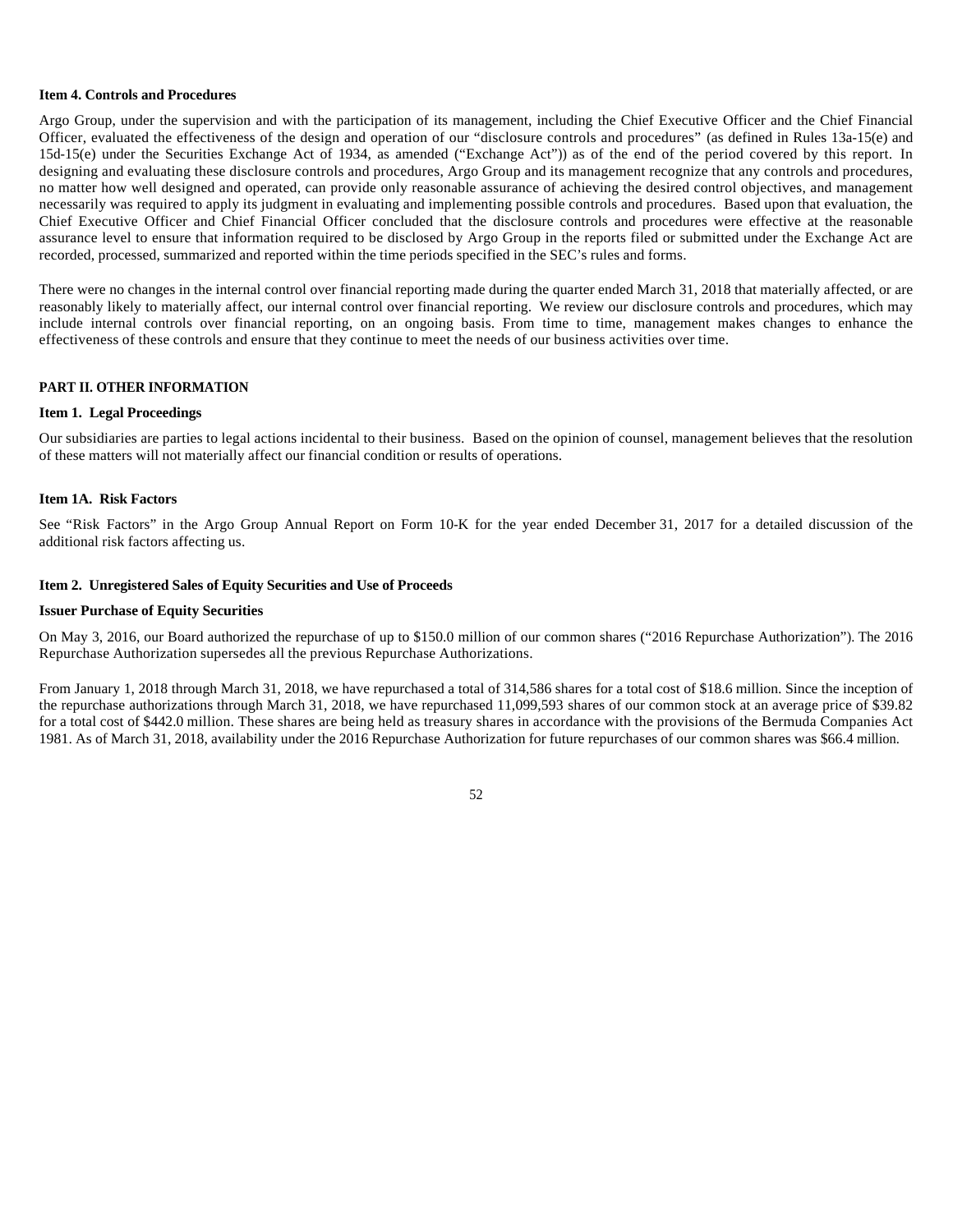The following table provides information with respect to shares of our common stock that were repurchased or surrendered during the three months ended March 31, 2018:

| Period                               | <b>Total</b><br><b>Number</b><br>of Shares<br>Purchased (a) |     | Average<br><b>Price Paid</b><br>per Share (b) | <b>Total</b><br>Number of<br><b>Shares</b><br>Purchased<br>as Part of<br>Publically<br>Announced<br>Plan<br>or Program |              | Approximate<br>Dollar<br>Value of<br><b>Shares</b><br><b>That May</b><br>Yet Be<br>Purchased<br>Under the<br>Plan or<br>Program $(d)$ |
|--------------------------------------|-------------------------------------------------------------|-----|-----------------------------------------------|------------------------------------------------------------------------------------------------------------------------|--------------|---------------------------------------------------------------------------------------------------------------------------------------|
|                                      |                                                             |     |                                               | (c)                                                                                                                    |              |                                                                                                                                       |
| January 1 through January 31, 2018   | 52,837                                                      | \$. | 59.92                                         | 51,848                                                                                                                 | <sup>S</sup> | 81,936,437                                                                                                                            |
| February 1 through February 28, 2018 | 238,559                                                     | \$. | 59.22                                         | 233,038                                                                                                                | S.           | 68,139,418                                                                                                                            |
| March 1 through March 31, 2018       | 60,097                                                      | S   | 57.19                                         | 29,700                                                                                                                 | S.           | 66,410,557                                                                                                                            |
| Total                                | 351,493                                                     |     |                                               | 314.586                                                                                                                |              |                                                                                                                                       |

Employees are allowed to surrender shares to settle the tax liability incurred upon the vesting or exercise of shares under our various employee equity compensation plans. For the three months ended March 31, 2018, we received 36,907 shares of our common stock, with an average price paid per share of \$56.84 that were surrendered by employees in payment for the minimum required withholding taxes. In the above table, these shares are included in columns (a) and (b), but excluded from columns (c) and (d). These shares do not reduce the number of shares that may yet be purchased under the repurchase plan.

#### **Item 3. Defaults Upon Senior Securities**

None.

#### **Item 4. Mine Safety Disclosures**

Not applicable.

#### **Item 5. Other Information**

#### **Submission of Matters to a Vote of Security Holders**

The Company held its 2018 Annual General Meeting on May 4, 2018. At the 2018 Annual General Meeting, the Company's shareholders (1) elected the Company's four Class II director nominees to the Company's board of directors, (2) voted for the Company's executive compensation on a non-binding, advisory basis, and (3) approved Ernst & Young LLP's appointment as the Company's independent auditors for the fiscal year ending December 31, 2018.

The results of each vote, including the number of abstentions and broker non-votes, are set forth below for each matter brought to a shareholder vote at the 2018 Annual General Meeting.

|                                                    |            |         |                    | <b>Broker</b>    |
|----------------------------------------------------|------------|---------|--------------------|------------------|
| <b>Director</b>                                    | For        | Against | Abstentions        | <b>Non-Votes</b> |
| Hector De Leon                                     | 25,150,683 | 116,195 | 15,505             | 2,006,225        |
| Mural R. Josephson                                 | 25,151,989 | 114.647 | 15.747             | 2,006,225        |
| Dymphna A. Lehane                                  | 24,798,137 | 472,938 | 11,308             | 2,006,225        |
| Gary V. Woods                                      | 25,072,317 | 194,675 | 15,391             | 2,006,225        |
|                                                    |            |         |                    | <b>Broker</b>    |
|                                                    | For        | Against | <b>Abstentions</b> | <b>Non-Votes</b> |
| <b>Advisory Approval of Executive Compensation</b> | 24,668,785 | 590,774 | 22,824             | 2,006,225        |
|                                                    |            |         |                    |                  |
|                                                    |            |         |                    | <b>Broker</b>    |
|                                                    | <b>For</b> | Against | Abstentions        | <b>Non-Votes</b> |
| Appointment of Independent Auditors                | 26.978.163 | 304,579 | 5,866              |                  |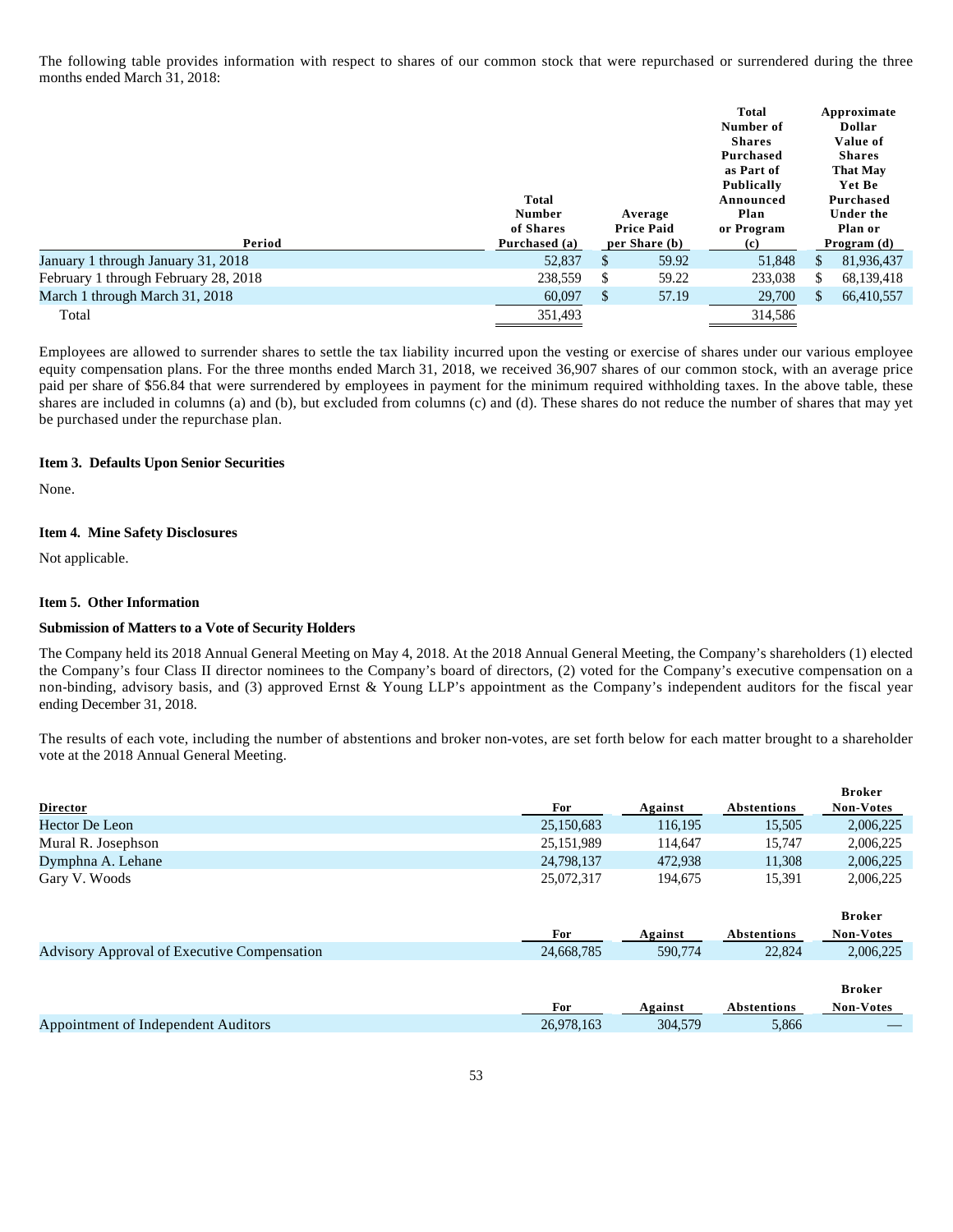#### **Transfer of listing to New York Stock Exchange**

Beginning May 7, 2018, our common stock and our subsidiary Argo Group US, Inc.'s ("Argo US") 6.500% Senior Notes due 2042 (the "Senior Notes") are traded on the New York Stock Exchange ("NYSE").

As such, we voluntarily delisted our common stock and the Argo US Senior Notes effective as of the close of trading on May 4, 2018 from The Nasdaq Global Select Market and The Nasdaq Stock Market LLC, respectively. On the following business day, May 7, 2018, our common stock and the Senior Notes commenced trading on the NYSE under the new ticker symbols "ARGO" and "ARGD", respectively.

#### **Item 6. Exhibits**

A list of exhibits required to be filed as part of this report is set forth in the Exhibit Index of this Form 10-Q, which immediately precedes such exhibits, and is incorporated herein by reference.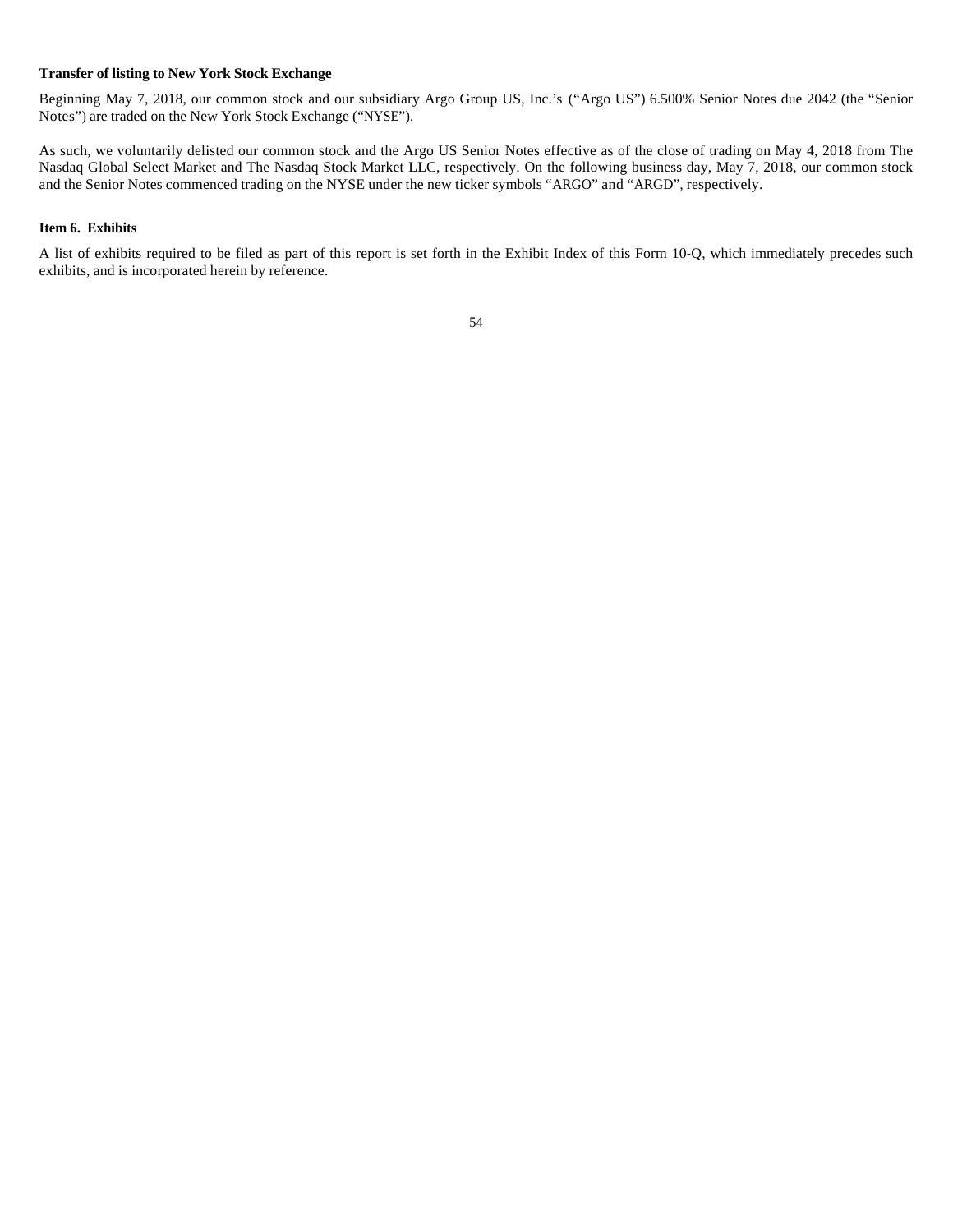## **EXHIBIT INDEX**

| Exhibit |                                                                                                                                                 |
|---------|-------------------------------------------------------------------------------------------------------------------------------------------------|
| Number  | <b>Description</b>                                                                                                                              |
| 12.1    | Statements of Computation of Ratios of Earnings to Fixed Charges and Earnings to Combined Fixed Charges and Preferred Share<br><b>Dividends</b> |
| 31.1    | Rule $13a - 14(a)/15d - 14(a)$ Certification of the Chief Executive Officer                                                                     |
| 31.2    | Rule $13a - 14(a)/15d - 14(a)$ Certification of the Chief Financial Officer                                                                     |
| 32.1    | Certification of Chief Executive Officer Pursuant to 18 U.S.C. Section 1350, as Adopted Pursuant to Section 906 of the Sarbanes-Oxley           |
|         | Act of 2002                                                                                                                                     |
| 32.2    | Certification of Chief Financial Officer Pursuant to 18 U.S.C. Section 1350, as Adopted Pursuant to Section 906 of the Sarbanes-Oxley           |
|         | Act of 2002                                                                                                                                     |
| 101.INS | <b>XBRL</b> Instance Document                                                                                                                   |
| 101.SCH | <b>XBRL Taxonomy Extension Schema Document</b>                                                                                                  |
| 101.CAL | <b>XBRL Taxonomy Extension Calculation Linkbase Document</b>                                                                                    |
| 101.DEF | <b>XBRL Taxonomy Extension Definition Linkbase Document</b>                                                                                     |

- 101.LAB XBRL Taxonomy Extension Label Linkbase Document
- 101.PRE XBRL Taxonomy Extension Presentation Linkbase Document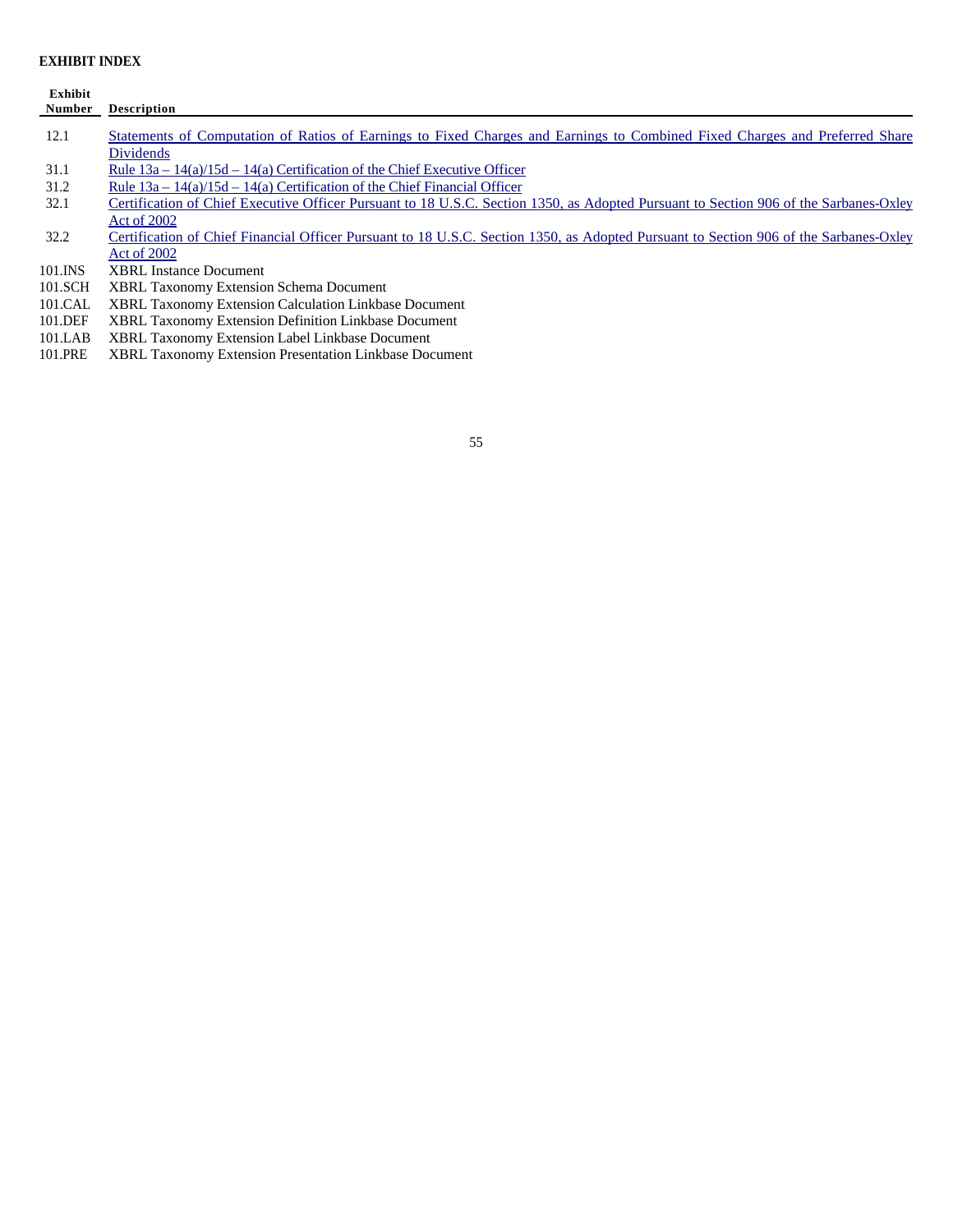#### **SIGNATURES**

Pursuant to the requirements of the Section 13 or 15(d) of the Securities Exchange Act of 1934, the registrant has duly caused this report to be signed on its behalf by the undersigned, thereunto duly authorized.

## **ARGO GROUP INTERNATIONAL HOLDINGS, LTD.**

May 9, 2018 By /s/ Mark E. Watson III Mark E. Watson III President and Chief Executive Officer

May 9, 2018 By /s/ Jay S. Bullock Jay S. Bullock Executive Vice President and Chief Financial Officer

(Back To Top)

## **Section 2: EX-12.1 (EX-12.1)**

**Exhibit 12.1**

## **ARGO GROUP INTERNATIONAL HOLDINGS, LTD. STATEMENTS OF COMPUTATION OF RATIOS OF EARNINGS TO FIXED CHARGES AND EARNINGS TO COMBINED FIXED CHARGES AND PREFERRED SHARE DIVIDENDS**

(in millions, except ratios)

|                                          | <b>Three Months Ended</b><br>March 31, |       |      |       | For the Years Ended December 31, |       |               |       |      |       |      |       |      |       |
|------------------------------------------|----------------------------------------|-------|------|-------|----------------------------------|-------|---------------|-------|------|-------|------|-------|------|-------|
|                                          | 2018                                   |       | 2017 |       | 2017                             |       | 2016          |       | 2015 |       | 2014 |       | 2013 |       |
| Earnings:                                |                                        |       |      |       |                                  |       |               |       |      |       |      |       |      |       |
| Income before provision for income taxes | \$                                     | 25.0  | \$   | 42.7  | S                                | 39.9  | \$            | 181.9 | S.   | 177.5 | S    | 216.0 | S.   | 179.7 |
| Add:                                     |                                        |       |      |       |                                  |       |               |       |      |       |      |       |      |       |
| Fixed charges                            |                                        | 9.4   |      | 7.5   |                                  | 34.7  |               | 23.7  |      | 23.7  |      | 24.8  |      | 25.1  |
| Total earnings                           |                                        | 34.4  |      | 50.2  |                                  | 74.6  |               | 205.6 | S.   | 201.2 |      | 240.8 |      | 204.8 |
| Fixed charges:                           |                                        |       |      |       |                                  |       |               |       |      |       |      |       |      |       |
| Interest expense                         | \$                                     | 7.7   | \$.  | 5.9   | S                                | 27.7  | <sup>\$</sup> | 19.6  | \$.  | 19.0  | \$.  | 19.9  | \$.  | 20.2  |
| Rental interest factor                   |                                        | 1.7   |      | 1.6   |                                  | 7.0   |               | 4.1   |      | 4.7   |      | 4.9   |      | 4.9   |
| Total fixed charges                      |                                        | 9.4   |      | 7.5   |                                  | 34.7  |               | 23.7  |      | 23.7  |      | 24.8  |      | 25.1  |
| Ratio of earnings to fixed charges       |                                        | 3.7:1 |      | 6.7:1 |                                  | 2.1:1 |               | 8.7:1 |      | 8.5:1 |      | 9.7:1 |      | 8.2:1 |

(Back To Top)

# **Section 3: EX-31.1 (EX-31.1)**

**Exhibit 31.1**

#### **Rule 13a-14(a)/15d-14(a) Certification of the Chief Executive Officer**

I, Mark E. Watson III, President and Chief Executive Officer of Argo Group International Holdings, Ltd., certify that:

- 1. I have reviewed this Quarterly Report on Form 10-Q of Argo Group International Holdings, Ltd.;
- 2. Based on my knowledge, this report does not contain any untrue statement of a material fact or omit to state a material fact necessary to make the statements made, in light of the circumstances under which such statements were made, not misleading with respect to the period covered by this report;
- 3. Based on my knowledge, the financial statements, and other financial information included in this report, fairly present in all material respects the financial condition, results of operations and cash flows of the registrant as of, and for, the periods presented in this report;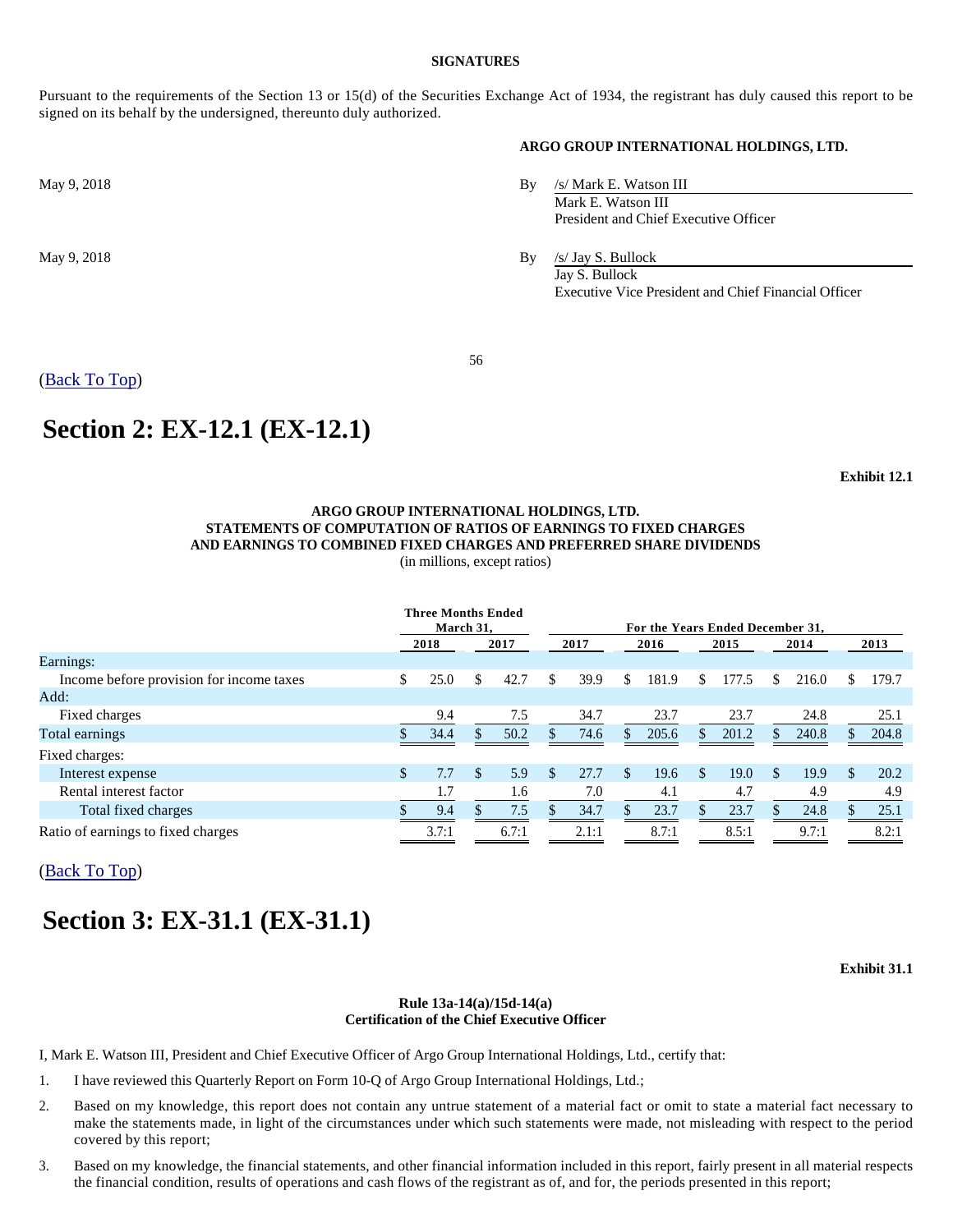- 4. The registrant's other certifying officer and I are responsible for establishing and maintaining disclosure controls and procedures (as defined in Exchange Act Rules 13a-15(e) and 15d-15(e)) and internal control over financial reporting (as defined in Exchange Act Rules 13a-15(f) and 15d-15(f)) for the registrant and have:
	- a. Designed such disclosure controls and procedures, or caused such disclosure controls and procedures to be designed under our supervision, to ensure that material information relating to the registrant, including its consolidated subsidiaries, is made known to us by others within those entities, particularly during the period in which this report is being prepared;
	- b. Designed such internal control over financial reporting, or caused such internal control over financial reporting to be designed under our supervision, to provide reasonable assurance regarding the reliability of financial reporting and the preparation of financial statements for external purposes in accordance with generally accepted accounting principles;
	- c. Evaluated the effectiveness of the registrant's disclosure controls and procedures and presented in this report our conclusions about the effectiveness of the disclosure controls and procedures, as of the end of the period covered by this report based on such evaluation; and
	- d. Disclosed in this report any change in the registrant's internal control over financial reporting that occurred during the registrant's most recent fiscal quarter that has materially affected, or is reasonably likely to materially affect, the registrant's internal control over financial reporting; and
- 5. The registrant's other certifying officer and I have disclosed, based on our most recent evaluation of internal control over financial reporting, to the registrant's auditors and the audit committee of the registrant's board of directors (or persons performing the equivalent functions):
	- a. All significant deficiencies and material weaknesses in the design or operation of internal control over financial reporting which are reasonably likely to adversely affect the registrant's ability to record, process, summarize and report financial information; and
	- b. Any fraud, whether or not material, that involves management or other employees who have a significant role in the registrant's internal control over financial reporting.

Date: May 9, 2018 /s/ Mark E. Watson III Mark E. Watson III President and Chief Executive Officer

(Back To Top)

# **Section 4: EX-31.2 (EX-31.2)**

**Exhibit 31.2**

## **Rule 13a-14(a)/15d-14(a) Certification of the Chief Financial Officer**

I, Jay S. Bullock, Executive Vice President and Chief Financial Officer of Argo Group International Holdings, Ltd., certify that:

- 1. I have reviewed this Quarterly Report on Form 10-Q of Argo Group International Holdings, Ltd.;
- 2. Based on my knowledge, this report does not contain any untrue statement of a material fact or omit to state a material fact necessary to make the statements made, in light of the circumstances under which such statements were made, not misleading with respect to the period covered by this report;
- 3. Based on my knowledge, the financial statements, and other financial information included in this report, fairly present in all material respects the financial condition, results of operations and cash flows of the registrant as of, and for, the periods presented in this report;
- 4. The registrant's other certifying officer and I are responsible for establishing and maintaining disclosure controls and procedures (as defined in Exchange Act Rules 13a-15(e) and 15d-15(e)) and internal control over financial reporting (as defined in Exchange Act Rules 13a-15(f) and 15d-15(f)) for the registrant and have:
	- a. Designed such disclosure controls and procedures, or caused such disclosure controls and procedures to be designed under our supervision, to ensure that material information relating to the registrant, including its consolidated subsidiaries, is made known to us by others within those entities, particularly during the period in which this report is being prepared;
	- b. Designed such internal control over financial reporting, or caused such internal control over financial reporting to be designed under our supervision, to provide reasonable assurance regarding the reliability of financial reporting and the preparation of financial statements for external purposes in accordance with generally accepted accounting principles;
	- c. Evaluated the effectiveness of the registrant's disclosure controls and procedures and presented in this report our conclusions about the effectiveness of the disclosure controls and procedures, as of the end of the period covered by this report based on such evaluation; and
	- d. Disclosed in this report any change in the registrant's internal control over financial reporting that occurred during the registrant's most recent fiscal quarter that has materially affected, or is reasonably likely to materially affect, the registrant's internal control over financial reporting; and
- 5. The registrant's other certifying officer and I have disclosed, based on our most recent evaluation of internal control over financial reporting, to the registrant's auditors and the audit committee of the registrant's board of directors (or persons performing the equivalent functions):